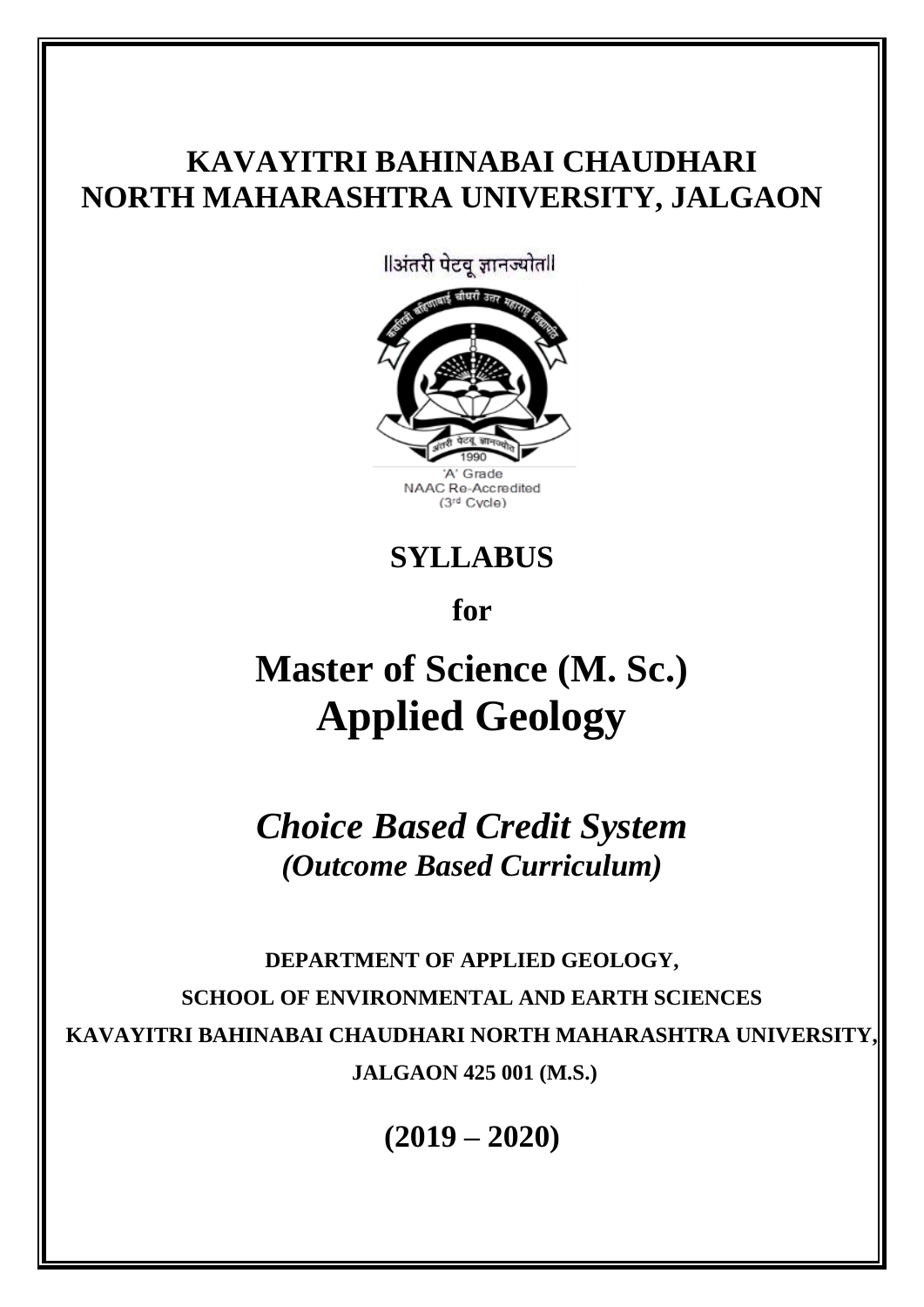## **Summary of Distribution of Credits under CBCS Scheme for M.Sc. Applied Geology at School of Environmental and Earth Sciences**

**[at University Campus under Academic Flexibility w.e.f. 2019-20]**

| Sr.<br>No. | <b>Type of course</b>  | <b>Sem I</b>   | <b>Sem II</b> | <b>Sem III</b> | <b>Sem IV</b> |
|------------|------------------------|----------------|---------------|----------------|---------------|
| 01         | Core                   | 16             | 16            | <b>16</b>      | 12            |
| 02         | Skill based            | 04             | 04            | $\blacksquare$ |               |
| 03         | <b>School Elective</b> | $\blacksquare$ | ۰             | 04             | 04            |
| 04         | Project                | $\blacksquare$ | ۰             | $\blacksquare$ | 04            |
| 05         | Audit                  | 02             | 02            | 02             | 02            |
| 06         | <b>Total Credits</b>   | 22             | 22            | 22             | 22            |

| <b>Subject Type</b> | Core | <b>Skill</b><br><b>based</b> | <b>School</b><br><b>Elective</b> | <b>Project</b> | <b>Audit</b> | <b>Total</b> |  |
|---------------------|------|------------------------------|----------------------------------|----------------|--------------|--------------|--|
| <b>Credits</b>      | 60   | 08                           | 08                               | 04             | 08           | 88           |  |

**Total Credits = 88**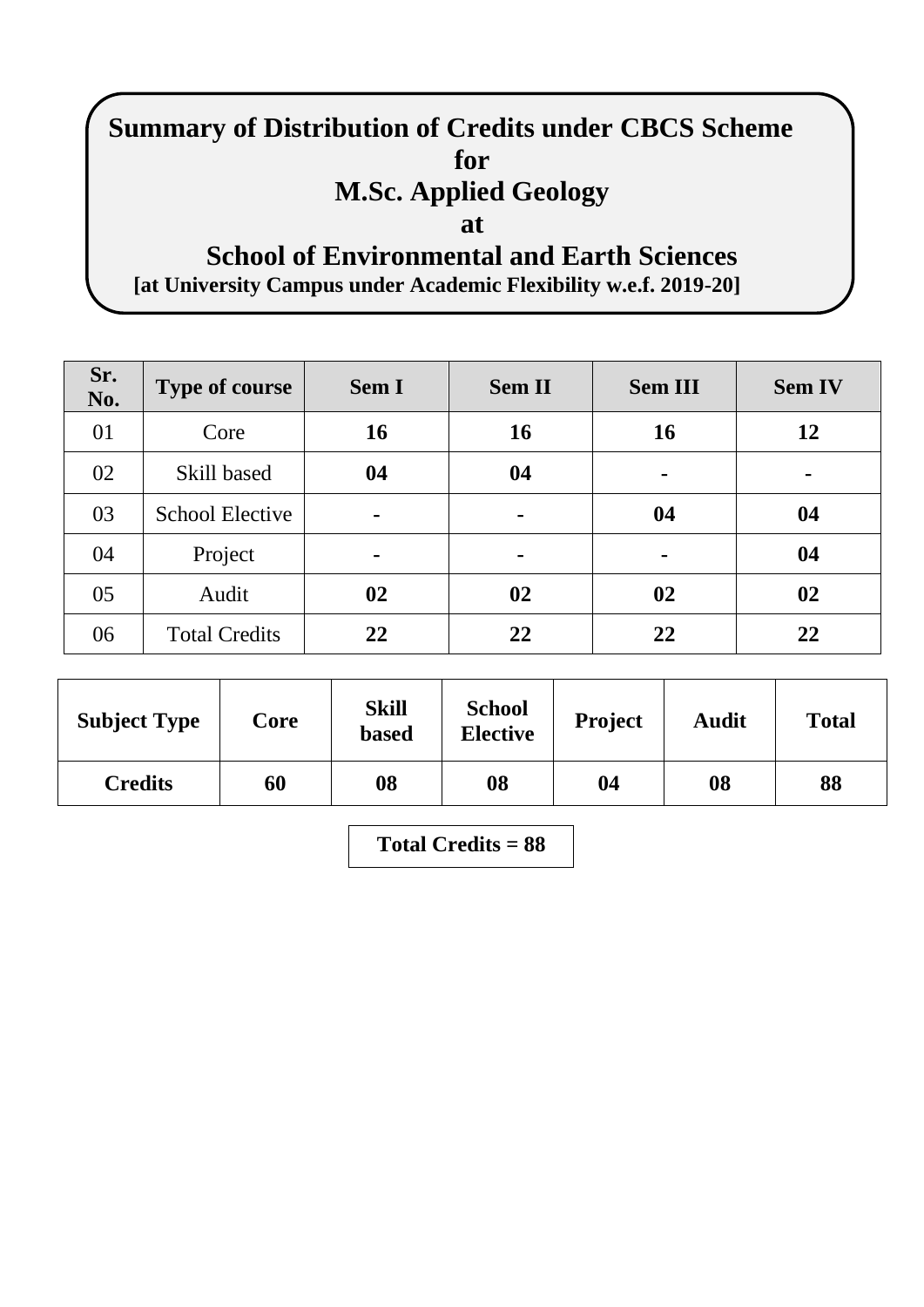## **SCHOOL OF ENVIRONMENTAL AND EARTH SCIENCES KAVAYITRI BAHINABAI CHAUDHARI NORTH MAHARASHTRA UNIVERSITY, JALGAON**

## **Syllabus under CBCS for M.Sc. (Applied Geology)**

**Choice Based Credit System (Outcome Based Curriculum) with effect from 2019 -2020** *Course credit scheme*

|                  | (A) Core Courses  |                    |                  | (B) Skill Based /<br><b>Elective Course</b> |                    |                  |                   | (C) Audit Course<br>(No Weightage in CGPA) | <b>Total</b>     |                             |
|------------------|-------------------|--------------------|------------------|---------------------------------------------|--------------------|------------------|-------------------|--------------------------------------------|------------------|-----------------------------|
| <b>Semester</b>  | No. of<br>Courses | Credits<br>$(T+P)$ | Total<br>Credits | No. of<br>Courses                           | Credits<br>$(T+P)$ | Total<br>Credits | No. of<br>Courses | Credits<br>(Practicals)                    | Total<br>Credits | <b>Credits</b><br>$(A+B+C)$ |
|                  | 4                 | $8 + 8$            | 16               |                                             | $4 + 0$            | 4                |                   | 2                                          | 2                | 22                          |
| Н                | 4                 | $8 + 8$            | 16               |                                             | $4 + 0$            | 4                |                   | $\overline{c}$                             | 2                | 22                          |
| Ш                | 4                 | $8 + 8$            | 16               |                                             | $4 + 0$            | 4                |                   | $\mathfrak{D}$                             | 2                | 22                          |
| IV               | 4                 | $8 + 8$            | 16               |                                             | $4 + 0$            | 4                |                   | $\overline{c}$                             | 2                | 22                          |
| Total<br>Credits | 64                |                    |                  | 16                                          |                    |                  |                   | 88                                         |                  |                             |

(T-Theory; P-Practical)

## *Structure of Curriculum*

|     |                                                         |        |                   | <b>First Year</b> |                                      |                |                     | <b>Total</b>   |                    |               |  |
|-----|---------------------------------------------------------|--------|-------------------|-------------------|--------------------------------------|----------------|---------------------|----------------|--------------------|---------------|--|
|     |                                                         |        | <b>Semester I</b> |                   | <b>Semester II</b>                   |                | <b>Semester III</b> |                | <b>Semester IV</b> | <b>Credit</b> |  |
|     |                                                         | Credit | Course            | Credit            | Course                               | Credit         | Course              | Credit         | Course             | <b>Value</b>  |  |
|     |                                                         |        |                   |                   | <b>Prerequisite and Core Courses</b> |                |                     |                |                    |               |  |
| (A) | Theory                                                  | 4      | $\mathfrak{D}$    | 4                 | 3                                    | 4              | $\mathfrak{D}$      | 4              | $\mathfrak{D}$     | 36            |  |
|     | Practical                                               | 4      | $\mathfrak{D}$    | 4                 |                                      | 4              | $\mathfrak{D}$      | 4              | 2                  | 28            |  |
| (B) | <b>Skill Based / Subject Elective Courses</b>           |        |                   |                   |                                      |                |                     |                |                    |               |  |
|     | Theory /Practical                                       | 4      |                   | 4                 |                                      | 4              |                     | 4              |                    | 16            |  |
| (C) | <b>Audit Course (No weightage in CGPA calculations)</b> |        |                   |                   |                                      |                |                     |                |                    |               |  |
|     | <b>Practicing Cleanliness</b>                           | 2      |                   |                   |                                      |                |                     |                |                    | 2             |  |
|     | Personality and Cultural                                |        |                   |                   |                                      |                |                     |                |                    |               |  |
| 2   | Development Related                                     |        |                   | 2                 | 1                                    |                |                     |                |                    |               |  |
|     | Course                                                  |        |                   |                   |                                      |                |                     |                |                    |               |  |
| 3   | Technology Related +                                    |        |                   |                   |                                      | $\overline{2}$ |                     |                |                    |               |  |
|     | Value Added Course                                      |        |                   |                   |                                      |                |                     |                |                    |               |  |
| 4   | Professional and Social $+$                             |        |                   |                   |                                      |                |                     | $\mathfrak{D}$ |                    | っ             |  |
|     | Value Added Course                                      |        |                   |                   |                                      |                |                     |                |                    |               |  |
|     | <b>Total Credit Value</b>                               | 14     | 6                 | 14                | 6                                    | 14             | 6                   | 14             | 6                  | 88            |  |

|                                   | List of Audit Courses (Select any ONE course of Choice from Semester II; Semester III and Semester IV) |                                                       |                                 |                |                                           |                                                               |                         |  |  |  |  |  |  |
|-----------------------------------|--------------------------------------------------------------------------------------------------------|-------------------------------------------------------|---------------------------------|----------------|-------------------------------------------|---------------------------------------------------------------|-------------------------|--|--|--|--|--|--|
|                                   |                                                                                                        |                                                       | <b>Semester II</b> (Choose One) |                | <b>Semester III</b> (Choose One)          | <b>Semester IV</b> (Choose One)                               |                         |  |  |  |  |  |  |
| <b>Semester I</b><br>(Compulsory) |                                                                                                        | <b>Personality and Cultural</b><br><b>Development</b> |                                 |                | Technology +<br><b>Value Added Course</b> | <b>Professional and Social +</b><br><b>Value Added Course</b> |                         |  |  |  |  |  |  |
| <b>Course</b><br>Code             | <b>Course</b><br>Title                                                                                 | <b>Course</b><br>Code                                 | <b>Course</b><br>Title          | Course<br>Code | <b>Course Title</b>                       | <b>Course</b><br>Code                                         | <b>Course Title</b>     |  |  |  |  |  |  |
|                                   | Practicing<br><b>Cleanliness</b>                                                                       | $AC-201A$                                             | Soft Skills                     | $AC-301A$      | <b>Computer Skills</b>                    | $AC-401A$                                                     | Human Rights            |  |  |  |  |  |  |
|                                   |                                                                                                        | $AC-201B$                                             | Sport<br>Activities             | $AC-301B$      | <b>Cyber Security</b>                     | $AC-401B$                                                     | <b>Current Affairs</b>  |  |  |  |  |  |  |
| $AC-101$                          |                                                                                                        | $AC-201C$                                             | Yoga                            | $AC-301C$      | Rainwater<br>Harvesting                   | $AC-401C$                                                     | <b>Medical Geology</b>  |  |  |  |  |  |  |
|                                   |                                                                                                        | $AC-201D$                                             | Indian<br>Music                 | $AC-301D$      | Geo-tourism                               | $AC-401D$                                                     | Watershed<br>Management |  |  |  |  |  |  |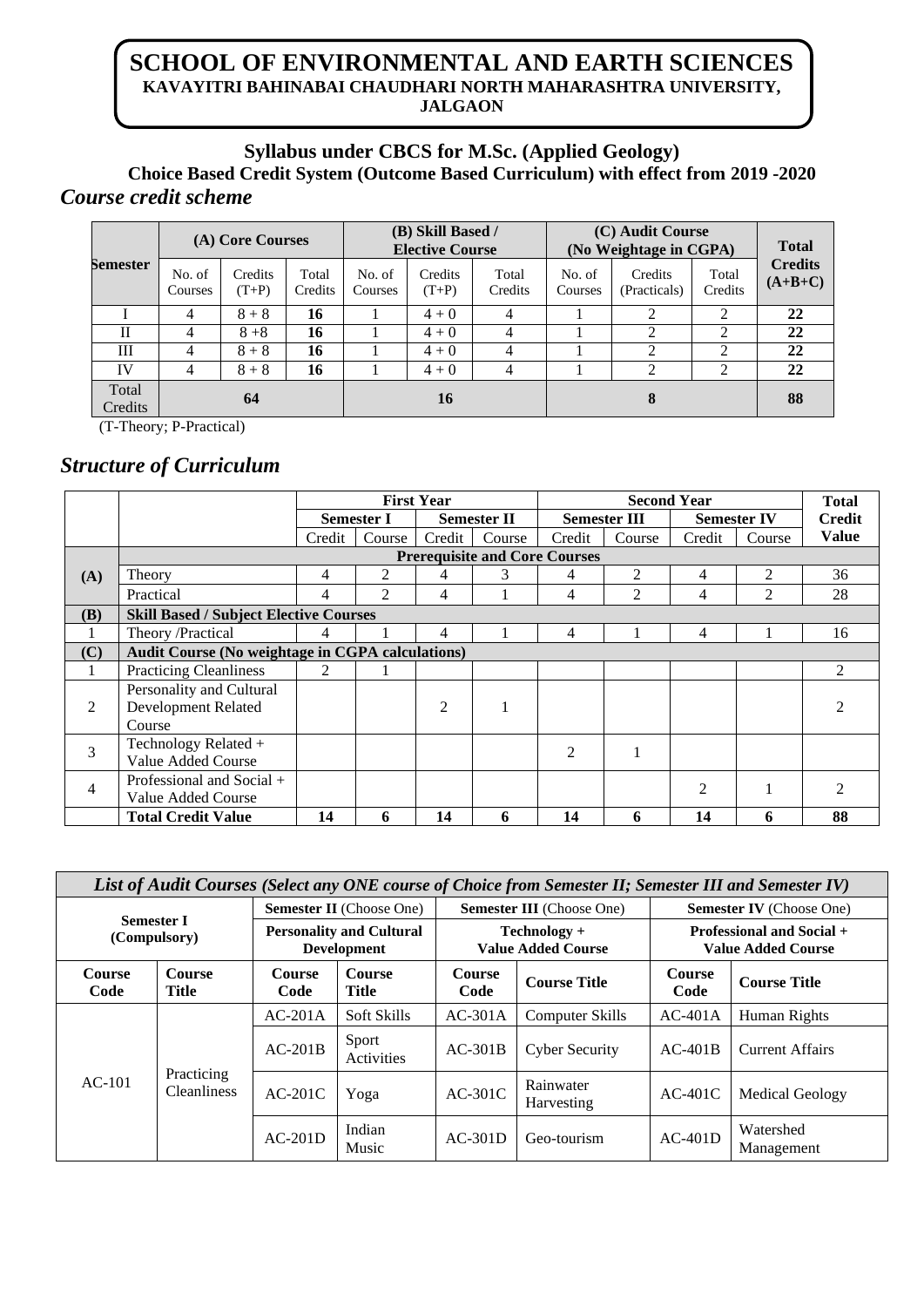## **Semester-wise Course Structure of M.Sc. Applied Geology**

|               | <b>Course</b>                | Title of the                                                                             |     | <b>Contact</b><br><b>Hours/Week</b> |              |                 | <b>Distribution of Marks for</b><br><b>Examination</b> |                 |     |              |     |                |
|---------------|------------------------------|------------------------------------------------------------------------------------------|-----|-------------------------------------|--------------|-----------------|--------------------------------------------------------|-----------------|-----|--------------|-----|----------------|
| <b>Course</b> | <b>Type</b>                  | <b>Course</b>                                                                            |     |                                     |              | <b>Internal</b> |                                                        | <b>External</b> |     | <b>Total</b> |     | <b>Credits</b> |
| Code          |                              |                                                                                          | Th  | Pr                                  | <b>Total</b> | <b>Th</b>       | Pr                                                     | Th              | Pr  | <b>Th</b>    | Pr  |                |
| $GS-101$      | <b>Skill</b><br><b>Based</b> | Mineralogy,<br>Crystallography<br>and Gemology                                           | 04  | $-$                                 | 04           | 40              | $-1$                                                   | 60              | $-$ | 100          | $-$ | 04             |
| $GS-102$      | Core                         | Principals of<br>Stratigraphy and<br>Paleontology                                        | 04  | ٠.                                  | 04           | 40              | --                                                     | 60              | $-$ | 100          |     | 04             |
| $GS-103$      | Core                         | Sedimentology and<br>Geostatistics                                                       | 04  | $-$                                 | 04           | 40              | $-$                                                    | 60              | $-$ | 100          | $-$ | 04             |
| GS-104        | Practical                    | Practicals related<br>to Mineralogy,<br>Crystallography,<br>Gemology and<br>Paleontology | $-$ | 08                                  | 08           | $\sim$          | 40                                                     | --              | 60  | $-$          | 100 | 04             |
| $GS-105$      | Practical                    | Practicals related<br>to Sedimentology                                                   | $-$ | 08                                  | 08           | $-$             | 40                                                     | $-1$            | 60  | --           | 100 | 04             |
| $AC-101$      | Audit<br>Course              | Practicing<br><b>Cleanliness</b>                                                         |     | 02                                  | 02           |                 | 100                                                    |                 |     |              | 100 | 02             |

## **Semester I**

## **Semester-II**

| <b>Course</b>                                                   | <b>Course</b>                |                                                                                                                                                      |              | <b>Contact</b><br><b>Hours/Week</b> |              | <b>Distribution of Marks for</b><br><b>Examination</b><br><b>Internal</b><br><b>Total</b><br><b>External</b> |                |                |                |                          |              |                |
|-----------------------------------------------------------------|------------------------------|------------------------------------------------------------------------------------------------------------------------------------------------------|--------------|-------------------------------------|--------------|--------------------------------------------------------------------------------------------------------------|----------------|----------------|----------------|--------------------------|--------------|----------------|
| Code                                                            | <b>Type</b>                  | <b>Title of the Course</b>                                                                                                                           | Th           | Pr                                  | <b>Total</b> | Th                                                                                                           | Pr             | Th             | Pr             | <b>Th</b>                | Pr           | <b>Credits</b> |
| GS-201                                                          | Core                         | Igneous and<br>Metamorphic<br>Petrology                                                                                                              | 04           | $-$                                 | 04           | 40                                                                                                           | $-$            | 60             | $\mathbf{u}$   | 100                      | $\mathbf{u}$ | 04             |
| GS-202                                                          | Core                         | Physics and<br>Chemistry of the<br>Earth                                                                                                             | 04           | $-$                                 | 04           | 40                                                                                                           | $\mathbb{L}$ . | 60             | $\overline{a}$ | 100                      | $\mathbf{u}$ | 04             |
| GS-203                                                          | <b>Skill</b><br><b>Based</b> | Geomorphology,<br><b>Structural Geology</b><br>and Tectonics                                                                                         | 04           | $-$                                 | 04           | 40                                                                                                           | $\mathbf{u}$   | 60             | $-$            | 100                      | $\mathbf{u}$ | 04             |
| GS-204                                                          | Practical                    | Practicals related to<br>Igneous and<br>Metamorphic<br>Petrology                                                                                     | $\sim$       | 08                                  | 08           | $-$                                                                                                          | 40             | $\sim$         | 60             | $\sim$                   | 100          | 04             |
| GS-205                                                          | Practical                    | Practicals related to<br>Geomorphology,<br><b>Structural Geology</b><br>and Tectonics                                                                | $\mathbf{u}$ | 08                                  | 08           | $-$                                                                                                          | 40             | $\overline{a}$ | 60             | $\overline{\phantom{a}}$ | 100          | 04             |
| $AC-201$<br>$A/AC$ -<br>201 B/<br>$AC-201$<br>$C/AC$ -<br>201 D | <b>Audit</b><br>Course       | <b>Choose one</b><br>out of four<br>$(AC-201 A)$<br>$AC-201B/$<br>AC-201 C/<br>$AC-201 D$<br>(Personality and<br>Cultural<br>Development<br>Related) |              | 02                                  | 02           |                                                                                                              | 100            | --             | $-$            | $\sim$                   | 100          | 02             |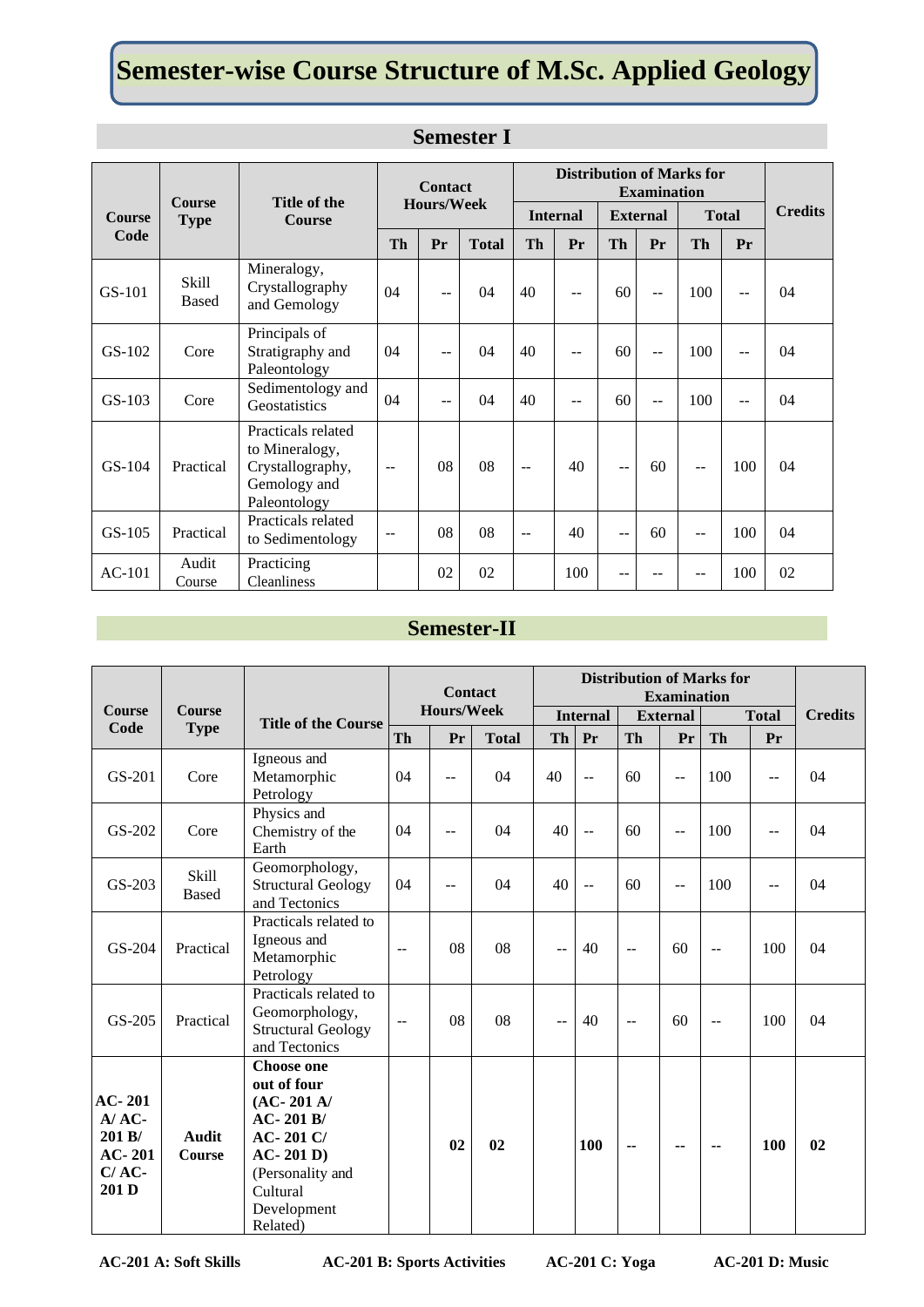|                                                                      |                               |                                                                                                                     |           | <b>Contact</b> |              | <b>Distribution of Marks for</b><br><b>Examination</b> |                 |           |                 |           |                |                |
|----------------------------------------------------------------------|-------------------------------|---------------------------------------------------------------------------------------------------------------------|-----------|----------------|--------------|--------------------------------------------------------|-----------------|-----------|-----------------|-----------|----------------|----------------|
| <b>Course</b><br>Code                                                | <b>Course</b><br><b>Type</b>  | Title of the<br><b>Course</b>                                                                                       |           | Hours/Week     |              |                                                        | <b>Internal</b> |           | <b>External</b> |           | <b>Total</b>   | <b>Credits</b> |
|                                                                      |                               |                                                                                                                     | <b>Th</b> | Pr             | <b>Total</b> | <b>Th</b>                                              | Pr              | <b>Th</b> | Pr              | <b>Th</b> | Pr             |                |
| GS-301                                                               | Core                          | Indian Stratigraphy                                                                                                 | 04        | $-$            | 04           | 40                                                     | $\overline{a}$  | 60        | $\mathbf{u}$    | 100       | $\overline{a}$ | 04             |
| GS-<br>302(A)                                                        | Elective                      | <b>Indian Mineral</b><br>Deposits,<br>Exploration and<br>Mining                                                     | 04        | $-$            | 04           | 40                                                     | $\overline{a}$  | 60        | $-$             | 100       | $\mathbf{u}$   | 04             |
| GS-<br>302(B)                                                        | <b>Elective</b>               | <b>Nuclear Geology</b>                                                                                              | 04        |                | 04           | 40                                                     | --              | 60        | --              | 100       |                | 04             |
| GS-303                                                               | Core                          | Remote sensing<br>and GIS                                                                                           | 04        |                | 04           | 40                                                     |                 | 40        |                 | 100       |                | 04             |
| $GS-304$                                                             | Practical                     | Practicals related<br>to Remote sensing<br>and GIS                                                                  | $-$       | 08             | 08           | --                                                     | 40              | $-$       | 60              | $-$       | 100            | 04             |
| $GS-305$                                                             | Practical                     | Practicals related<br>to Indian<br>stratigraphy,<br><b>Indian Mineral</b><br>Deposits,<br>Exploration and<br>Mining | $-$       | 08             | 08           | $\sim$ $\sim$                                          | 40              | $-$       | 60              | $-$       | 100            | 04             |
| <b>AC-301</b><br>$A/AC$ -<br>301 B/<br>$AC-301$<br>$C/AC$ -<br>301 D | <b>Audit</b><br><b>Course</b> | Choose one out of<br>four (AC-301 A/<br>$AC-301B/$<br>$AC-301C/$<br>$AC-301D$                                       |           | 02             | 02           |                                                        | <b>100</b>      | --        | --              | --        | 100            | 02             |

### **Semester III**

#### List of elective courses to be offered in Semester-III:

GS-302 (A): Indian Mineral Deposits, Exploration and Mining GS-302 (B): Nuclear Geology

#### List of Audit courses to be offered in Semester-III:

AC-301 A: Computer Skills (T) <br>
AC-301 B: Cyber Security<br>
AC-301 D: Geo-tourism<br>
AC-301 D: Geo-tourism AC-3031 C: Rainwater Harvesting

| <b>Course</b>   | Course          | <b>Title of the Course</b>                                            |    | <b>Contact</b><br><b>Hours/Week</b> |                 | <b>Distribution of Marks for</b><br><b>Examination</b> |                 |           |              |           |                |    |
|-----------------|-----------------|-----------------------------------------------------------------------|----|-------------------------------------|-----------------|--------------------------------------------------------|-----------------|-----------|--------------|-----------|----------------|----|
| Code            | <b>Type</b>     |                                                                       |    |                                     | <b>Internal</b> |                                                        | <b>External</b> |           | <b>Total</b> |           | <b>Credits</b> |    |
|                 |                 |                                                                       | Th | Pr                                  | <b>Total</b>    | Th                                                     | Pr              | <b>Th</b> | Pr           | <b>Th</b> | Pr             |    |
| $GS-401$        | Core            | Hydrogeology                                                          | 04 | $-$                                 | 04              | 40                                                     | $- -$           | 60        | $-$          | 100       | --             | 04 |
| $GS-$<br>402(A) | Elective        | Petroleum<br>Geosciences                                              | 04 | $-$                                 | 04              | 40                                                     | $-$             | 60        | $-$          | 100       | $-1$           | 04 |
| GS-<br>402(B)   | <b>Elective</b> | <b>Advanced</b><br><b>Surveying in</b><br><b>Geosciences</b>          | 04 | $-$                                 | 04              | 40                                                     | --              | 60        | $-$          | 100       | --             | 04 |
| $GS - 403$      | Core            | Engineering and<br>Environmental<br>Geosciences                       | 04 | $-$                                 | 04              | 40                                                     | $-$             | 60        | $ -$         | 100       | --             | 04 |
| $GS-404$        | Practical       | Practicals related to<br>Petroleum<br>geosciences and<br>Hydrogeology | -- | 08                                  | 08              | $ -$                                                   | 40              | $-$       | 60           | --        | 100            | 04 |
| $GS-405$        | Practical       | Dissertation/<br>Internship                                           | -- | 08                                  | 08              | --                                                     | 40              |           | 60           | $-$       | 100            | 04 |

**Semester-IV**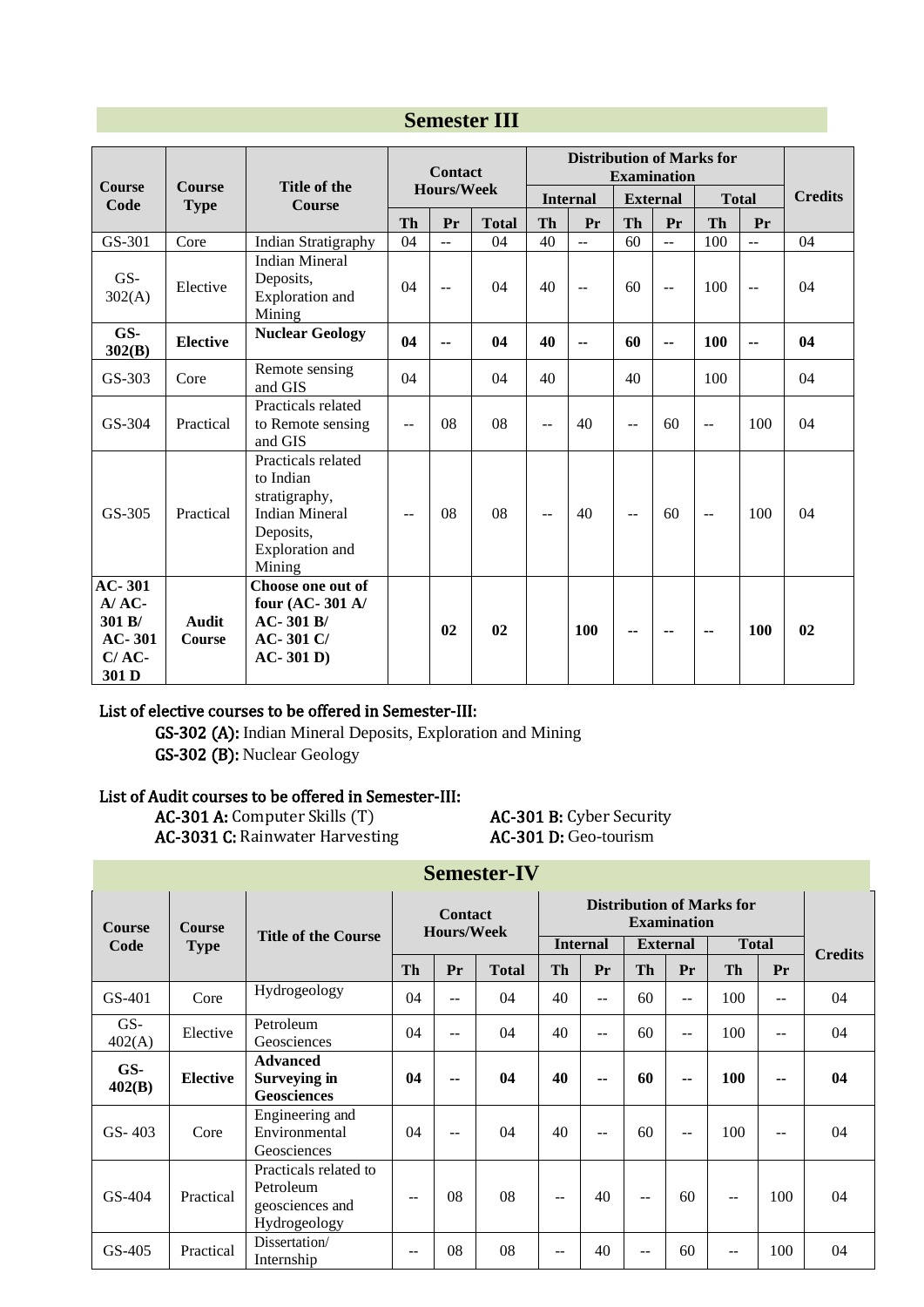| $AC-401$<br>$A/AC$ -<br>401 B/<br>$AC-401$<br>C/AC<br>401 D | Audit<br>Course | Choose one out of<br>four $(AC-401 A)$<br><b>AC-401 B/AC-401</b><br>$C/AC-401 D$ | $- -$ | 02 | 02 |  | <b>100</b> | -- | -- | -- | 100 | 02 |
|-------------------------------------------------------------|-----------------|----------------------------------------------------------------------------------|-------|----|----|--|------------|----|----|----|-----|----|
|-------------------------------------------------------------|-----------------|----------------------------------------------------------------------------------|-------|----|----|--|------------|----|----|----|-----|----|

#### List of elective courses to be offered in Semester IV:

GS-402 (A): Petroleum Geosciences GS-402 (B): Advanced Surveying in Geosciences

#### List of Audit courses to be offered in Semester-IV:

AC-401 A: Human Rights **AC-401 B:** Current Affairs AC-401 C: Medical Geology AC-401 D: Watershed Management

## **Program at a Glance**

**-----------------------------------------------------------------------------------------------------------**

**-----------------------------------------------------------------------------------------------------------**

| $\bullet$ Name of the program (Degree)  | $\therefore$ M. Sc. (Applied Geology) |
|-----------------------------------------|---------------------------------------|
| $\div$ Faculty                          | : Science and Technology              |
| $\bullet$ Duration of the Program       | : Two years (four semesters)          |
| ❖ Medium of Instruction and Examination | : English                             |

❖ Exam Pattern : 60 : 40 (60 marks University exam

- and 40 marks continuous internal
- departmental exam/assessment)
- $\div$  Passing standards : 40% in each exam separately
	- (separate head of passing)
- ❖ Evaluation mode : CGPA
- $\div$  Total Credits of the program : 88 (64 core credits including 4 credits
	- of project/dissertation, 08 skill
	- enhancement credits, 08 subject
	- elective credits and 08 audit credits)

#### **Eligibility**

Bachelor's degree in Geology from any recognized University with at least 50 % marks.

#### **Duration**

The duration of M.Sc. (Applied Geology) degree program shall consist of two academic years divided in to four semesters. Each Semester consist of 90 working days. Each theory course will be completed in 60 hours and practical course in 96 hours.

#### **Medium of instruction**

The medium of instruction and examination for each course shall be English.

#### **Credit to contact hour**

One credit is equivalent to 15 periods of 60 minutes each for theory course lecture.

#### **Attendance**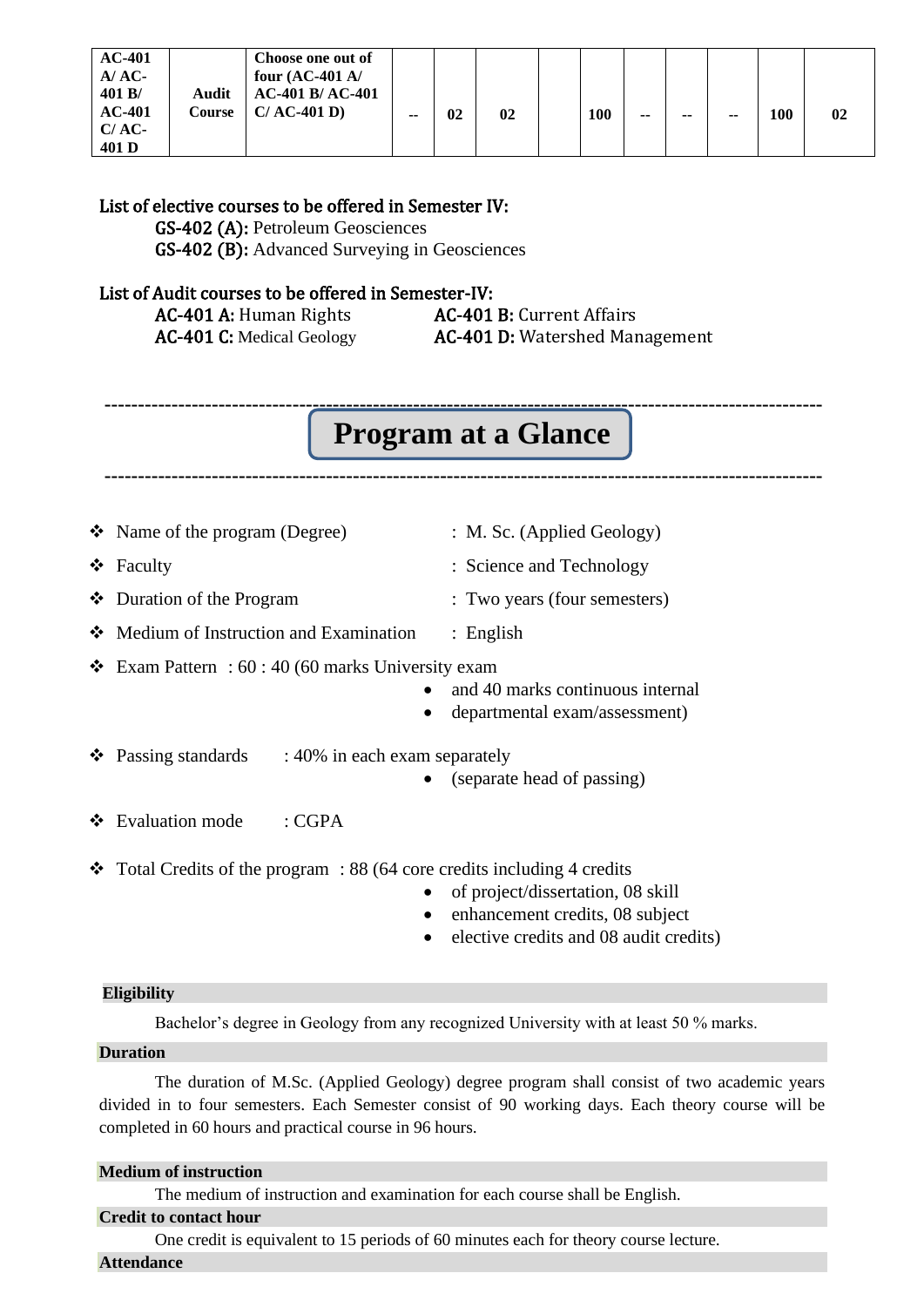The student enrolled must have 75% attendance in each course in order to appear for term end examinations, otherwise the candidate may not be allowed to appear for term end examination as per the Rules.

#### **Examination**

Each theory and practical course will be of 100 marks comprising of 40 marks for internal (20 marks of 2 internal examinations) and 60 marks external examination. Separate head of passing in Internal and External examination is mandatory. In case of failure in internal examination of particular course, student will have to appear for the same in next semester as per the schedule of the examination. In case a student fails in particular course in a semester and the same course(s) are revised/removed from curriculum in due course, the student will have to appear as per new curriculum and or pattern in subsequent semester at his own responsibility.

#### **Program Objectives for M.Sc. Program:**

- 1. To impart the profound theoretical and practical knowledge of the specific science discipline along with the fundamental core concepts
- 2. To train the students to employ modern techniques, tools, methodologies, equipment, hardware/software etc. to perform objective oriented scientific and planned experiments.
- 3. To groom the students for all-round development and mould them in a trained workforce to provide teaching-learning, research, business, professional supports in the various science disciplines.
- 4. To make the student to develop the ability to think analytically, independently and draw logical conclusions to solve real-life problems.
- 5. To utilize the skills and knowledge gained through the subject to deal with real life situations and problems related to society, environment, research and development etc.

#### **Program Outcomes (PO) for M.Sc. Program:**

Upon successful completion of the M.Sc. program, student will be able to:

| PO <sub>1</sub><br>No. | <b>Program Outcomes</b>                                                                                                                                                                              | Cognitive<br><b>level</b> |
|------------------------|------------------------------------------------------------------------------------------------------------------------------------------------------------------------------------------------------|---------------------------|
| PO <sub>1</sub>        | Understand the basic concepts, fundamental principles, and the scientific<br>theories related to various scientific phenomena and their relevancies in<br>the day-to-day life.                       |                           |
| <b>PO2</b>             | Administer the skills in handling scientific instruments, planning and<br>performing in laboratory experiments                                                                                       | 3                         |
| <b>PO3</b>             | Analyse the given scientific experimental data critically<br>and<br>systematically and the ability to draw the objective conclusions.                                                                |                           |
| <b>PO4</b>             | Develop various skills such as communication, managerial, leadership,<br>entrepreneurship, teamwork, social, research etc., which will help in<br>expressing ideas and views clearly and effectively | 3                         |
| <b>PO5</b>             | Model and formulate the real problems and find solution based-on<br>knowledge acquired                                                                                                               | 6                         |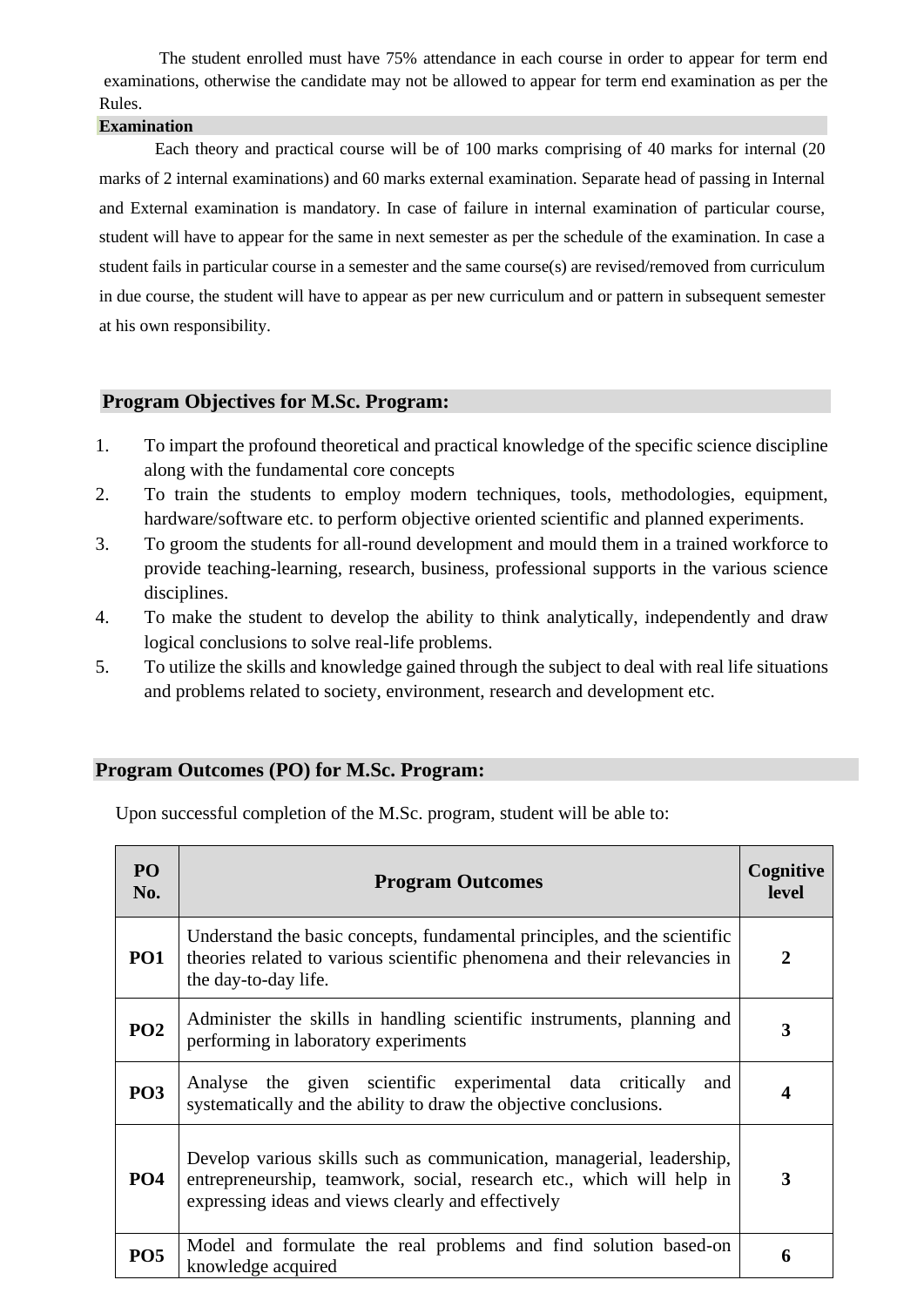| development of other science subjects and vice-versa and how<br><b>PO6</b><br>interdisciplinary approach helps in providing better solutions and new<br>ideas for the sustainable developments. |  |
|-------------------------------------------------------------------------------------------------------------------------------------------------------------------------------------------------|--|
|-------------------------------------------------------------------------------------------------------------------------------------------------------------------------------------------------|--|

#### **Program Specific Objectives for M.Sc. Applied Geology program:**

- 1. To produce skilled experts with applied aspects of Geology employable for positions in the field of education, industry and government and non-government organizations.
- 2. To impart knowledge on advances and challenges in Geological sciences.
- 3. To impart technical/analytical methodologies for evaluation of resources like groundwater, minerals, and rocks.
- 4. To provide knowledge on methodologies for groundwater exploration and mineral exploration for sustainable development
- 5. To prepare our graduates to become effective scientific communicators/collaborators in multidisciplinary teams providing technical leadership to engage with the challenging geological problems of local, national, and global nature.

#### **Program Specific Outcomes (PSOs) for M.Sc. Applied Geology program:**

| <b>PSO</b><br>No. | <b>Program Specific Outcomes</b>                                                 | Cognitive<br>level      |
|-------------------|----------------------------------------------------------------------------------|-------------------------|
| <b>PSO1</b>       | Demonstrate an understanding of structure, chemistry and crystallography of      | 2                       |
|                   | the minerals and to understand the role of minerals in economy and its           |                         |
|                   | advantages and disadvantages in industry, health and environment.                |                         |
| PSO <sub>2</sub>  | Gain proficiency in laboratory techniques in identification of rocks and         | 3                       |
|                   | minerals, geomorphic landforms and they will be able to apply the scientific     |                         |
|                   | methods of resource exploration and geomaterial testing.                         |                         |
| <b>PSO3</b>       | Acquire significant knowledge on various aspects related to petrology,           | $\overline{\mathbf{4}}$ |
|                   | mineralogy, geomorphology, mineral exploration, mining, petroleum                |                         |
|                   | exploration and technical skills related to groundwater exploration, engineering |                         |
|                   | geological investigations and environmental geological aspects.                  |                         |
| PSO <sub>4</sub>  | Learn to work as a team as well as independently to retrieve information, carry  | 6                       |
|                   | out Research investigations and result interpretations.                          |                         |
| <b>PSO5</b>       | Develop the ability to understand and practice the ethics surrounding scientific | 5                       |
|                   | Research.                                                                        |                         |
| <b>PSO6</b>       | Realize the impact of science in society and plan to pursue research.            | 5                       |

Students who graduate with a Master of Science in Applied Geology will: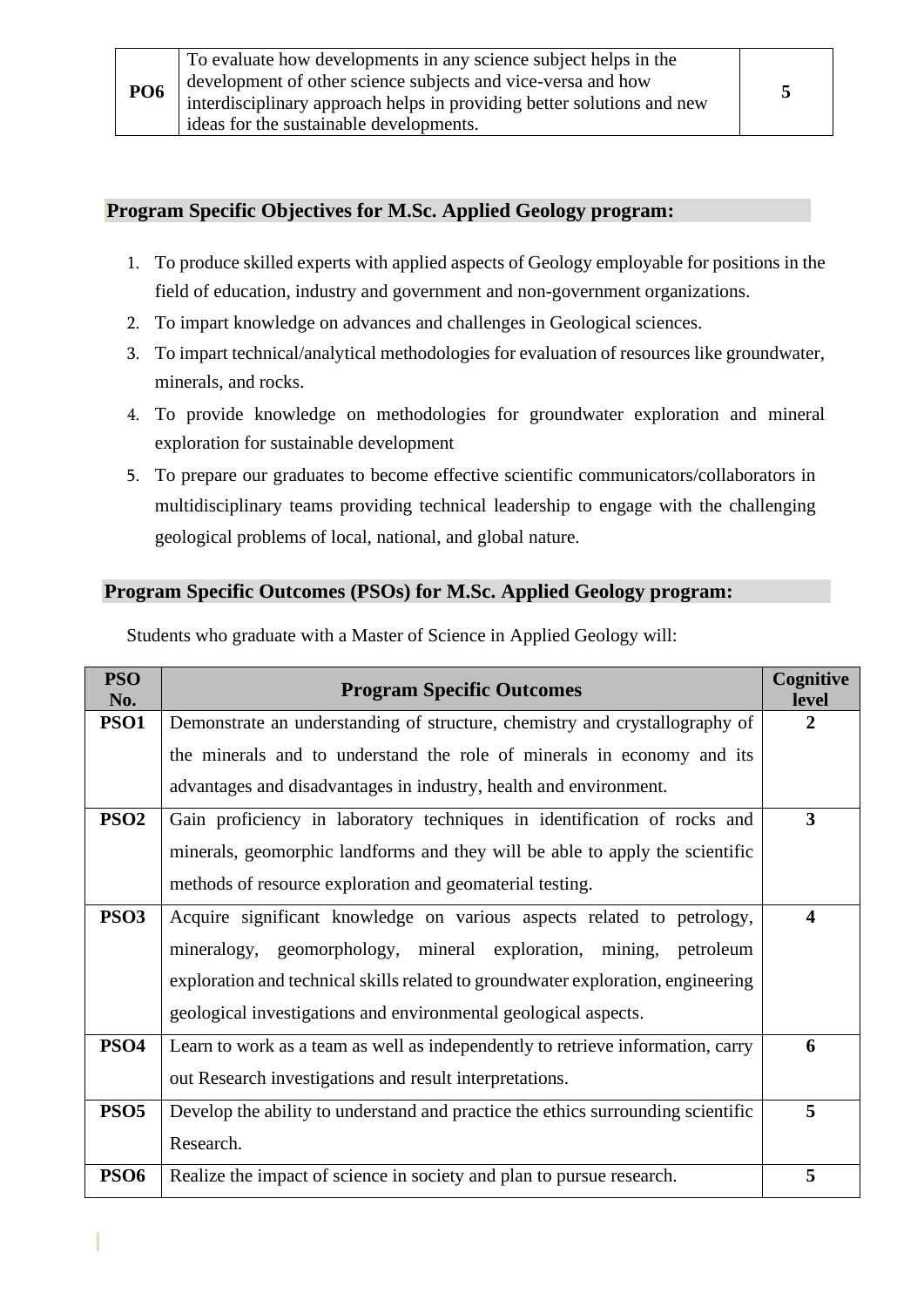## **M. Sc. (Applied Geology) SYLLABUS**

## **Distribution of Course papers for M. Sc. Part I Applied Geology**

| <b>Subject</b><br>Code             | <b>Title of the Paper</b>                                                                                                  |                     | <b>Duration</b><br>(Hrs./Wk) | Max.<br><b>Mark</b> | Exam.<br>Time (Hrs.) |
|------------------------------------|----------------------------------------------------------------------------------------------------------------------------|---------------------|------------------------------|---------------------|----------------------|
|                                    | <b>M.Sc. Part I (Applied Geology)</b>                                                                                      |                     |                              |                     |                      |
| <b>Semester I: Theory Courses</b>  |                                                                                                                            |                     |                              |                     |                      |
| GS-101                             | Mineralogy, Crystallography and Gemology                                                                                   | <b>Skill Based</b>  | 04                           | 100                 | 03                   |
| GS-102                             | Principals of Stratigraphy and Paleontology                                                                                | Core course         | 04                           | 100                 | 03                   |
| GS-103                             | Sedimentology and Geostatistics                                                                                            | Core course         | 04                           | 100                 | 03                   |
|                                    | <b>Semester I: Practical Courses</b>                                                                                       |                     |                              |                     |                      |
| GS-104                             | Practicals related to Mineralogy,<br>Crystallography, Gemology and Paleontology                                            | Core course         | $04 + 04$                    | 100                 | 06                   |
| $GS-105$                           | Practicals related to Sedimentology                                                                                        | Core course         | $04 + 04$                    | <b>100</b>          | 06                   |
| $AC-101$                           | <b>Practicing Cleanliness</b>                                                                                              | <b>Audit Course</b> | 02                           | 100                 |                      |
| <b>Semester II: Theory Courses</b> |                                                                                                                            |                     |                              |                     |                      |
| GS-201                             | Igneous and Metamorphic Petrology                                                                                          | Core course         | 04                           | 100                 | 0 <sub>3</sub>       |
| GS-202                             | Physics and Chemistry of the Earth                                                                                         | Core course         | 04                           | 100                 | 0 <sub>3</sub>       |
| GS-203                             | Geomorphology, Structural Geology and<br>Tectonics                                                                         | <b>Skill Based</b>  | 04                           | 100                 | 03                   |
|                                    | <b>Semester II: Practical Courses</b>                                                                                      |                     |                              |                     |                      |
| GS-204                             | Practicals related to Igneous and Metamorphic<br>Petrology                                                                 | Core course         | $04 + 04$                    | 100                 | 06                   |
| GS-205                             | Practicals related to Geomorphology,<br><b>Structural Geology and Tectonics</b>                                            | Core course         | $04 + 04$                    | 100                 | 06                   |
| $AC-$<br>201A/B/C/D                | Choose one out of Four (AC-201A/ AC-201B/<br>AC-201C/ AC-201D) from Personality and<br>Cultural Development (Audit Course) | <b>Audit Course</b> | 02                           | 100                 |                      |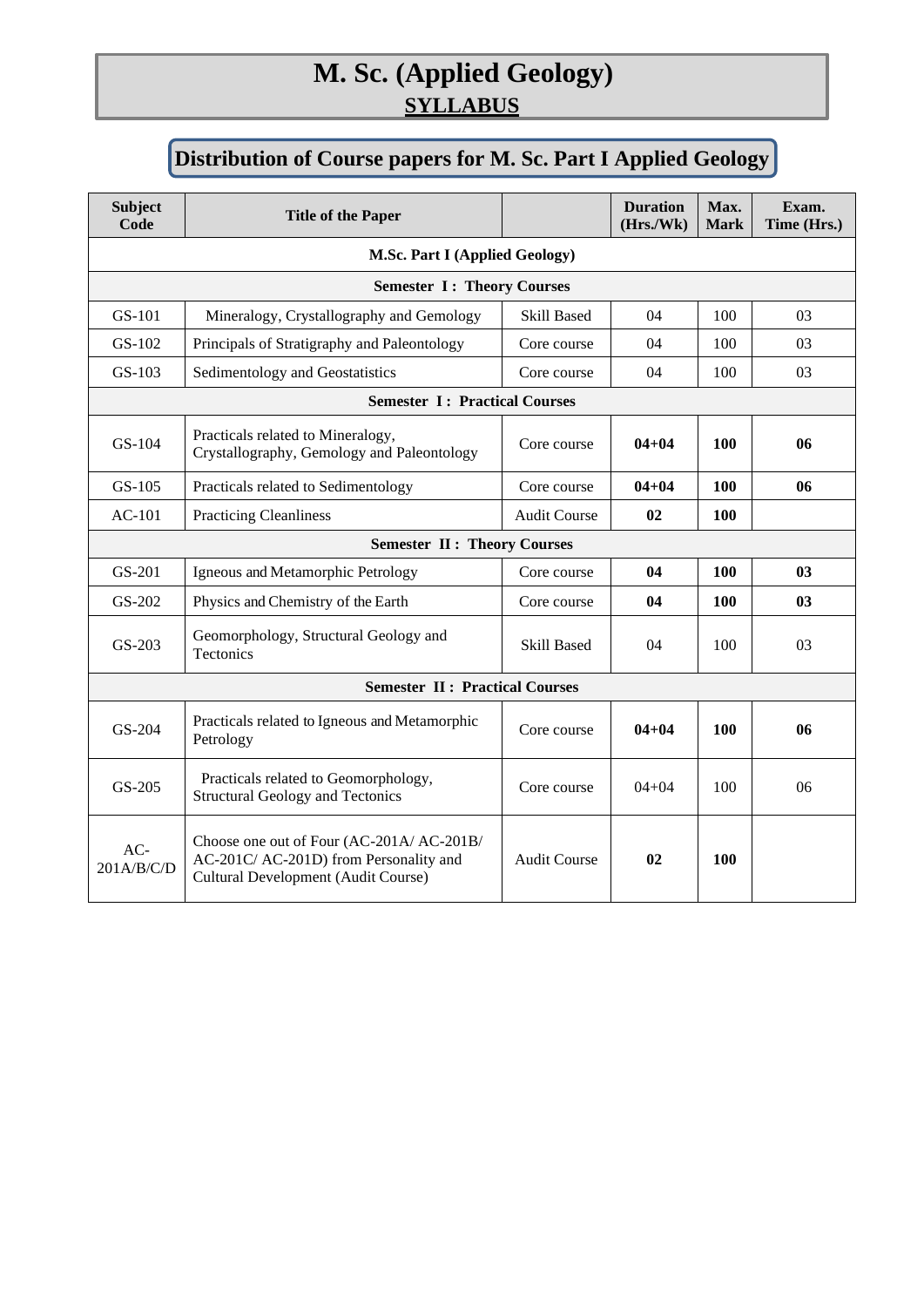## **M. Sc. PART I (APPLIED GEOLOGY) (SEMESTER – I)**

| <b>SKILL BASED COURSE</b> |                                                                                                                                                                                                                                                                                                                                                                                                                                                                                                                                                                                                                                                                                                                                                                                                                                                                                                                                                                                        |      |  |  |
|---------------------------|----------------------------------------------------------------------------------------------------------------------------------------------------------------------------------------------------------------------------------------------------------------------------------------------------------------------------------------------------------------------------------------------------------------------------------------------------------------------------------------------------------------------------------------------------------------------------------------------------------------------------------------------------------------------------------------------------------------------------------------------------------------------------------------------------------------------------------------------------------------------------------------------------------------------------------------------------------------------------------------|------|--|--|
|                           | GS-101: MINERALOGY, CRYSTALLOGRAPHY AND GEMOLOGY                                                                                                                                                                                                                                                                                                                                                                                                                                                                                                                                                                                                                                                                                                                                                                                                                                                                                                                                       |      |  |  |
|                           | <b>Course Objectives:</b><br>1. To learn the phenomenon, concept and principles of mineral formation.<br>2. To learn the different types of silicate and Non-silicate minerals.<br>3. To learn crystals, gems and their applicability.<br>4. To learn sophisticated instrumentation techniques.<br>5. Megascopic and microscopic study of minerals for its identification and<br>classification.                                                                                                                                                                                                                                                                                                                                                                                                                                                                                                                                                                                       |      |  |  |
| Unit 1                    | <b>Mineral Optics and Introduction to Instruments</b><br>1. Isotropic and anisotropic substances; Reflection, refraction and refractive<br>index; Relief, birefringence and Becke line effect; Optically uniaxial and<br>biaxial minerals; Determination of optic sign of uniaxial and biaxial<br>minerals; interference figures; Pleochroism and determination of pleochroic<br>scheme in minerals<br>X-ray crystallography and Bragg's equation; Application of X-ray diffraction<br>2.<br>spectrometry in mineral characterization<br>Application of following techniques in mineralogy: Differential Thermal<br>3.<br>Analysis (DTA), Thermogravimetric Analysis (TGA), Scanning Electron<br>Microscope (SEM), Transmission Electron Microscope (TEM) and Electron<br>Probe Micro Analyser (EPMA)<br>4. Application of thermal, magnetic and radioactive properties of minerals                                                                                                    | 10L  |  |  |
| Unit 2                    | <b>Introduction to Mineralogy and Study of Non-Silicates</b><br>1. Principle of crystal structure; Bonding in minerals; Coordination and co-<br>ordination numbers; Silicate structures and structural formula; Isomorphism<br>and solid solution; Types of ionic substitution; Polymorphism and types of<br>polymorphic transformations and Pseudomorphism Conversions of oxide and<br>element weight percentages; Calculation of mineral formulae<br>A detailed study of Non-silicates mineral groups with reference to their<br>2.<br>general formulae, classification, atomic structure, chemistry, experimental<br>work and paragenesis of Non-silicates: Carbonates- Calcite Group, Aragonite<br>Group, Dolomite Group; Phosphates-Apatite, Monazite; Sulphates-<br>Gypsum, Anhydrite, Barite, Alunite Group; Halides- Halite, Sylvite, Fluorite;<br>Nitrates- Trona, Soda niter; Oxides and Hydroxides- Spinel Group, Hematite<br>Group, Rutile Group, Bauxite Group, Periclase | 15 L |  |  |
| Unit 3                    | <b>Mineralogy of Silicates</b><br>A detailed study of Silicate mineral groups with reference to their general<br>1.<br>formulae, classification, atomic structure, chemistry, experimental work and<br>paragenesis of Silicates: Nesosilicates- Olivine Group, Garnet Group and<br>Aluminosilicate Group; Sorosilicates- Epidote Group, Scapolite Group;<br>Cyclosilicates- Beryl, Tourmaline; Inosilicates- Pyroxene Group, Amphibole<br>Group; Phyllosilicate- Mica Group, Chlorite Group, Serpentine Group,<br>Pyrophyllite, Talc; Tectosilicates- Quartz, Feldspars, Feldspathoides and<br>zeolite Group                                                                                                                                                                                                                                                                                                                                                                           | 15L  |  |  |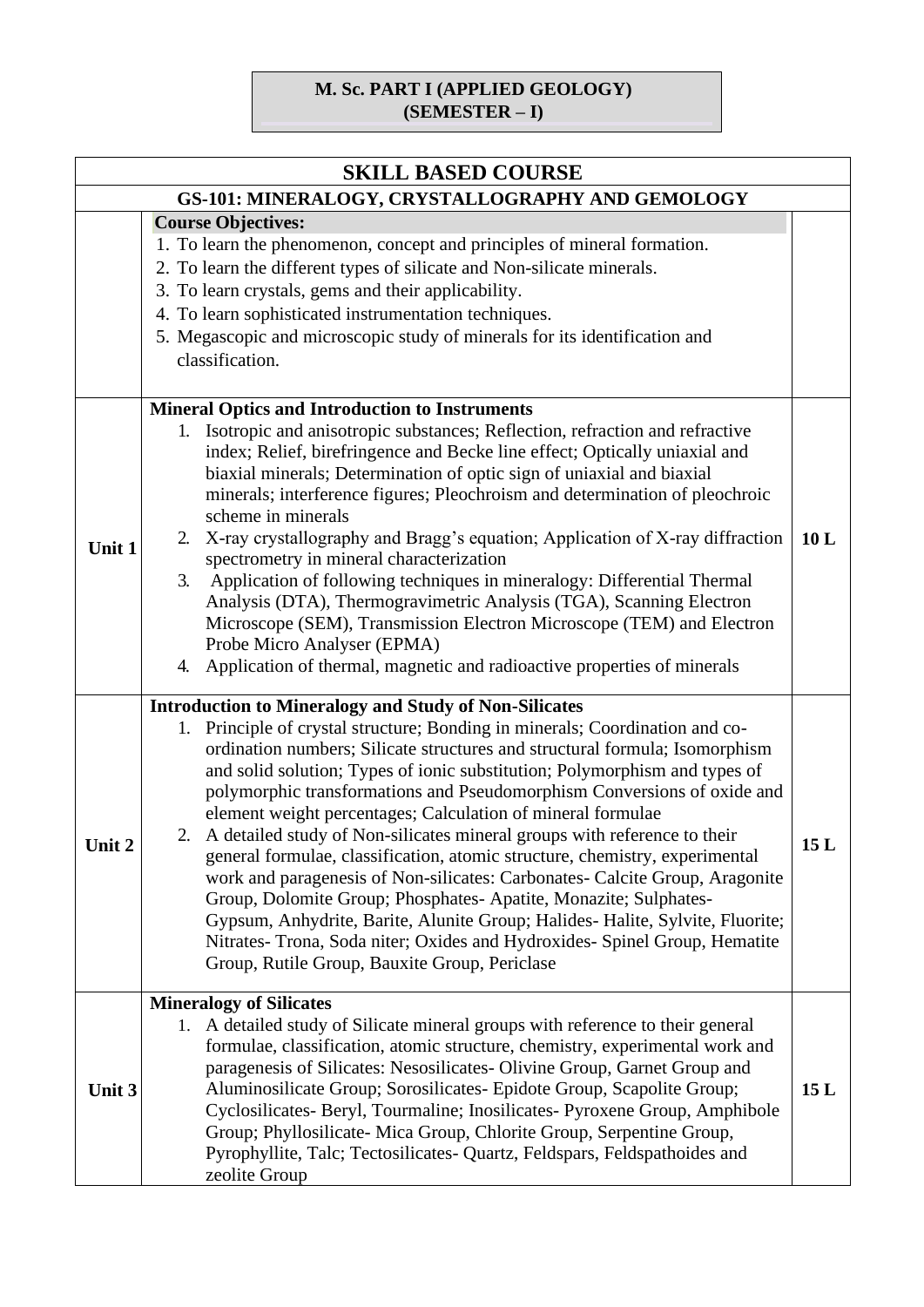|                                                                                                                                                                                                                                          |                                                                                                                                              | Crystallography                                                                                                                                                                                                                                                                                                                                                                                                                                                                                                                                                 |     |  |
|------------------------------------------------------------------------------------------------------------------------------------------------------------------------------------------------------------------------------------------|----------------------------------------------------------------------------------------------------------------------------------------------|-----------------------------------------------------------------------------------------------------------------------------------------------------------------------------------------------------------------------------------------------------------------------------------------------------------------------------------------------------------------------------------------------------------------------------------------------------------------------------------------------------------------------------------------------------------------|-----|--|
| <b>Unit 4</b>                                                                                                                                                                                                                            | 2.                                                                                                                                           | Crystals, crystalline solids and their formation; Ordered patterns, nets and<br>lattices; Symmetry in crystals; Axial ratio, indices, lettering and order of the<br>crystallographic axes; Crystallographic notation (Weiss and Miller indices<br>and convention in notation)<br>Classification of crystals, introduction to 32 classes of symmetry; The<br>crystal systems and symmetry types; Stereographic representation of crystal<br>symmetry and their uses; Imperfection of crystals and crystal defects;<br>Twinning-causes, effects and genetic types | 10L |  |
|                                                                                                                                                                                                                                          | Gemology                                                                                                                                     |                                                                                                                                                                                                                                                                                                                                                                                                                                                                                                                                                                 |     |  |
| Unit 5                                                                                                                                                                                                                                   | 2.                                                                                                                                           | 1. Physical properties, Optical properties and Chemical properties of inorganic<br>gems like Diamond, corundum, beryl, chrysoberyl, garnet, spinel, topaz,<br>tourmaline, zircon, peridot, jadeite, nephrite, opal, quartz, chalcedony,<br>orthoclase, moonstone, labradorite, lapis lazuli, apatite, cordierite, zoisite,<br>malachite, bowenite, denburite, diopside, enstatite, serpentine, steatite,<br>natural glasses (obsidian and moldavite)<br>Study of Organic gems like pearl, corals etc., their formation, structure and<br>identification         | 10L |  |
|                                                                                                                                                                                                                                          | 3.                                                                                                                                           | Introduction to instruments used in the study of gems                                                                                                                                                                                                                                                                                                                                                                                                                                                                                                           |     |  |
|                                                                                                                                                                                                                                          |                                                                                                                                              |                                                                                                                                                                                                                                                                                                                                                                                                                                                                                                                                                                 |     |  |
| <b>Suggested readings:</b>                                                                                                                                                                                                               |                                                                                                                                              |                                                                                                                                                                                                                                                                                                                                                                                                                                                                                                                                                                 |     |  |
| 1. Battey, M.H. (1981) Mineralogy for students 2nd Edn. Longmans.                                                                                                                                                                        |                                                                                                                                              |                                                                                                                                                                                                                                                                                                                                                                                                                                                                                                                                                                 |     |  |
| 2. Berry, L.G. and Mason, B. and Dietrich, R.V. (1983) Mineralogy, 2nd Edn, Freeman.                                                                                                                                                     |                                                                                                                                              |                                                                                                                                                                                                                                                                                                                                                                                                                                                                                                                                                                 |     |  |
| Bunn, C.W. (1961) Chemical Crystallography, Clarendon.<br>3.                                                                                                                                                                             |                                                                                                                                              |                                                                                                                                                                                                                                                                                                                                                                                                                                                                                                                                                                 |     |  |
| 4. Donald Bloss (1971) Crystallography and Crystal chemistry, Holt, Rinehart and Winston.<br>5. Deer, W.A., Howie, R.A., and Zussman, J. (1992) An Introduction to the rock forming<br>minerals, Longman.                                |                                                                                                                                              |                                                                                                                                                                                                                                                                                                                                                                                                                                                                                                                                                                 |     |  |
| 6. Hutchinson, C.S. (1974) Laboratory Handbook of Petrographic Techniques, John Wiley.<br>7. Klein, C. and Hurlbut, Jr., C.S. (1993) Manual of Mineralogy, John Wiley.<br>8. Kerr, P.F. (1977) Optical Mineralogy 4th Edn., McGraw-Hill. |                                                                                                                                              |                                                                                                                                                                                                                                                                                                                                                                                                                                                                                                                                                                 |     |  |
|                                                                                                                                                                                                                                          |                                                                                                                                              | 9. Phillips, Wm, R. and Griffen, D.T. (1986) Optical Mineralogy, CBS Edition.                                                                                                                                                                                                                                                                                                                                                                                                                                                                                   |     |  |
|                                                                                                                                                                                                                                          |                                                                                                                                              | 10. Putnis, Andrew (1992) Introduction to Mineral Sciences, Cambridge University Press.                                                                                                                                                                                                                                                                                                                                                                                                                                                                         |     |  |
|                                                                                                                                                                                                                                          |                                                                                                                                              | 11. Santosh, M. (1988) Fluid Inclusions, Geological Society of India, Banglore.                                                                                                                                                                                                                                                                                                                                                                                                                                                                                 |     |  |
|                                                                                                                                                                                                                                          | 12. Spear, F.S. (1993) Mineralogical Phase Equilibria and Pressure -Temperature-Time Paths,<br>Mineralogical Society of America Publication. |                                                                                                                                                                                                                                                                                                                                                                                                                                                                                                                                                                 |     |  |
|                                                                                                                                                                                                                                          |                                                                                                                                              | 13. Winchell, A.N. (1962) Elements of Optical Mineralogy, John Wiley.                                                                                                                                                                                                                                                                                                                                                                                                                                                                                           |     |  |
|                                                                                                                                                                                                                                          |                                                                                                                                              | 14. Slemmons, D.B. (1962). Determination of Volcanic and Plutonic Plagioclases using a                                                                                                                                                                                                                                                                                                                                                                                                                                                                          |     |  |
|                                                                                                                                                                                                                                          |                                                                                                                                              | three- or Four- Axis Universal Stage, Geological Society of America.                                                                                                                                                                                                                                                                                                                                                                                                                                                                                            |     |  |
|                                                                                                                                                                                                                                          |                                                                                                                                              | 15. Szymanski, A. (1988). Technical Mineralogy and Petrography, Elsevier.                                                                                                                                                                                                                                                                                                                                                                                                                                                                                       |     |  |
|                                                                                                                                                                                                                                          |                                                                                                                                              |                                                                                                                                                                                                                                                                                                                                                                                                                                                                                                                                                                 |     |  |

| COt No.     | <b>Course Outcomes</b>                                            | <b>Cognitive level</b> |
|-------------|-------------------------------------------------------------------|------------------------|
| $C$ 101.1   | Students will be able to identify minerals                        |                        |
| $C_{101.2}$ | Students will be able to identify gems                            |                        |
| $C$ 101.3   | Students will be able to operate the sophisticated<br>instruments |                        |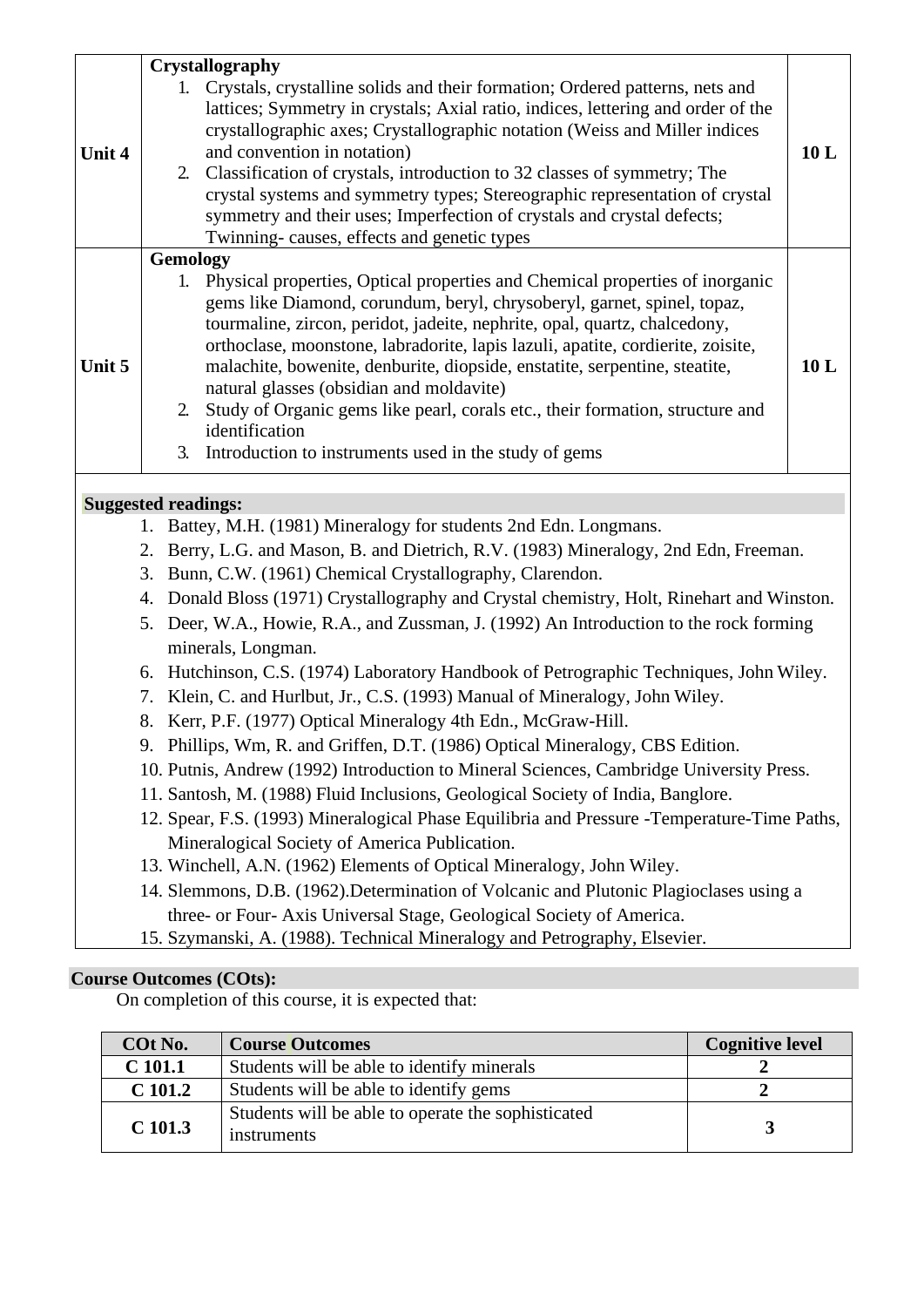|        | <b>CORE COURSE</b>                                                                                                                                                                                                                                                                                                                                                                                                                                                                                                         |                 |
|--------|----------------------------------------------------------------------------------------------------------------------------------------------------------------------------------------------------------------------------------------------------------------------------------------------------------------------------------------------------------------------------------------------------------------------------------------------------------------------------------------------------------------------------|-----------------|
|        | <b>GS-102: PRINCIPALS OF STRATIGRAPHY AND PALAEONTOLOGY</b>                                                                                                                                                                                                                                                                                                                                                                                                                                                                |                 |
|        | <b>Course Objectives:</b><br>1. To learn the phenomenon, concepts and applicability of the stratigraphy.<br>2. To learn the different types of startigraphic correlations.<br>3. To learn distribution of Invertebrate and vertebrate organic remnant.<br>4. To learn the use of paleontological data in Stratigraphy, Paleoecology,<br>Paleogeography and oil exploration.<br>5. To learn trends and advancements in the subject Paleontology.                                                                            |                 |
| Unit 1 | <b>History and development</b><br>History and development of Stratigraphy<br>1.<br>Stratigraphic procedures (Surface and Subsurface)<br>2.<br>Concept of Litho-facies and Bio-facies<br>3.                                                                                                                                                                                                                                                                                                                                 | 10 <sub>L</sub> |
| Unit 2 | <b>Stratigraphic Correlation</b><br>Stratigraphic Correlation (Litho-, Bio- and Chrono-stratigraphic<br>Correlation<br>Study of standard stratigraphic code (Lithostratigraphic, Biostratigraphic<br>2.<br>and Chronostratigraphic)<br>Concepts of Magnetostratigraphy, Chemostratigraphy, Event stratigraphy,<br>3.<br>and Sequence stratigraphy<br>Techniques in Palaeontology - megafossils - microfossils - nannofossils -<br>4.<br>ichnofossils - collection, reformation and illustration - binomial<br>nomenclature | 15L             |
| Unit 3 | <b>Invertebrate Paleontology</b><br>Invertebrate Paleontology - A brief study of morphology, classification,<br>1.<br>evolutionary trends and distribution of Molluscs i.e. Bivalves, Gastropods<br>and Cephalopods<br>Study of morphology, classification, evolutionary trends and distribution<br>2.<br>of Trilobites, Graptolites, Echinoids, Corals and Brachiopods                                                                                                                                                    | 15L             |
| Unit 4 | <b>Vertebrate Paleontology</b><br>Vertebrate Paleontology - Study of vertebrate life through Geologic time<br>1.<br>scale<br>Study of reptiles, birds, fishes and mammals<br>2.                                                                                                                                                                                                                                                                                                                                            | 10L             |
| Unit 5 | <b>Paleontological perspective</b><br>1. Introduction to Micropaleontology, Types of Microfossils, paleo<br>palynology<br>2. Foraminifera and Ostracods<br>3.<br><b>Plants of Gondwana Period</b><br>Paleontological perspective: Use of paleontological data in<br>4.<br>b) Paleo-ecology<br>Stratigraphy<br>c) Paleogeography<br>a)                                                                                                                                                                                      | 10 <sub>L</sub> |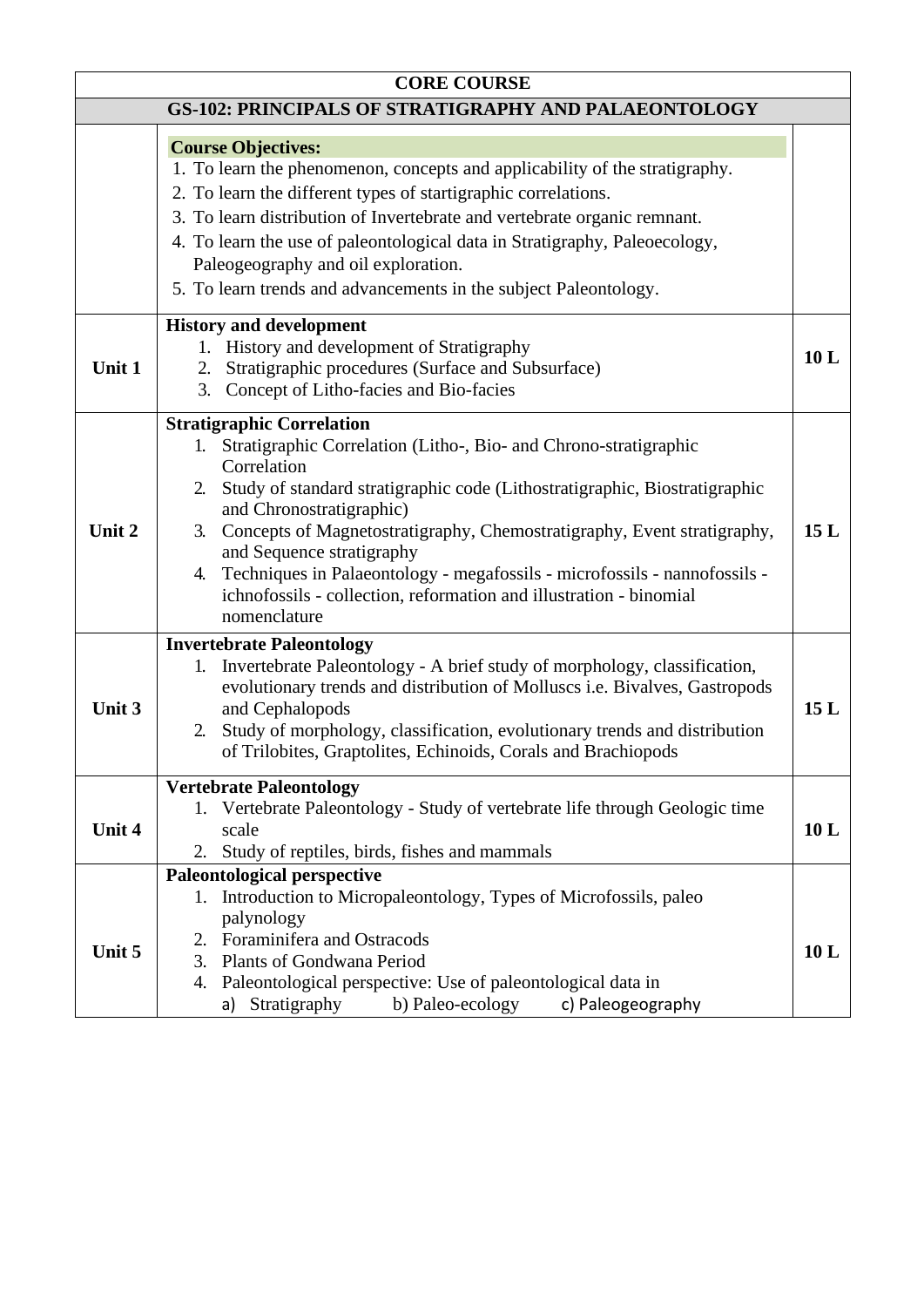#### **Suggested readings:**

- 1. Boardman, R.S., Cheethan, A.M. and Rowell, A.J. (1988) Fossil Invertebrates, Blackwell.
- 2. Clarksons, E.N.K. (1998) Invertebrate Paleontology and Evolution, Allen and Unwin, London.
- 3. Dobzhansky, Ayala, Stebbins and Valentine (1977) Evolution, Freeman.
- 4. Horowitz, A.S. and Potter, E.D. (1971) Introductory Petrography of Fossils, Springer Verlag.
- 5. Mayr, E. (1971) Population, Species and Evolution, Harvard.
- 6. Prothero, D.R. (2004) Bringing Fossil to Life An Introduction to Paleontology (2nd Ed.), McGraw Hill.
- 7. Raup, D.M. and Stanley, S.M. (1985) Principles of Paleontology, CBS Publishers, New Delhi.
- 8. Smith, A.B. (1994) Systematics and Fossil Record Documenting Evolutionary Patterns, Blackwell.
- 9. Strean, C.W. and Carroll, R.L. (1989) Paleontology the record of life, John Wiley.

#### **Course Outcomes:**

| COt No.            | <b>Course Outcomes</b>                                                                 | <b>Cognitive level</b> |
|--------------------|----------------------------------------------------------------------------------------|------------------------|
| C <sub>102.1</sub> | Students will be able to identify different types of fossils.                          |                        |
| C <sub>102.2</sub> | Students will be able to correlate various stratigraphic units.                        |                        |
| C <sub>102.3</sub> | Students will be able to use of paleontological data in any<br>geological application. |                        |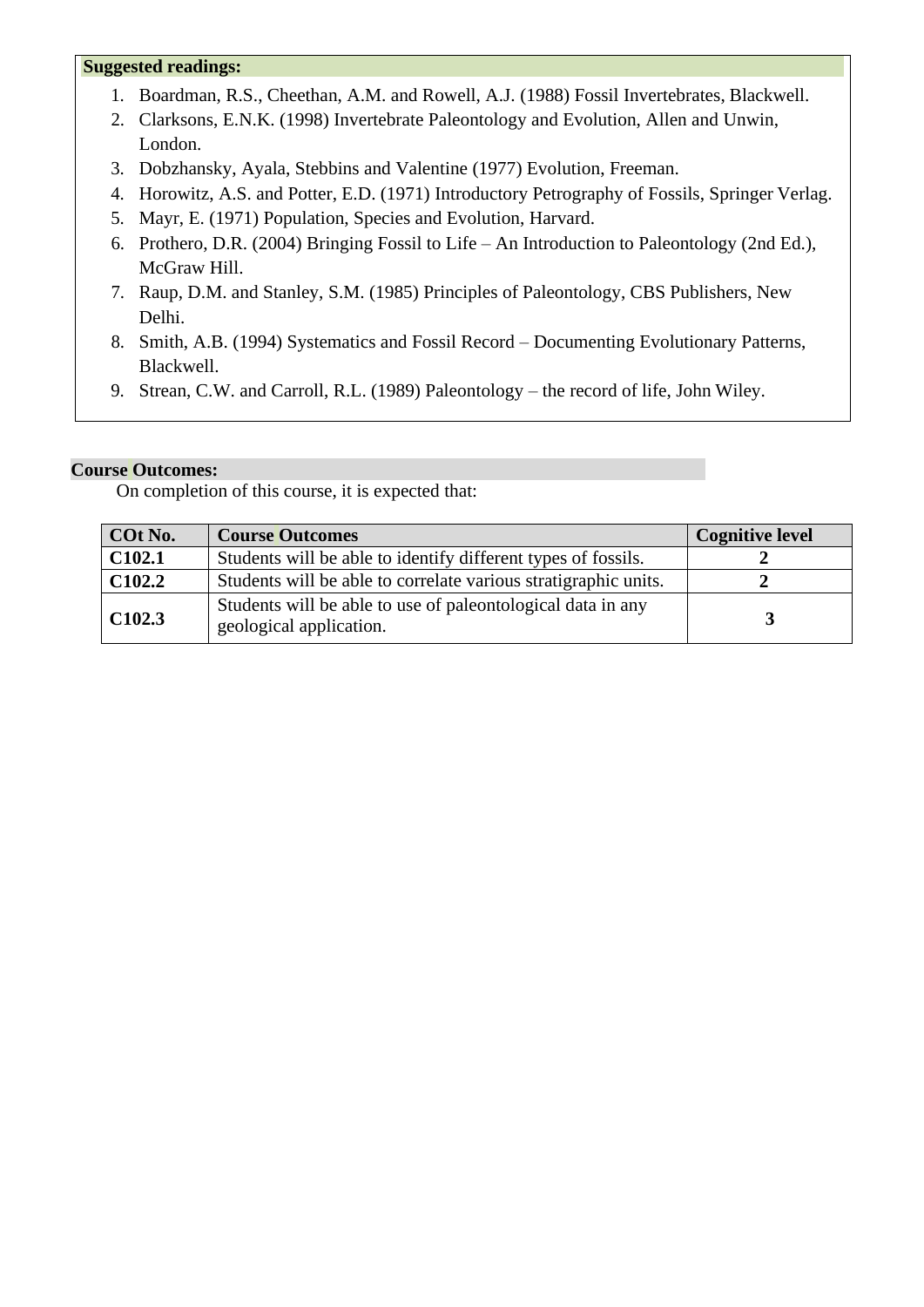| <b>CORE COURSE</b>                               |                                                                                                                                                                                                                                                                                                                                                                                                                                                                                                                                                                                       |     |  |  |
|--------------------------------------------------|---------------------------------------------------------------------------------------------------------------------------------------------------------------------------------------------------------------------------------------------------------------------------------------------------------------------------------------------------------------------------------------------------------------------------------------------------------------------------------------------------------------------------------------------------------------------------------------|-----|--|--|
| <b>GS - 103: SEDIMENTOLOGY AND GEOSTATISTICS</b> |                                                                                                                                                                                                                                                                                                                                                                                                                                                                                                                                                                                       |     |  |  |
|                                                  | <b>Course Objectives:</b><br>1. To learn field procedures in sedimentary petrology<br>2. To learn and identify various sedimentary rock textures and structures<br>3. To learn petrography of sedimentary rocks of clastic, chemical and biochemical<br>origin.<br>4. To learn the relation of sedimentation and tectonics.<br>5. To learn Palaeocurrent and depositional basins.                                                                                                                                                                                                     |     |  |  |
| Unit 1                                           | <b>Field procedures</b><br>Field procedures in Sedimentary Petrology<br>1<br>Geologic cycle<br>2<br>$\overline{3}$<br>Sedimentary textures (Granulometric analysis, shape and roundness studies,<br>surface textures)<br>Heavy mineral and Insoluble residue analysis<br>4                                                                                                                                                                                                                                                                                                            | 10L |  |  |
| Unit 2                                           | Petrography<br>Petrography of rocks of clastic, chemical and biochemical<br>1<br>origin<br>(Conglomerates, Sandstone, Mudstone, Limestone and Dolomite)<br>Evaporite, Phosphorite, Chert, Iron and Manganese rich sediments<br>$\overline{2}$<br>Volcanogenic sedimentary rocks<br>3                                                                                                                                                                                                                                                                                                  | 15L |  |  |
| Unit 3                                           | <b>Sedimentary structures, Textures and fluid flow</b><br>Sedimentary structures (Physical structures, Biogenic sedimentary structures,<br>1.<br>Diagenetic structures).<br>Sedimentary Textures.<br>2.<br>3.<br>Clastic transport and fluid flow (fluid flow in theory and in nature, Reynold's<br>Numbers, Froude Number, Sediment lift, transport, deposition, sedimentary<br>gravity flow)                                                                                                                                                                                        | 10L |  |  |
| Unit 4                                           | <b>Sedimentation and Tectonics</b><br>1. Concept of Sedimentary facies association models (Marine, Nonmarine, and<br>Mixed Depositional Environment)<br>Sedimentation and Tectonics<br>2.<br>3.<br>Paleocurrents and Basin Analysis.                                                                                                                                                                                                                                                                                                                                                  | 10L |  |  |
| Unit 5                                           | <b>Basic concepts of Geostatistics</b><br>Basic concepts of Geostatistics; Arithmetic mean, Mode, Median, Range,<br>1.<br>Variance, Frequency, Skewness, Kurtosis, Standard Deviation, Probability;<br>Distributions: Binomial, Poisson, Normal, Gamma, Exponential,<br>Hypergeometric, Multinomial and Chi-square<br>Introduction to computer software used in earth sciences<br>2.<br>Application of geostatistical techniques to earth sciences; Use of computers<br>3.<br>and software as tools in the areas of geological problem-solving, report-<br>writing, and presentations | 15L |  |  |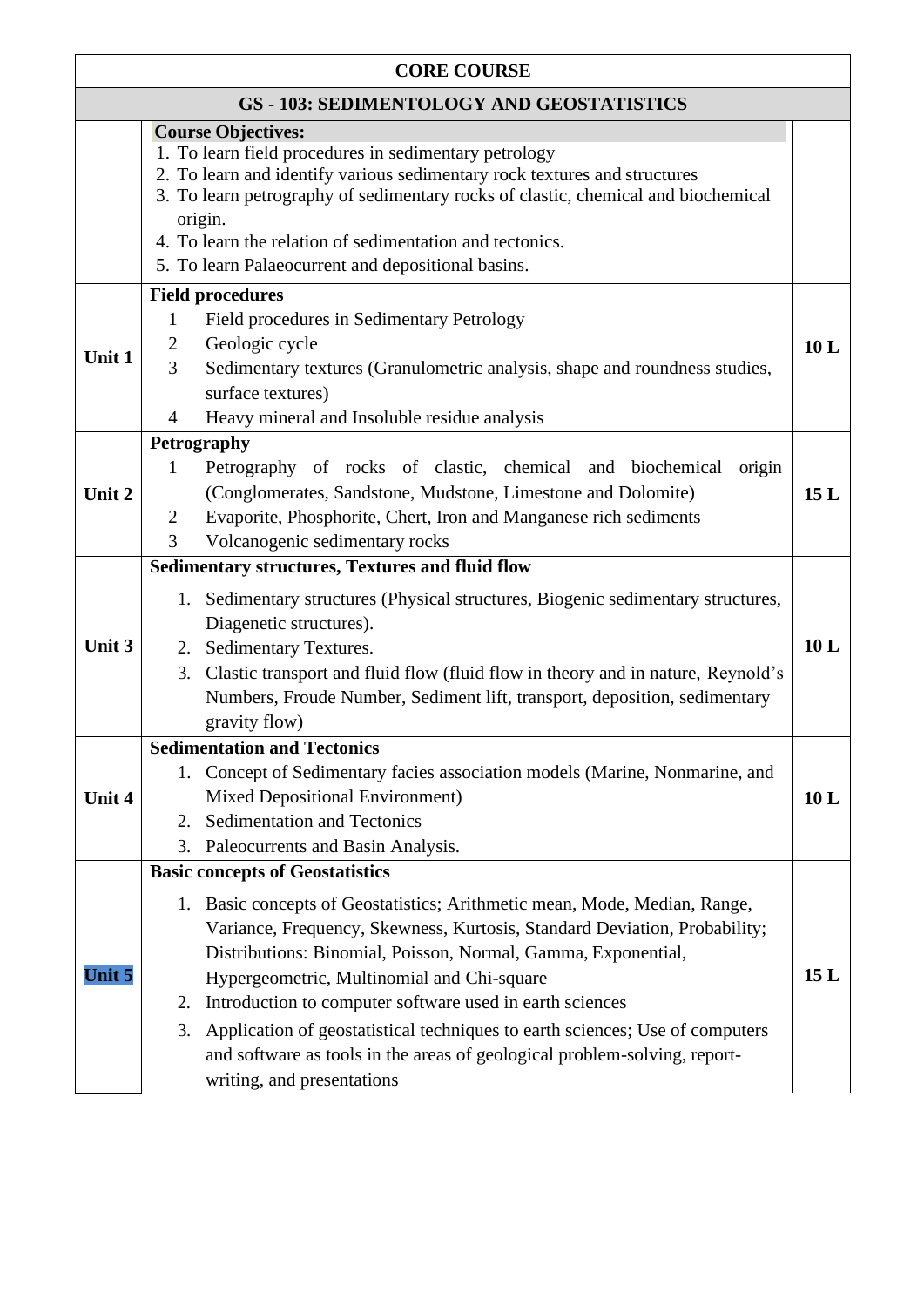#### **Suggested readings:**

- 1. Blatt, H., Middleton, G.V. and Murray, R.C. (1980) Origin of Sedimentary Rocks, Prentice-Hall Inc.
- 2. Collins, J.D. and Thompson, D.B. (1982) Sedimentary Structures, George Allen and Unwin, London.
- 3. Lindholm, R.C. (1987) A Practical Approach to Sedimentology, Allen and Unwin, London.
- 4. Miall, A.D. (2000) Principles of Basin Analysis, Springer-Verlag.
- 5. Pettijohn, F.J. (1975) Sedimentary Rocks (3rd Ed.), Harper and Row Publ., New Delhi.
- 6. Reading, H.G. (1997) Sedimentary Environments and facies, Blackwell Scientific Publication.
- 7. Reineck, H.E. and Singh, I.B. (1973) Depositional Sedimentary Environments, Springer-Verlag.
- 8. Selley, R.C. (2000) Applied Sedimentology, Academic Press.
- 9. Tucker, M.E. (1981) Sedimentary Petrology: An Introduction, Wiley and Sons, New York.
- 10. Tucker, M.E. (1990) Carbonate Sedimentolgy, Blackwell Scientific Publication.
- 11. Hota, R.N. (2011) Practical Approach to Petrology, CBS Publisher and Distributors Pvt Ltd., New Delhi
- 12. Isaaks, E.A. and Srivastava, R.M. (1990) An Introduction to Geostatistics, Oxford University Press
- 13. Armstrong, M. (1998) Basic linear geostatistics, Springer Verlag, Berlin
- 14. Duruble, O. (1998) Geostatistics in Petroleum Geology, AAPG Cont. Education Course Note Series 38.
- 15. Goovaerts, P. (1997) Geostatistics for Natural Resources Modelling, Oxford University Press, Oxford.

### **Course Outcomes:**

| COt No. | <b>Course Outcomes</b>                                                                                  | <b>Cognitive level</b> |
|---------|---------------------------------------------------------------------------------------------------------|------------------------|
| C103.1  | Students will be able to identify different types of<br>sedimentary rocks.                              | 2                      |
| C103.2  | Students will be able to illustrate various<br>morphological characteristics of sedimentary<br>terrain. | З                      |
| C103.3  | Students will be able to plan their career in the<br>field of Sedimentology.                            | 4                      |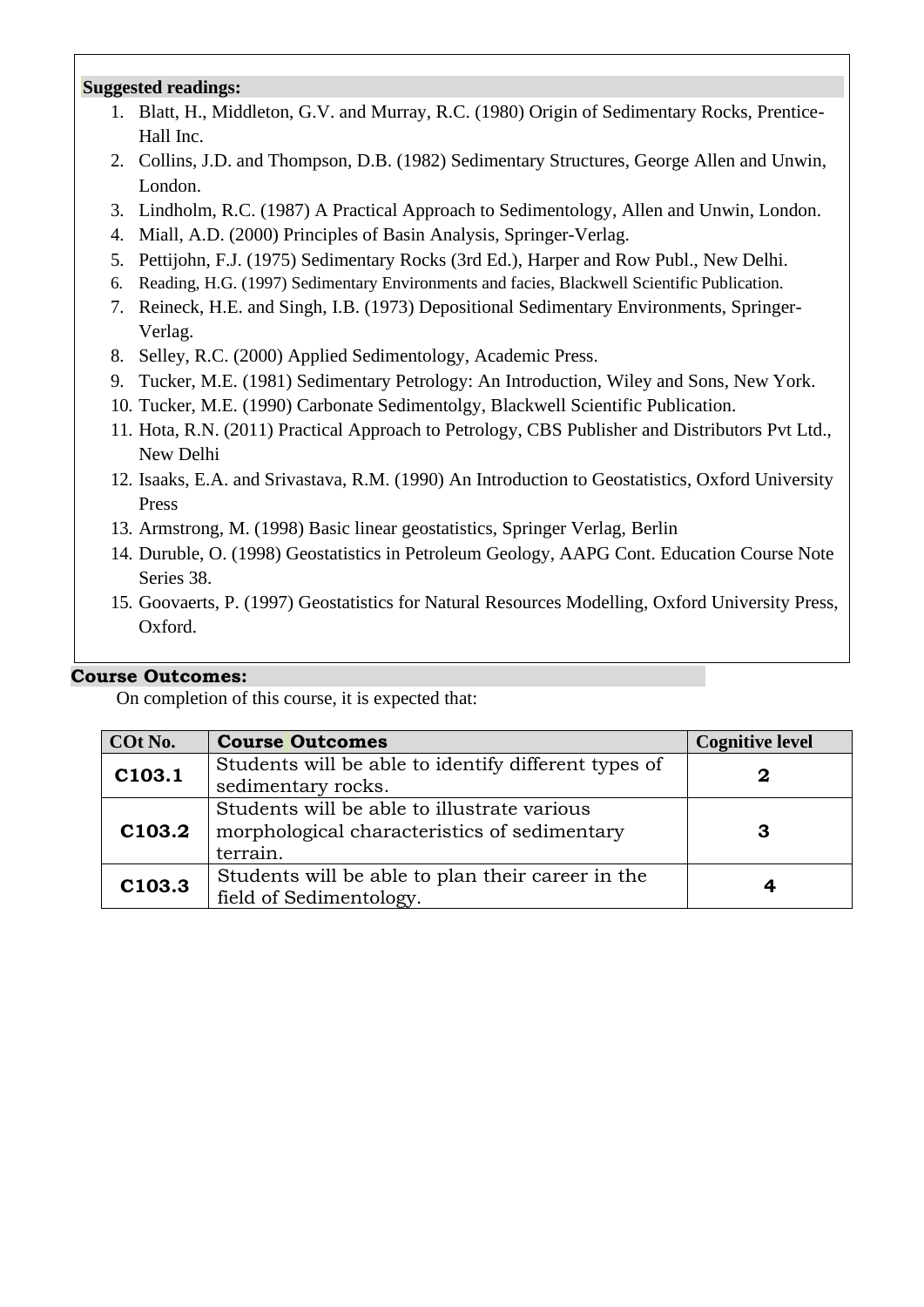## **CORE COURSE**

## **GS-104: PRACTICALS RELATED TO MINERALOGY, CRYSTALLOGRAPHY AND**

### **GEMOLOGY**

|                | <b>Course Objectives:</b>                                                                                                                                                                                                              |
|----------------|----------------------------------------------------------------------------------------------------------------------------------------------------------------------------------------------------------------------------------------|
|                |                                                                                                                                                                                                                                        |
|                | 1. To learn optical phenomenon, characteristics of minerals and their identification.                                                                                                                                                  |
|                | 2. To construct lithologs and learn to correlate different litho-sections.                                                                                                                                                             |
|                | 3. To learn the paleontological techniques for classification of mega and micro fossils.                                                                                                                                               |
|                | 4. To learn Palaeocurrent and depositional basins.                                                                                                                                                                                     |
|                | 5. To learn microfossil slide preparation.                                                                                                                                                                                             |
|                |                                                                                                                                                                                                                                        |
| $\mathbf{1}$   | Study of interference figures - determination of optical sign of minerals, determination of<br>2V and 2E, determination of composition of plagioclase feldspars-determination of<br>birefriengence of minerals - Scheme of pleochroism |
| $\overline{2}$ | Construction of Stereograms and Gnomonograms - measurement of interfacial angle with<br>contact goniometer - study of X-ray diffractograms                                                                                             |
| 3              | Study of rock forming minerals in thin sections                                                                                                                                                                                        |
| 4              | Study of rock forming minerals in hand specimens                                                                                                                                                                                       |
| 5              | Construction of rank charts for lithostratigraphy, biostratigraphy and chronostratigraphy                                                                                                                                              |
| 6              | Construction of graphical logs from text descriptions                                                                                                                                                                                  |
| 7              | Exercises in correlation from given data or logs                                                                                                                                                                                       |
| 8              | Study of palaeontological technique related to megafossils.                                                                                                                                                                            |
| 9              | Study of morphology of Bivalves, Gastropods Echinoids, Brachiopods                                                                                                                                                                     |
| 10             | Separation, Processing, wet sieve analysis, preparation of slides of microfossils                                                                                                                                                      |
| 11             | Morphology and morphological descriptions of planktonic and benthonic foraminifera,<br>Ostracodes                                                                                                                                      |

## **Course Outcomes:**

| COt No.            | <b>Course Outcomes</b>                         | <b>Cognitive level</b> |
|--------------------|------------------------------------------------|------------------------|
| C104.1             | Students will be able to identify and classify |                        |
|                    | rock forming minerals.                         |                        |
| C <sub>104.2</sub> | Students will be able to explain crystal by    |                        |
|                    | constructing stereograms and Gnomograms.       | З                      |
|                    | Students will be able to plan their career in  |                        |
| C104.3             | the field of Gemology, mineralogy and in oil   |                        |
|                    | and gas sector.                                |                        |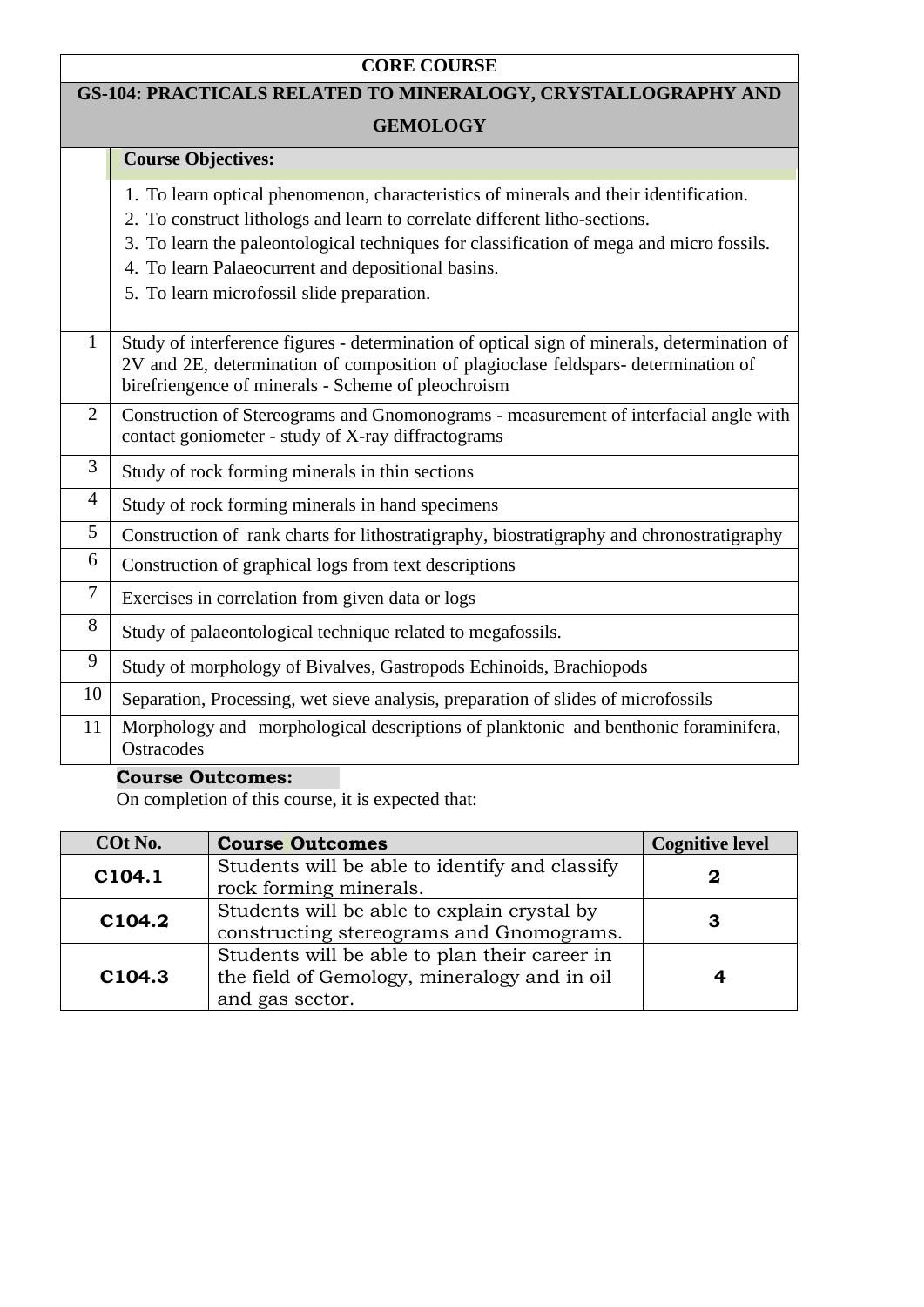|                | <b>CORE COURSE</b>                                                                                     |  |  |
|----------------|--------------------------------------------------------------------------------------------------------|--|--|
|                | <b>GS-105: PRACTICALS RELATED TO SEDIMENTOLOGY</b>                                                     |  |  |
|                | <b>Course Objectives:</b>                                                                              |  |  |
|                | 1. To learn techniques of size and shape analysis of sediments.                                        |  |  |
|                | 2. To learn procedures and identification of heavy minerals present in sediments.                      |  |  |
|                | 3. To learn calculations of paleocurrent and basin analysis.                                           |  |  |
|                | 4. To identify and classify sedimentary rocks and their structure and texture.                         |  |  |
| 1              | Size Analysis (Procedures, Cumulative curve, Histogram, Visher's curve and<br>Statistical calculation) |  |  |
| $\overline{2}$ | Shape analysis (Calculation and Classification)                                                        |  |  |
| 3              | Heavy mineral analysis (Procedure and identification)                                                  |  |  |
| 4              | Insoluble residue analysis (Procedure and identification)                                              |  |  |
| 5              | Megascopic and studies of conglomerate and breccia                                                     |  |  |
| 6              | Study of Volcanogenic sedimentary rocks                                                                |  |  |
| $\overline{7}$ | Megascopic and microscopic study of sandstone                                                          |  |  |
| 8              | Megascopic and microscopic study of limestone                                                          |  |  |
| 9              | Sedimentary structure (Identification and classification)                                              |  |  |
| 10             | Paleocurrent and basin analysis calculation                                                            |  |  |

| COt No. | <b>Course Outcomes</b>                                                               | Cognitive<br>level |
|---------|--------------------------------------------------------------------------------------|--------------------|
| C105.1  | Students will be able to identify sedimentary<br>rocks.                              | 2                  |
| C105.2  | Students will be able to classify sedimentary<br>rocks.                              |                    |
| C105.3  | Students will be able to analyze and calculate<br>sedimentary basin characteristics. |                    |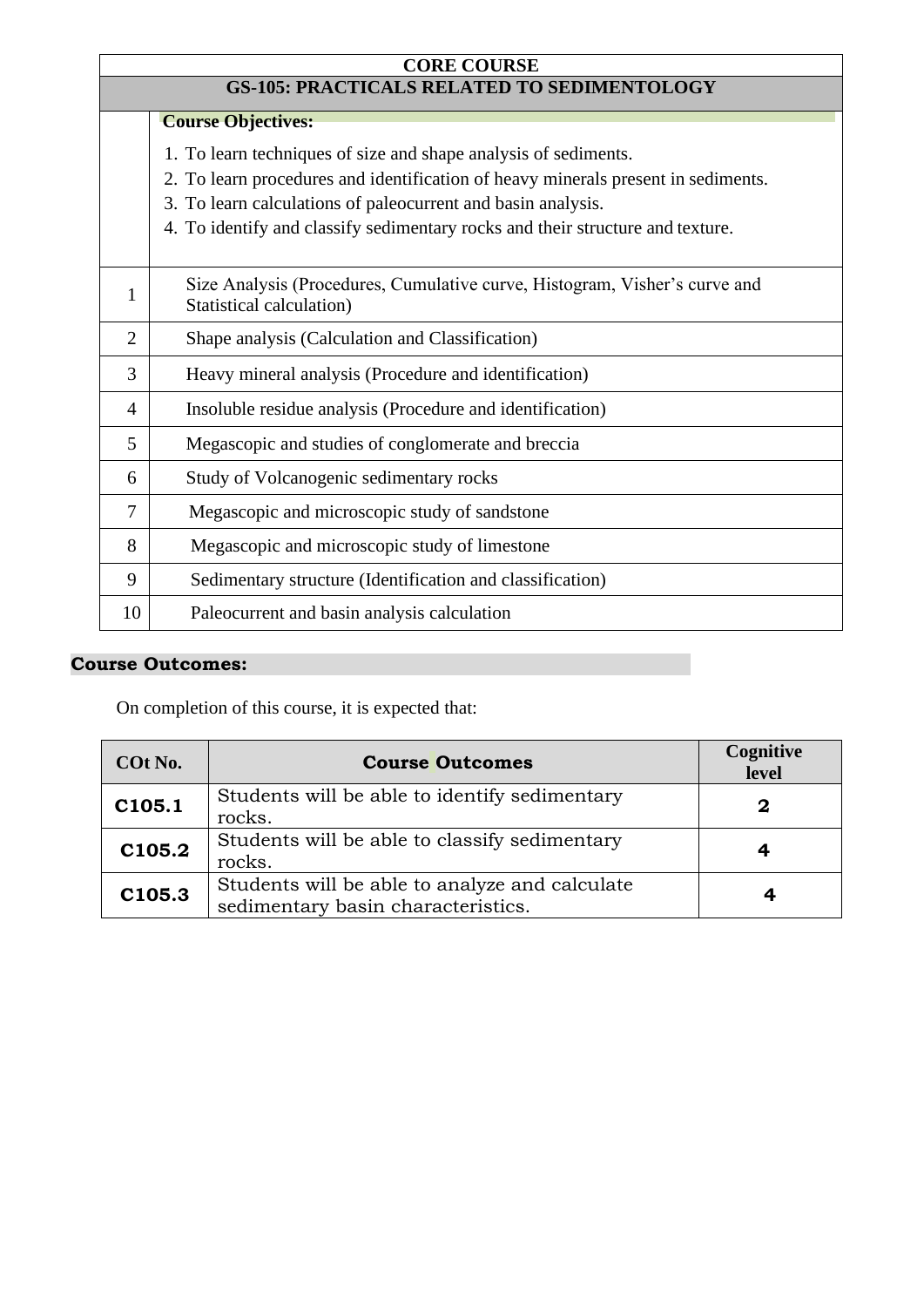## **M.Sc. Part I Semester I (Applied Geology): Audit Courses**

#### **AC-101: Practicing Cleanliness**

#### **(Compulsory; Campus-level Audit Course; Practical; 2 Credits)**

*Course Objectives (CObs):* 

- To make students aware of Clean India Mission and inculcate cleanliness practices among them.
	- Awareness program on
		- o Swachh Bharat Abhiyan (Clean India Mission)
		- o Clean Campus Mission
		- o Role of youth in Clean India Mission
		- Cleaning activities inside and surroundings of Department buildings.
		- Tree plantation and further care of planted trees
		- Waste (Liquid/Solid/e-waste) Management, Japanese 5-S practices
		- Planning and execution of collection of Garbage from different sections of University campus
		- Role of youth in power saving, pollution control, control of global warming, preservation of ground water and many more issues of national importance.
		- Cleanest School/Department and Cleanest Hostel contests
		- Painting and Essay writing competitions

#### **Course Outcomes (COts):**

On completion of this course, the student will be able to:

| COt No.        | <b>Course Outcomes</b>                                                  | <b>Cognitive level</b> |
|----------------|-------------------------------------------------------------------------|------------------------|
| <b>AC101.1</b> | Identify need at of cleanliness at home/office and other public places. |                        |
| <b>AC101.2</b> | Plan and observe cleanliness programs at home and other places.         |                        |
| <b>AC101.3</b> | Practice Japanese 5-S practices in regular life.                        |                        |

#### $\overline{a}$  **M. Sc. PART I (APPLIED GEOLOGY) (SEMESTER – II)**

#### **CORE COURSE**

#### **GS-201: IGNEOUS AND METAMORPHIC PETROLOGY**

#### **Course Objectives:**

- 1. To learn the phenomenon, concept and factors playing important role in Igneous and metamorphic petrology.
- 2. To learn different types of equipments used in Petrological studies.
- 3. To learn various processes and factors controlling evaluation of magma.
- 4. To learn classification of igneous and metamorphic rocks.
- 5. To learn textures and structures of igneous rocks and metamorphic rocks.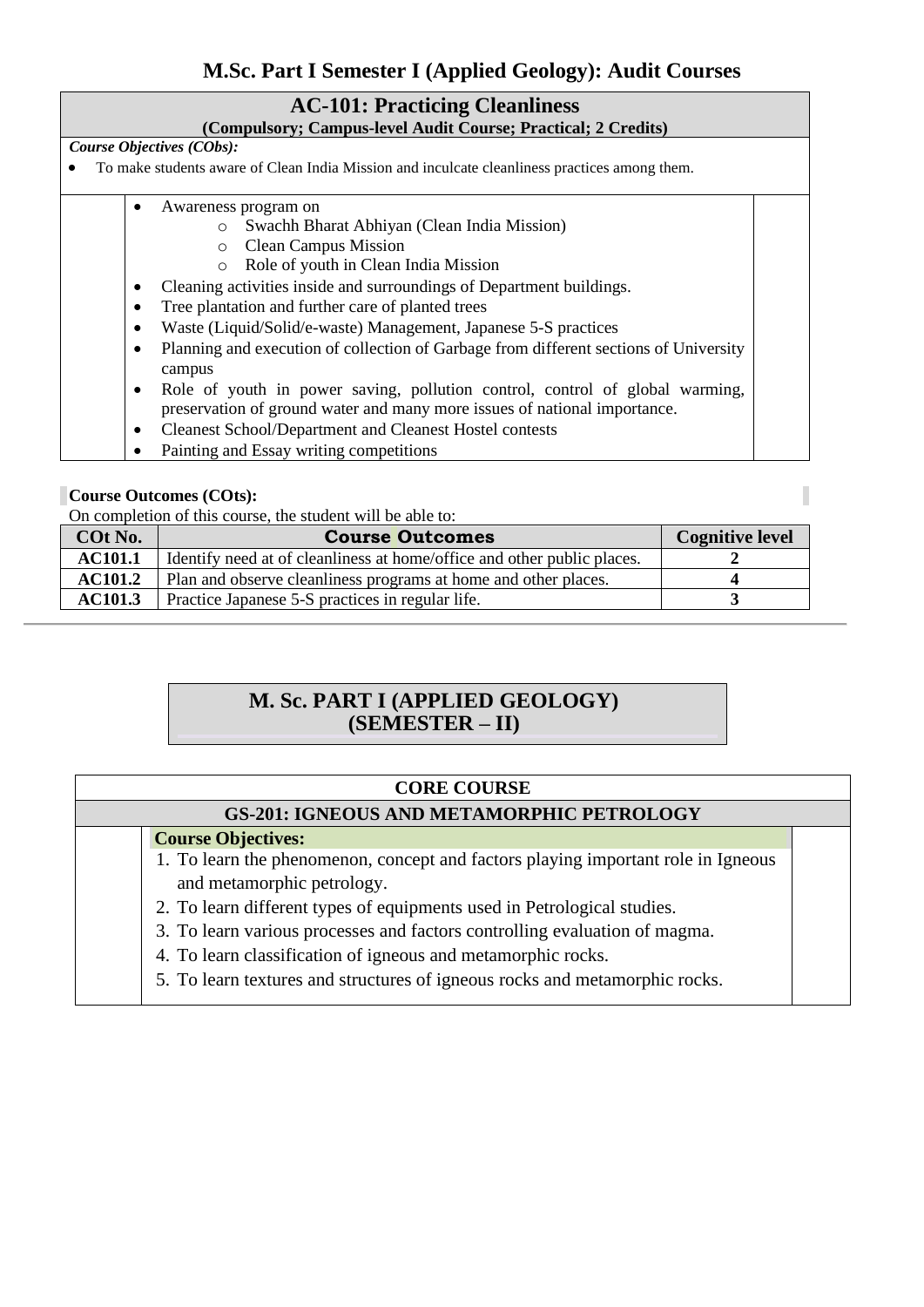|        |    | <b>Igneous Petrology</b>                                                            |     |
|--------|----|-------------------------------------------------------------------------------------|-----|
|        | 1. | Magma- its nature and composition. Factors controlling evolution of magma           |     |
|        | 2. | Classification of Igneous rocks - historic perspective and the IUGS systematic      |     |
|        |    | 3. Introduction to mantle petrology mantle metasomatism and mantle                  |     |
|        |    | heterogeneities                                                                     |     |
|        |    | 4. Magmatism in relation to plate tectonics                                         |     |
|        |    | 5. Chemical characteristics of igneous rocks in the following tectonic setting:     |     |
| Unit 1 |    | Mid Oceanic Ridge, Island Arcs, Oceanic plateaus, Continental Margins,              | 10L |
|        |    | Continental Rifts and Continental intraplate; Plume magmatism and hot               |     |
|        |    | spots; large igneous provinces, mafic dyke swarms and layered complexes             |     |
|        |    | 6. Equipments used in petrological study: Scanning electron microscope              |     |
|        |    | (SEM), electron Probe Microanalysis (EPMA), Atomic Absorption                       |     |
|        |    | Spectrophotometry, Inductively Coupled Plasma Mass Spectrometry                     |     |
|        |    | (ICPMS) and infrared spectrometers                                                  |     |
|        |    | <b>Igneous Petrology</b>                                                            |     |
|        | 1. | Mantle melting: Partial melting (batch and fractional melting); Crystal             |     |
|        |    | fractionation (equilibrium and fractional (Rayleigh) crystallization);              |     |
|        |    | Contamination (AFC process) and dynamic melting                                     |     |
|        |    | 2. Crystallisation of magma, fractional crystallization and differentiation, liquid |     |
| Unit 2 |    | immiscibility and assimilation. Influence of volatiles and role of oxygen           | 15L |
|        |    | fugacity in magmatic crystallizations                                               |     |
|        |    | 3. Phase equilibrium studies - binary systems, ternary systems and their            |     |
|        |    | relations to magma genesis and crystallization in the light of modern               |     |
|        |    | experimental works                                                                  |     |
|        |    | <b>Igneous Petrology</b>                                                            |     |
|        | 1. | Textures and structures of igneous rocks; Petrography and Interpretation of         |     |
|        |    | igneous textures in terms of rate of nucleation and crystal growth                  |     |
| Unit 3 | 2. | Major, Trace and Rare Earth Element systematics in igneous rocks                    | 15L |
|        | 3. | Silica/alumina saturation, variation diagrams (Harker, AFM and TAS                  |     |
|        |    | diagrams) their applications and limitations; Mg Number, Alteration Index,          |     |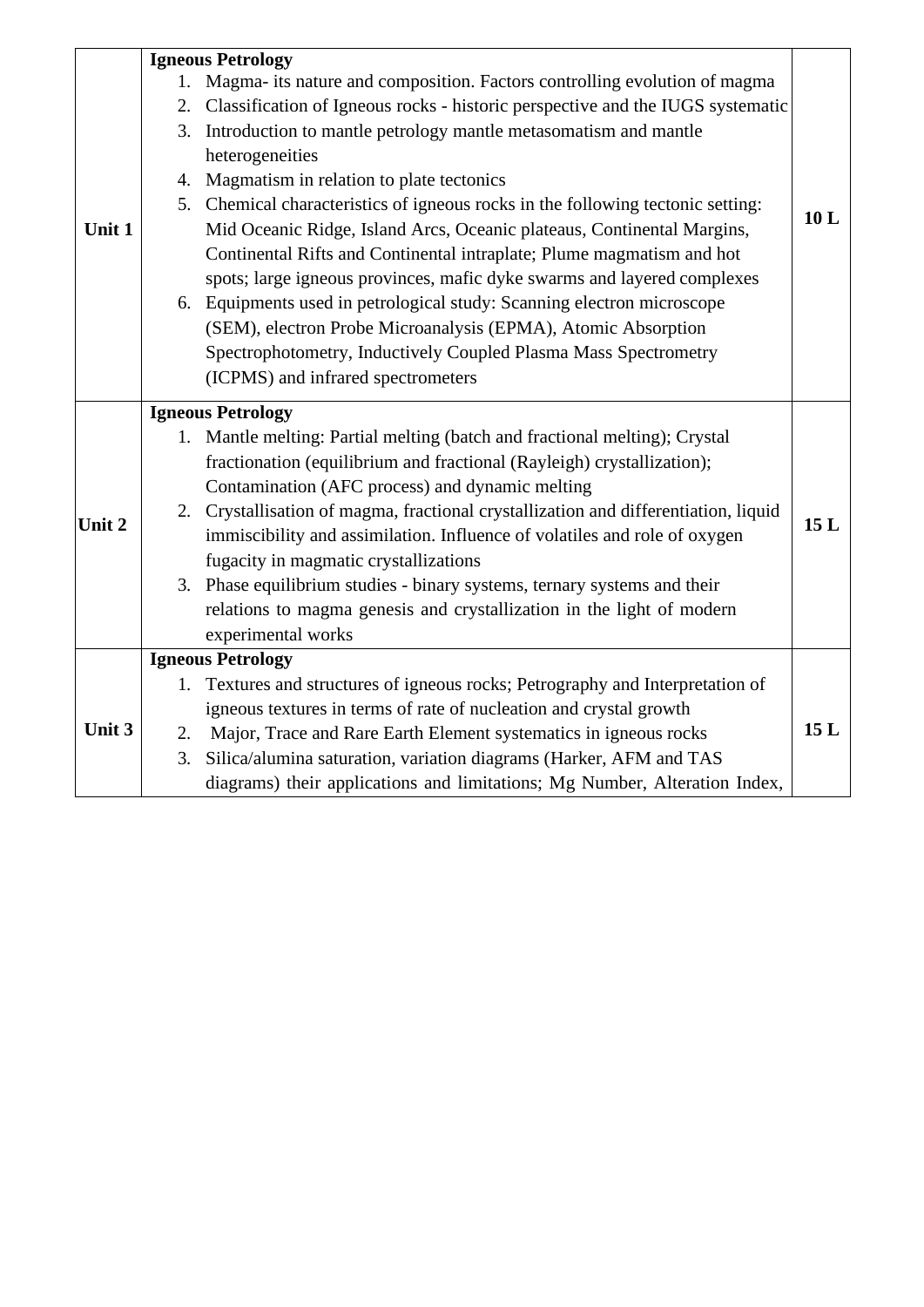| 4. Fractional crystallization, liquid lines of descent and lever rule<br>5. Indian Igneous Rocks and their genesis<br><b>Metamorphic Petrology</b><br>Types of metamorphism and their controlling factors<br>1.<br>Grades of Metamorphism<br>2.<br>Unit 4<br>3. Common minerals of metamorphic rocks<br>10L<br>4. Metamorphic Texture and Structures<br>Prograde and retrograde metamorphism, Metasomatism<br>5.<br>6. Metamorphic facies<br><b>Metamorphic Petrology</b><br>1. Phase diagrams and graphic representation of mineral assemblages<br>2. Metamorphic reactions, elemental exchange and P-T conditions of isograds |  |  |
|---------------------------------------------------------------------------------------------------------------------------------------------------------------------------------------------------------------------------------------------------------------------------------------------------------------------------------------------------------------------------------------------------------------------------------------------------------------------------------------------------------------------------------------------------------------------------------------------------------------------------------|--|--|
|                                                                                                                                                                                                                                                                                                                                                                                                                                                                                                                                                                                                                                 |  |  |
|                                                                                                                                                                                                                                                                                                                                                                                                                                                                                                                                                                                                                                 |  |  |
|                                                                                                                                                                                                                                                                                                                                                                                                                                                                                                                                                                                                                                 |  |  |
|                                                                                                                                                                                                                                                                                                                                                                                                                                                                                                                                                                                                                                 |  |  |
|                                                                                                                                                                                                                                                                                                                                                                                                                                                                                                                                                                                                                                 |  |  |
|                                                                                                                                                                                                                                                                                                                                                                                                                                                                                                                                                                                                                                 |  |  |
|                                                                                                                                                                                                                                                                                                                                                                                                                                                                                                                                                                                                                                 |  |  |
|                                                                                                                                                                                                                                                                                                                                                                                                                                                                                                                                                                                                                                 |  |  |
|                                                                                                                                                                                                                                                                                                                                                                                                                                                                                                                                                                                                                                 |  |  |
|                                                                                                                                                                                                                                                                                                                                                                                                                                                                                                                                                                                                                                 |  |  |
|                                                                                                                                                                                                                                                                                                                                                                                                                                                                                                                                                                                                                                 |  |  |
| 3. Plate tectonics and metamorphic processes<br>10L<br>Unit 5                                                                                                                                                                                                                                                                                                                                                                                                                                                                                                                                                                   |  |  |
| 4. Paired metamorphic belts, Archaean and Proterozoic terrains                                                                                                                                                                                                                                                                                                                                                                                                                                                                                                                                                                  |  |  |
| Pressure-temperature<br>time paths<br>in regional<br>metamorphic<br>rocks,                                                                                                                                                                                                                                                                                                                                                                                                                                                                                                                                                      |  |  |
| Polymetamorphism                                                                                                                                                                                                                                                                                                                                                                                                                                                                                                                                                                                                                |  |  |
|                                                                                                                                                                                                                                                                                                                                                                                                                                                                                                                                                                                                                                 |  |  |
| <b>Suggested readings:</b>                                                                                                                                                                                                                                                                                                                                                                                                                                                                                                                                                                                                      |  |  |
| 1. Best, M. G. (2003) Igneous and Metamorphic Petrology, 2nd Edn., Blackwell.                                                                                                                                                                                                                                                                                                                                                                                                                                                                                                                                                   |  |  |
| 2. Bose, M.K. (1997) Igneous Petrology, World Press, Kolkata.                                                                                                                                                                                                                                                                                                                                                                                                                                                                                                                                                                   |  |  |
| 3. Cox, K. G., Bell, J. D. and Pankhurst, R. J. (1979) The Interpretation of Igneous Rocks,                                                                                                                                                                                                                                                                                                                                                                                                                                                                                                                                     |  |  |
| Unwin Hyman.                                                                                                                                                                                                                                                                                                                                                                                                                                                                                                                                                                                                                    |  |  |
| 4. Faure, G. (2001) Origin of Igneous Rocks, Springer.                                                                                                                                                                                                                                                                                                                                                                                                                                                                                                                                                                          |  |  |
| 5. Hall, A. (1996) Igneous Petrology, 2nd Edn., Longman.                                                                                                                                                                                                                                                                                                                                                                                                                                                                                                                                                                        |  |  |
| LeMaitre R.W. (2002) Igneous Rocks: A Classification and Glossary of Terms, Cambridge<br>6.                                                                                                                                                                                                                                                                                                                                                                                                                                                                                                                                     |  |  |
| Uni. Press.                                                                                                                                                                                                                                                                                                                                                                                                                                                                                                                                                                                                                     |  |  |
| 7. McBirney, A.R. (2006) Igneous Petrology, 3rd Edn., Jones and Bartlett.                                                                                                                                                                                                                                                                                                                                                                                                                                                                                                                                                       |  |  |
| Middlemost, E.A.K. (1985) Magmas and Magmatic Rocks, Longman.<br>8.                                                                                                                                                                                                                                                                                                                                                                                                                                                                                                                                                             |  |  |
| 9. Parfitt, E. and Wilson, L. (2008) Fundamentals of Physical Volcanology, Wiley-Blackwell.                                                                                                                                                                                                                                                                                                                                                                                                                                                                                                                                     |  |  |
| 10. Phillpotts, A.R. (1994) Principles of Igneous and Metamorphic Petrology, Prentice Hall of<br>India.                                                                                                                                                                                                                                                                                                                                                                                                                                                                                                                         |  |  |
| 11. Sood, M.K. (1982) Modern Igneous Petrology, Wiley-Interscience Publ., New York.                                                                                                                                                                                                                                                                                                                                                                                                                                                                                                                                             |  |  |
| 12. Srivastava, R.K. and Chandra, R. (1995) Magmatism in Relation to Diverse Tectonic                                                                                                                                                                                                                                                                                                                                                                                                                                                                                                                                           |  |  |
| Settings, A.A. Balkema, Rotterdam.                                                                                                                                                                                                                                                                                                                                                                                                                                                                                                                                                                                              |  |  |
| 13. Wilson, M. (1993) Igneous Petrogenesis, Chapman and Hall, London.                                                                                                                                                                                                                                                                                                                                                                                                                                                                                                                                                           |  |  |
| 14. Winter, J.D. (2001) Introduction to Igneous and Metamorphic Petrology, Prentice-Hall.                                                                                                                                                                                                                                                                                                                                                                                                                                                                                                                                       |  |  |
| 15. Bell, Keith (Ed.) (1989) Carbonatites: Genesis and Evolution, Unwin Hyman, London.                                                                                                                                                                                                                                                                                                                                                                                                                                                                                                                                          |  |  |
| 16. Bell, K., Kjarsgaard, B.A. and Simonetti, A. (1998) Carbonatites – Into the twenty-first                                                                                                                                                                                                                                                                                                                                                                                                                                                                                                                                    |  |  |
| Century, Journal of Petrology, Spl. Vol.39 (11 and 12).                                                                                                                                                                                                                                                                                                                                                                                                                                                                                                                                                                         |  |  |
| 17. Carmichael, J., Turner and Verhoogen (1974) Igneous Petrology, McGraw Hill.                                                                                                                                                                                                                                                                                                                                                                                                                                                                                                                                                 |  |  |
| 18. Fitton, J.G. Upton, B.J.G. (Eds) (1987) Alkaline Igneous Rocks, Geological Society, London.                                                                                                                                                                                                                                                                                                                                                                                                                                                                                                                                 |  |  |
| 19. LeBas, M.J. (1977) Carbonatite-nephelinite Volcanis, Wiley.                                                                                                                                                                                                                                                                                                                                                                                                                                                                                                                                                                 |  |  |
| 20. Rock, N.M.S., (1991) Lamprophyres, Blackie, Glasgow.                                                                                                                                                                                                                                                                                                                                                                                                                                                                                                                                                                        |  |  |
| 21. Perchuk, L.L. and Kushiro, I. (Eds.) (1991) Physical Chemistry of Magmas, Springer Verlag.                                                                                                                                                                                                                                                                                                                                                                                                                                                                                                                                  |  |  |
| 22. Gupta, Alok (1998) Igneous Rocks, Allied Publishers Limited.                                                                                                                                                                                                                                                                                                                                                                                                                                                                                                                                                                |  |  |
| 23. Allegre, C.J. and Hart, S.R. (1979) Trace elements in Igneous Petrology, Elsevier.                                                                                                                                                                                                                                                                                                                                                                                                                                                                                                                                          |  |  |
| 24. Hughes, C.J. (1982) Igneous Petrology, Elsevier.                                                                                                                                                                                                                                                                                                                                                                                                                                                                                                                                                                            |  |  |
| 25. Hota, R.N. (2011) Practical Approach to Petrology, CBS Publisher and Distributors Pvt Ltd.,<br>New Delhi.                                                                                                                                                                                                                                                                                                                                                                                                                                                                                                                   |  |  |
| 26. Harker, Alfred (1964) Metamorphism, Methuen, London.                                                                                                                                                                                                                                                                                                                                                                                                                                                                                                                                                                        |  |  |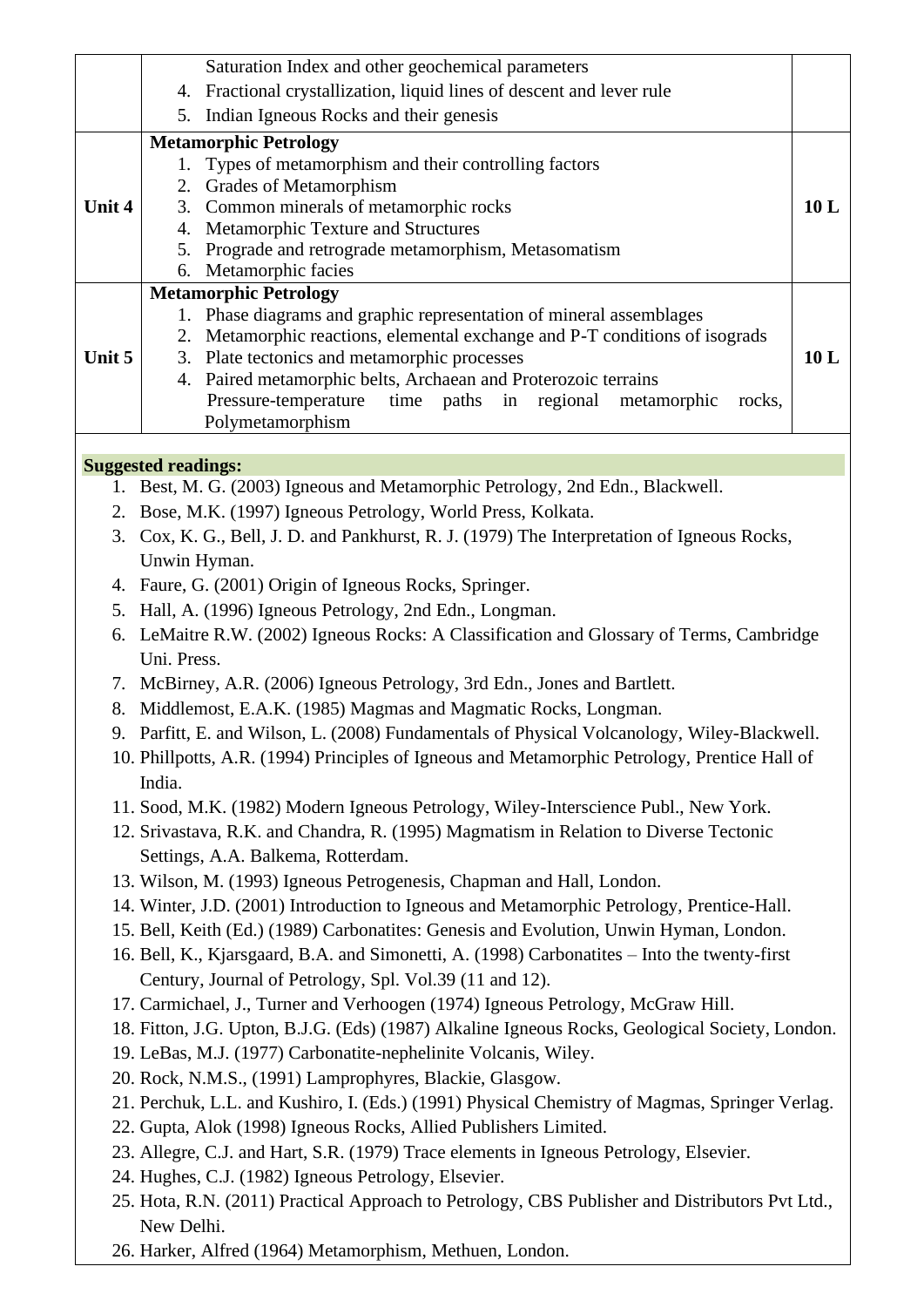- 27. Turner, F.J. (1980) Metamorphic Petrology, McGraw Hill, New York.
- 28. Yardlley, B.W.D. (1989) An introduction to Metamorphic Petrology, Longman Scientific and Technical, New York.
- 29. Philopotts, A.R. (1994) Principles of Igneous and Metamorphic Petrology, Prentice Hall.
- 30. Bhaskar Rao, B. ( 1986) Metamorphic Petrology, IBH and Oxford.

| COt No.            | <b>Course Outcomes</b>                               | <b>Cognitive level</b> |
|--------------------|------------------------------------------------------|------------------------|
| C201.1             | Students will be able to identify different types of |                        |
|                    | igneous rocks.                                       |                        |
| C <sub>201.2</sub> | Students will be able to identify different types of | 2                      |
|                    | metamorphic rocks.                                   |                        |
| C <sub>201.3</sub> | Students will be able to operate sophisticated       |                        |
|                    | instruments.                                         |                        |

| <b>CORE COURSE</b>                                |                                                                                                                                                                                                                                                                                                                                                                                                                                                                                                                                                                                                                                                              |      |
|---------------------------------------------------|--------------------------------------------------------------------------------------------------------------------------------------------------------------------------------------------------------------------------------------------------------------------------------------------------------------------------------------------------------------------------------------------------------------------------------------------------------------------------------------------------------------------------------------------------------------------------------------------------------------------------------------------------------------|------|
| <b>GS-202: PHYSICS AND CHEMISTRY OF THE EARTH</b> |                                                                                                                                                                                                                                                                                                                                                                                                                                                                                                                                                                                                                                                              |      |
| Unit 1                                            | <b>Course Objectives:</b><br>1. To learn concepts of universe and planetary system.<br>2. To learn concepts of paleomagnetism and earth magnetic field.<br>3. To learn geochemical classification and distribution of elements.<br>4. To learn techniques of geochronology and age of earth determination methods.<br>5. To learn geochemical methods useful in solving geological problems.<br><b>Universe and Planetary System</b><br>Origin and components of solar system<br>1.<br>Meteorites and their classification<br>2.<br>3. Earth in relation to the solar system and universe<br>4. Cosmic Abundances of elements                                | 10L  |
| Unit 2                                            | 5.<br>Composition of the planets and meteorites<br><b>Physics of the Earth</b><br>1. Seismic waves and their velocities<br>2. Internal structure of the earth<br>3. Density distribution, shape and mass of the earth. density Vs depth profile<br>4. Gravity and gravitational mechanics, gravity anomalies and their<br>interpretation<br>5. The earth as Magnet, Earth's magnetic field, changes in magnetic field,<br>origin of geomagnetic field, paleomagnetism                                                                                                                                                                                        | 15L  |
| Unit 3                                            | <b>Introduction to Geochemistry</b><br>1. Introduction to Geochemistry – its scope, Geochemical Classification of the<br>elements<br>2. Geochemical Cycle, path finder Elements, threshold values and Mode of<br>Occurrence<br>Geochemical classification and distribution of elements in the earth<br>3.<br>Structure and atomic properties of elements<br>4.<br>The Periodic table<br>5.<br>Laws of Thermodynamics and phase diagrams<br>6.<br>Geochemistry of hydrosphere, biosphere and atmosphere<br>7.<br>Elementary crystal chemistry and thermodynamics<br>8.<br>Structure Composition and evolution of the earth and distribution of elements<br>9. | 15 L |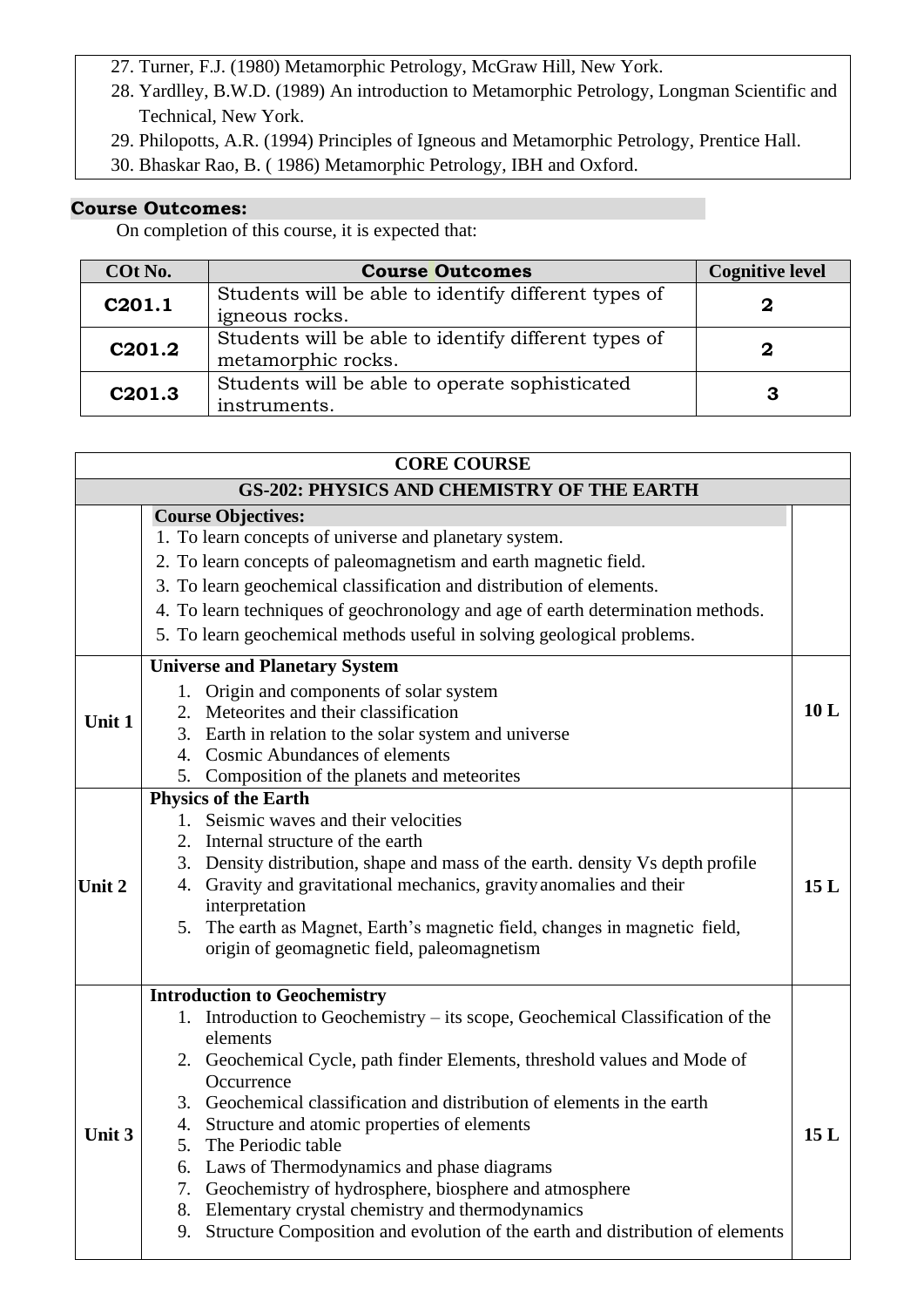| Unit 4                                 | Geochronology and age of the Earth<br>1. Law of Radioactivity<br>Principles of isotopic dating, Decay schemes and Derivation of equation of<br>2.<br>age<br>Introduction to isotope geochemistry<br>3.<br>Rb/Sr, U-Th-Pb methods of dating the rocks<br>4.<br>Age of the Earth.<br>5.<br>Trace elements<br>6.                                                                                                                                                                                                                                                                                                                                                                                                                                                                                                                                                                                                                                                                                                                                                                                                                                                                                                                                                                                                                                                                                                                                                                                                                                                                                                                                                                                                                    | 10L |
|----------------------------------------|----------------------------------------------------------------------------------------------------------------------------------------------------------------------------------------------------------------------------------------------------------------------------------------------------------------------------------------------------------------------------------------------------------------------------------------------------------------------------------------------------------------------------------------------------------------------------------------------------------------------------------------------------------------------------------------------------------------------------------------------------------------------------------------------------------------------------------------------------------------------------------------------------------------------------------------------------------------------------------------------------------------------------------------------------------------------------------------------------------------------------------------------------------------------------------------------------------------------------------------------------------------------------------------------------------------------------------------------------------------------------------------------------------------------------------------------------------------------------------------------------------------------------------------------------------------------------------------------------------------------------------------------------------------------------------------------------------------------------------|-----|
| Unit 5                                 | <b>Geochemical Methods</b><br>1. Geochemical methods – Geochemical Anomalies – Dispersion patterns –<br>Geobotanical indicators of minerals – surface and subsurface methods of<br>sampling.<br>2. Geological Principles of ore search – Introduction to Assaying and valuation<br>of mineral deposits                                                                                                                                                                                                                                                                                                                                                                                                                                                                                                                                                                                                                                                                                                                                                                                                                                                                                                                                                                                                                                                                                                                                                                                                                                                                                                                                                                                                                           | 10L |
|                                        | <b>Suggested readings:</b><br>1. Telford, W.M., Geldart, L.P., Sherrif, R.E. and Keys, D.A. (1976) Applied Geophysics,                                                                                                                                                                                                                                                                                                                                                                                                                                                                                                                                                                                                                                                                                                                                                                                                                                                                                                                                                                                                                                                                                                                                                                                                                                                                                                                                                                                                                                                                                                                                                                                                           |     |
| 3.<br>4.<br>5.<br>6.<br>7.<br>8.<br>9. | Cambridge Univ. Press.<br>2. Howel, B.F. (1959) Introduction to Geophysical Prospecting, McGraw Hill.<br>Lowrie, W. (1997) Fundamentals of Geophysics, Cambridge University Press.<br>Mussett, A.E. and Khan, M.A. (2000) Looking into the Earth: An Introduction to Geological<br>Geophysics, Cambridge University Press.<br>Sharma, P.V. (1986) Geophysical Methods in Geology, Elsevier.<br>Allegre, C.J. and Michard, G. (1974) Introduction to Geochemistry, Reidel, Holland.<br>Anderson, G.M. (2005) Thermodynamics of Natural Systems, Cambridge University Press.<br>Winter, J.D. (2001) Introduction to Igneous and Metamorphic Petrology. Prentice-Hall.<br>Bloss, F.D. (1971) Crystallography and Crystal Chemistry, Holt, Rinehart, and Winston, New<br>York.<br>10. Drever, J.I. (1997) The Geochemistry of Natural Waters, 3rd Edn., Prentice Hall.<br>11. Evans, R.C. (1964) Introduction to Crystal Chemistry, Cambridge Univ. Press.<br>12. Faure, G. (1998) Principles and applications of geochemistry, 2nd Edn., Prentice Hall, New<br>Jersy, 593p.<br>13. Faure, G. (1986) Principles of Isotope Geology, 2nd Edn., John Wiley.<br>14. Hoefs, J. (1980) Stable Isotope Geochemistry, Springer-Verlag.<br>15. Klein, C. and Hurlbut, C.S. (1993) Manual of Mineralogy, John Wiley and Sons, New York.<br>16. Krauskopf, K.B. (1967) Introduction to Geochemistry, McGraw Hill.<br>17. Mason, B. and Moore, C.B. (1991) Introduction to Geochemistry, Wiley Eastern.<br>18. Rollinson, H.R. (1993) Using geochemical data: Evaluation, Presentation, Interpretation,<br>Longman U.K.<br>19. Wood, B.J. and Fraser, D.G. (1977) Elementary Thermodynamics for Geologists, Oxford<br>University Press, London. |     |
|                                        | 20. Rastogy, R.P. and Mishra, R.R. (1993) An Introduction to Chemical Thermodynamics,<br>Vikash Pub. House.<br>21. Anderson, G.M. and Crerar, D.A. (1993) Thermodynamics in Geochemistry- the equilibrium<br>model, Oxford University Press, New York.<br>22. Fletcher, P. (1993) Chemical thermodynamics for earth sciences. Longman Scientific and                                                                                                                                                                                                                                                                                                                                                                                                                                                                                                                                                                                                                                                                                                                                                                                                                                                                                                                                                                                                                                                                                                                                                                                                                                                                                                                                                                             |     |
|                                        | Technical, London.<br>Glasstone, S. (1947) Thermodynamics for Chemists, East and West Pub.                                                                                                                                                                                                                                                                                                                                                                                                                                                                                                                                                                                                                                                                                                                                                                                                                                                                                                                                                                                                                                                                                                                                                                                                                                                                                                                                                                                                                                                                                                                                                                                                                                       |     |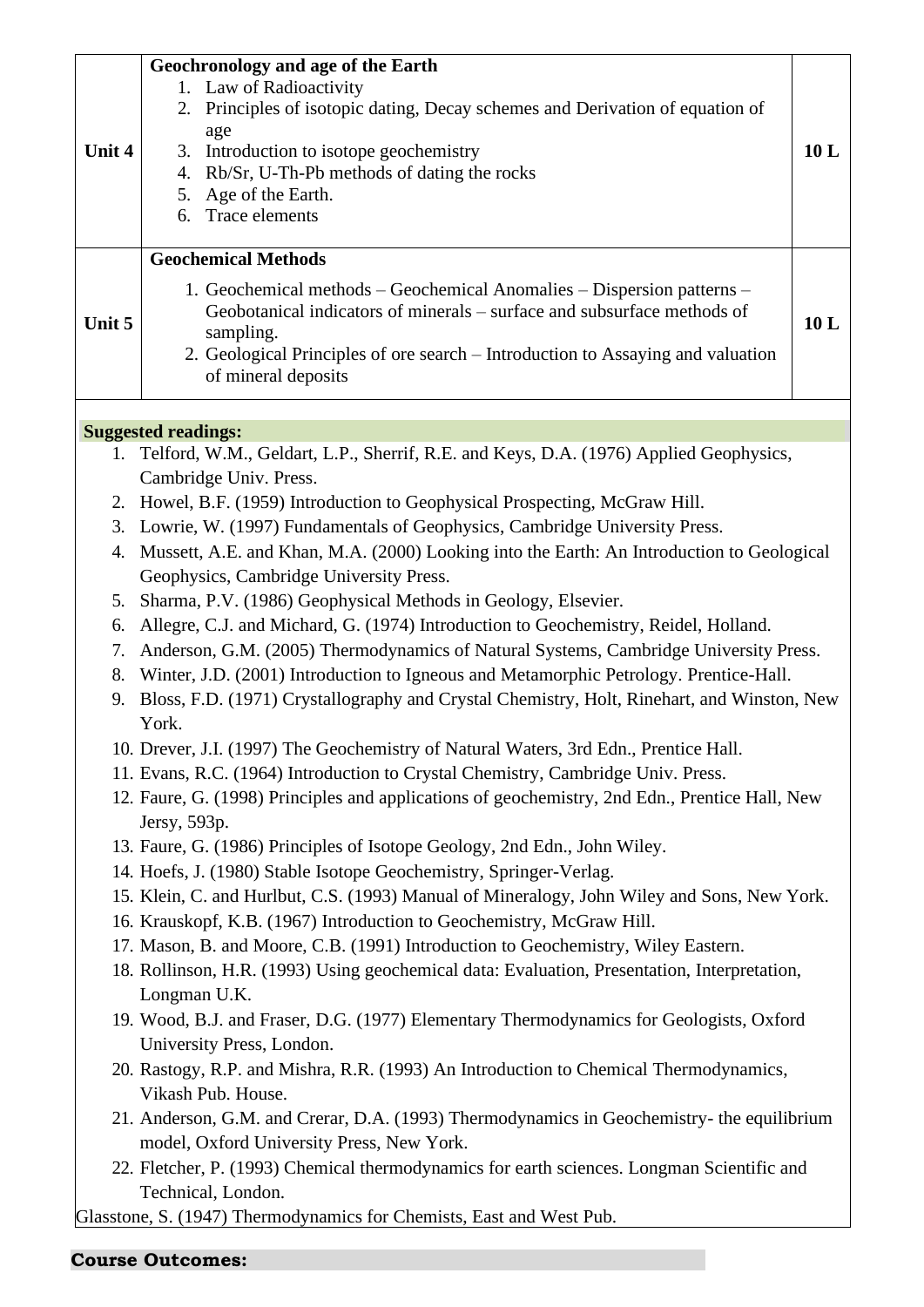On completion of this course, it is expected that:

| COt No.            | <b>Course Outcomes</b>                                                                                                            | <b>Cognitive level</b> |
|--------------------|-----------------------------------------------------------------------------------------------------------------------------------|------------------------|
| C202.1             | Students will be able to summarize various physical<br>and chemical concepts of the earth.                                        |                        |
| C202.2             | Students will be able to classify various instruments<br>and methods regarding dating of rocks.                                   |                        |
| C <sub>202.3</sub> | Students will be able to classify various instruments<br>and methods regarding anomalies in earth gravity and<br>earth magnetism. | 2                      |

## **SKILL BASED COURSE**

|        | GS-203: GEOMORPHOLOGY, STRUCTURAL GEOLOGY AND TECTONICS                                                                                                                                                                                                                                                                                                                                                                                                                                                                                                                                                                                                                                                               |     |
|--------|-----------------------------------------------------------------------------------------------------------------------------------------------------------------------------------------------------------------------------------------------------------------------------------------------------------------------------------------------------------------------------------------------------------------------------------------------------------------------------------------------------------------------------------------------------------------------------------------------------------------------------------------------------------------------------------------------------------------------|-----|
|        | <b>Course Objectives:</b><br>1. To learn the concepts, types and tools of geomorphology.<br>2. To learn variation in terrain characteristics for mapping landforms of the area.<br>3. To study Drainage Morphometry and slope analysis for solving various geological<br>problems.<br>4. To learn applicability of geomorphology in the field of geohydrology, mineral<br>prospecting, engineering geology, watershed management, urban planning and<br>environmental studies.<br>5. To develop the skill for interpretation, analysis and identification of geological<br>structures.<br>6. To study the dynamism of the earth in perspective of tectonism, seismicity and<br>heterogeneity of geological processes. |     |
| Unit 1 | <b>Introduction to Geomorphology</b><br>1. Introduction to Geomorphology : History, basic concepts type and tools<br>2. Landforms: Role of lithology, climate and tectonics<br>Denudational processes - weathering, erosion, transportation, weathering<br>3.<br>products and soils - profiles, types, duricrusts<br>4. Hillslopes : Their characteristics and development, fluvial processes on hill<br>slopes<br>5. River and Drainage basin: Drainage patterns, network characteristics, Valleys<br>and their development. Process of river erosion, transportation and<br>deposition.                                                                                                                             | 10L |
| Unit 2 | <b>Geomorphic Landforms and Applied Geomorphology</b><br>1. Landforms produced by geomorphic agents<br>a) Fluvial b) Coastal c) Aeolian, d) Glacial, e) Karst and Desert landforms<br>2. Applied Geomorphology: Application of geomorphology in geohydrology,<br>mineral prospecting, engineering geology, watershed management, urban<br>planning and environmental studies<br>Geomorphology of India: Geomorphological features and zones<br>3.<br>Geomorphic mapping<br>4.<br>Slope analysis and drainage basin analysis<br>5.<br>Physiographic zones of Maharashtra<br>6.<br>Topographical maps<br>7.                                                                                                             | 15L |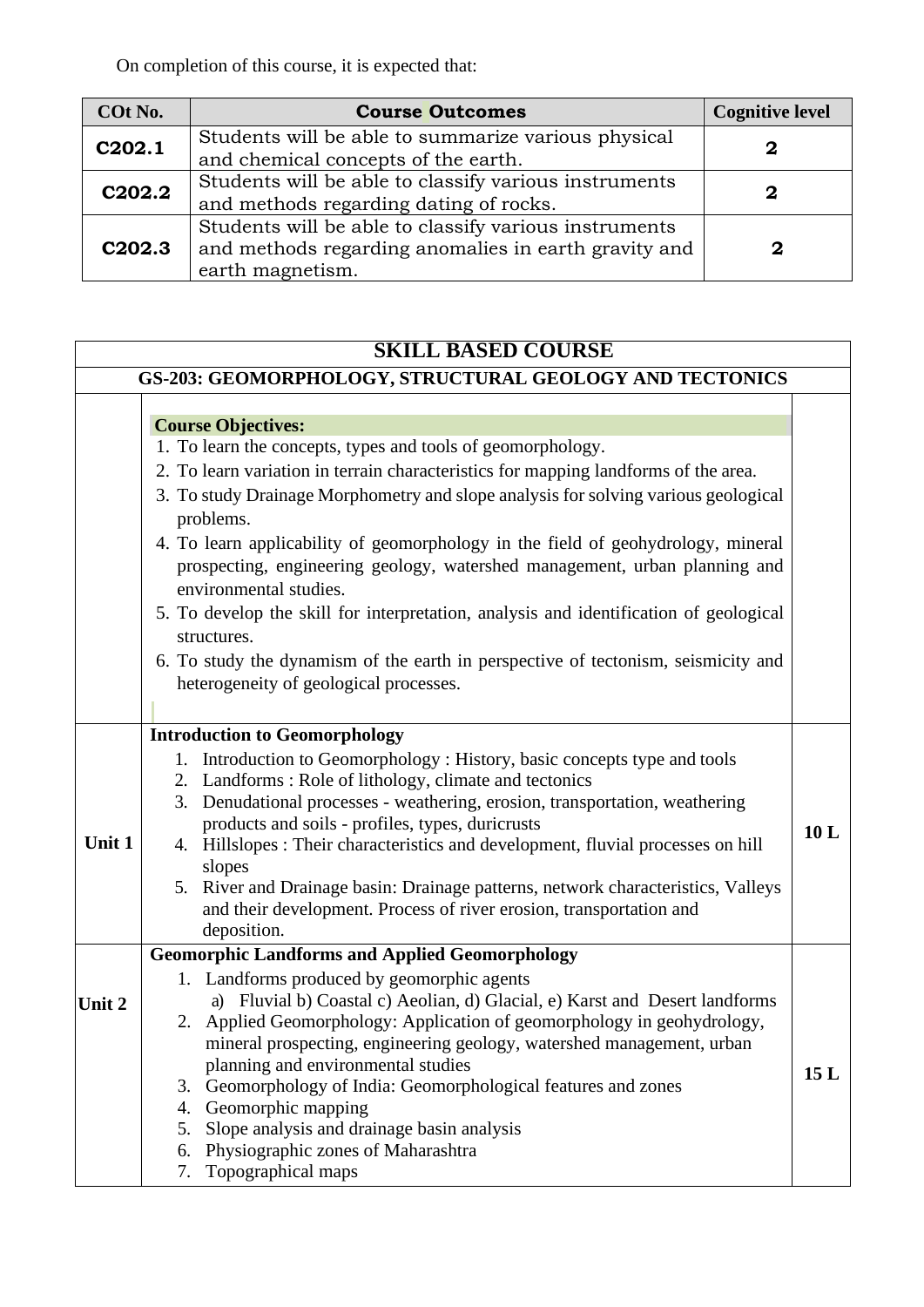|        |                  | <b>Introduction to Structural Geology</b>                                          |     |
|--------|------------------|------------------------------------------------------------------------------------|-----|
|        | 1.               | Principles of geological mapping and map reading                                   |     |
|        |                  | 2. projection diagrams                                                             |     |
| Unit 3 |                  | 3. Mechanical principles of rock deformation,                                      | 15L |
|        |                  | 4. Behavior of rock material under stress, strain analysis                         |     |
|        |                  | 5. Classification and genesis of folds, faults, lineations, foliations, joints and |     |
|        |                  | fractures                                                                          |     |
|        |                  | <b>Structural Analysis</b>                                                         |     |
|        | 1.               | Scope of structural analysis, concept of Tectonite fabric and Tectonite            |     |
|        |                  | Symmetry                                                                           |     |
| Unit 4 |                  | 2. Structural analysis on microscopic, mesoscopic and macroscopic scales           | 10L |
|        |                  | 3. Introduction to petro fabrics                                                   |     |
|        |                  | 4. Structural behavior of igneous rocks, diapers and salt domes diapers and salt   |     |
|        |                  | domes                                                                              |     |
|        | <b>Tectonics</b> |                                                                                    |     |
|        |                  | 1. Structure and physical characters of continental and oceanic crust              |     |
|        |                  | 2. seismic belts of the earth                                                      |     |
|        |                  | 3. Continental drift – geological and geophysical evidence, mechanics,             |     |
|        |                  | objections, present status                                                         |     |
|        |                  | 4. Sea - floor spreading and Plate Tectonics, Structure and Tectonics of           |     |
|        |                  | divergent margins, transform faults, convergent margins                            |     |
|        |                  | 5. Geodynamics of the Indian Plate and Tectonic framework of India                 |     |
|        |                  | 6. Heterogeneity of the earth's crust                                              |     |
| Unit 5 |                  | 7. seismicity and Plate movements                                                  | 10L |
|        |                  | 8. Neotectonics - Features and evidences-characteristic landforms, Methods of      |     |
|        |                  | analysis                                                                           |     |
|        |                  | 9. Orogeny and epeirogeny                                                          |     |
|        |                  | 10. Isostasy                                                                       |     |
|        |                  | 11. Gravity and magnetic anomalies at Mid-ocean ridges, deep sea trenches,         |     |
|        |                  | continental shield areas and mountain chains, , Island arcs, Oceanic islands       |     |
|        |                  | and volcanic arcs,                                                                 |     |
|        |                  |                                                                                    |     |
|        |                  |                                                                                    |     |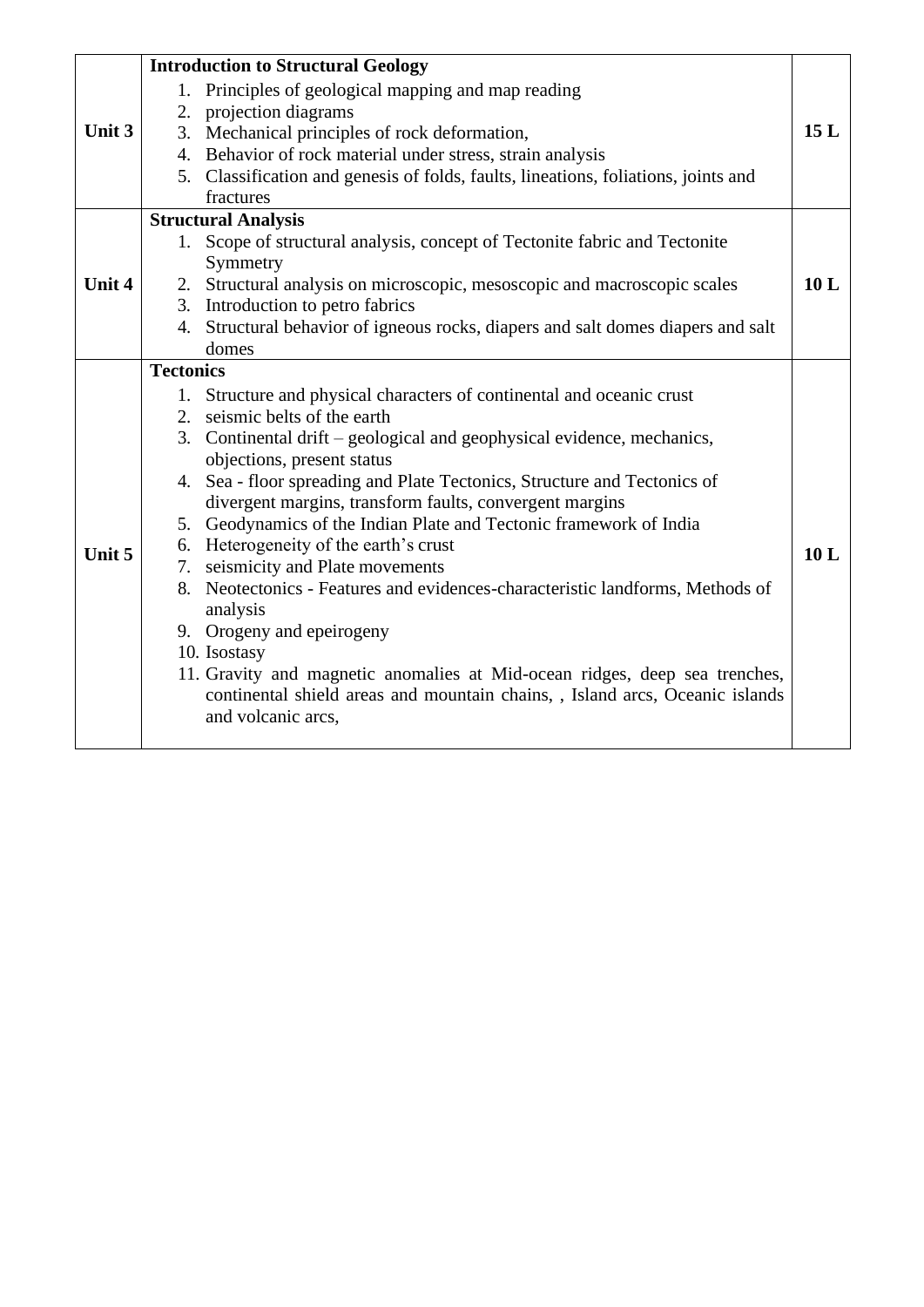#### **Suggested readings:**

- 1. Ghosh, S.K. (1993) Structural Geology: Fundamental and Modern Developments, Pergamon Press.
- 2. Hobbs, B.E., Means, W.D. and Williams, P.F. (1976) An outline of Structural Geology, John Wiley and Sons, New York.
- 3. Ramsay, J.G. (1967) Folding and fracturing of rocks, McGraw Hill.
- 4. Ramsay, J.G. and Huber, M.I. (1983) Techniques of Modern Structural Geology, Vol. I, Strain Analysis, Academic Press.
- 5. Ramsay, J.G. and Huber, M.I. (1987) Techniques of Modern Structural Geology, Vol. II, Folds and Fractures, Academic Press.
- 6. Ramsay, J.G. and Huber, M.I. (2000) Techniques of Modern Structural Geology, Vol. III (Application of continuum mechanics), Academic Press.
- 7. Turner, F.J. and Weiss, L.E. (1963) Structural analysis of Metamorphic Tectonites, McGraw Hill.
- 8. Marshak, S. and Mitra, G. (1988) Basic methods of Structural Geology, Prentice-Hall, New Jersey.
- 9. Condie, K.C. (1989) Plate Tectonics and Crustal Evolution, 3rd Ed., Pergamon, Oxford Press.
- 10. Kearey Phillips and Vine, F.J. (1996) Global Tectonics, Blackwell Science, Oxford.
- 11. Windley, B.F. (1977) The Evolving Continents, John Wiley and Sons, New York.
- 12. Moores, E and Twiss, R.J. (1995) Tectonics. Freeman.
- 13. Keary, P., Klepeis, K.A. and Vine, F.J. (2012) Global Tectonics. Third Edition (Reprint), Wiley-Blackwell, Wiley India Pvt. Ltd.
- 14. Storetvedt, K.N. (1997) Our Evolving Planet: Earths History in New Perspective. Bergen (Norway), Alma Mater Fortag.
- 15. Patwardhan, A.M. (1999) The Dynamic Earth System, Prentice-Hall, New Delhi
- 16. Gass, I.G. (1982) Understanding the Earth, Artemis Press (Pvt) Ltd. U.K.
- 17. Moores, Eldridge M. and Twiss, Robert J. (1995) Tectonics, Freeman and Company.
- 18. Valdiya, K.S. (1984) Aspects of Tectonics -Focus on south central Asia, Tata McGraw- Hill.

#### **Course Outcomes:**

| COt No. | <b>Course Outcomes</b>                          | <b>Cognitive level</b> |
|---------|-------------------------------------------------|------------------------|
| C203.1  | Students will be able to identify geomorphic    |                        |
|         | landforms.                                      |                        |
| C203.2  | Students will be able to identify geological    | 2                      |
|         | structures.                                     |                        |
|         | Students will be able to prepare geological and |                        |
| C203.3  | Geomorphological maps, which is the prime       | З                      |
|         | requirement of any geological branches.         |                        |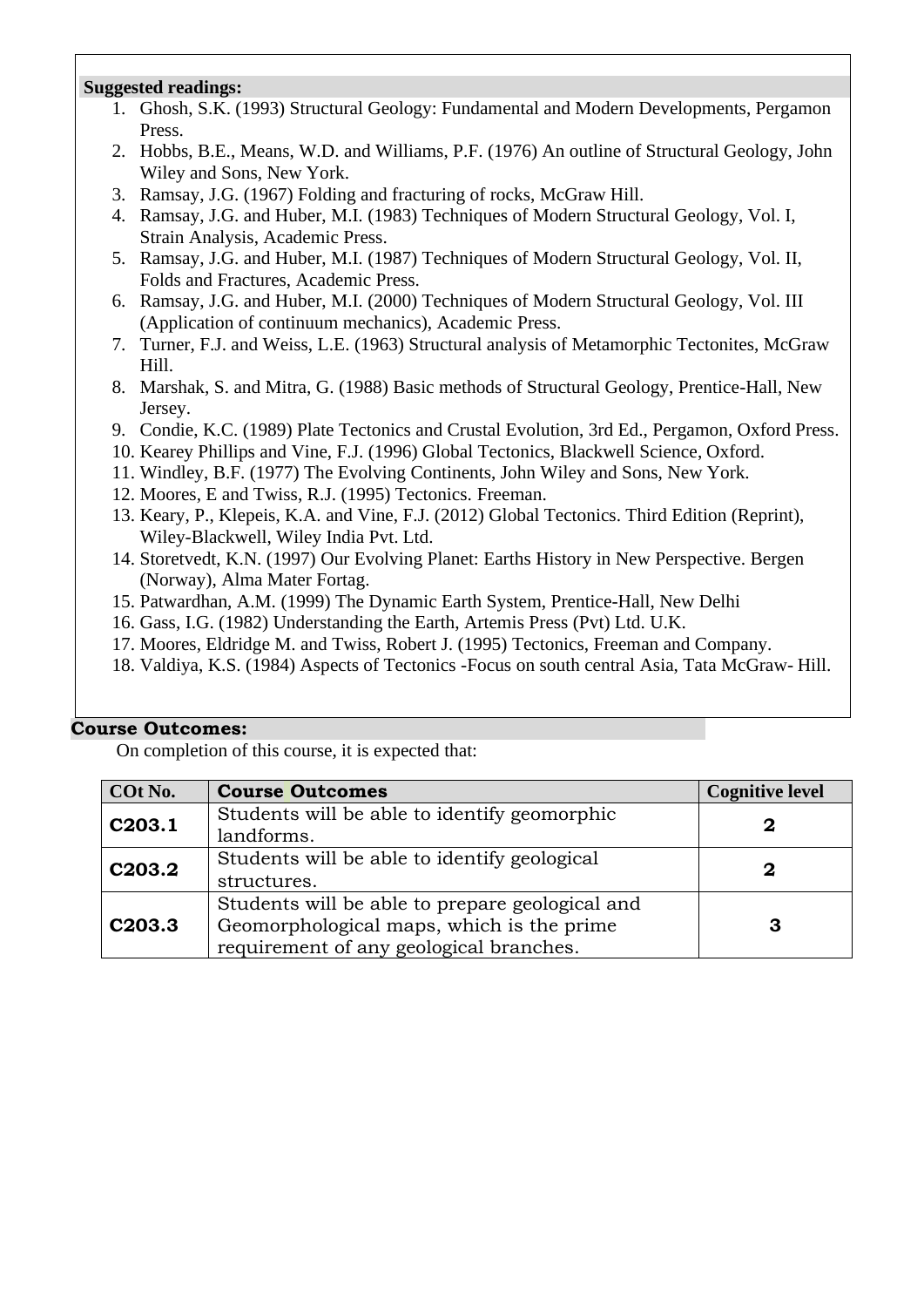| <b>CORE COURSE</b> |                                                                                                                                                                                                                                                                                                                                                                                                                           |  |  |
|--------------------|---------------------------------------------------------------------------------------------------------------------------------------------------------------------------------------------------------------------------------------------------------------------------------------------------------------------------------------------------------------------------------------------------------------------------|--|--|
|                    | <b>GS-204: PRACTICALS RELATE TO IGNEOUS AND METAMORPHIC</b><br><b>PETROLOGY</b>                                                                                                                                                                                                                                                                                                                                           |  |  |
|                    | <b>Course Objectives:</b><br>1. To provide hands on practice regarding identification and classification of<br>igneous and metamorphic rocks using Megascopic and microscopic techniques.<br>2. To learn textures and structures of igneous rocks and metamorphic rocks.<br>3. To plot and interpret rock data using variation diagrams.<br>4. To develop a skill of rock identification using CIPW normative calculation |  |  |
| $\mathbf{1}$       | Megascopic study of Igneous rocks                                                                                                                                                                                                                                                                                                                                                                                         |  |  |
| $\overline{2}$     | Megascopic study of Metamorphic rocks                                                                                                                                                                                                                                                                                                                                                                                     |  |  |
| 3                  | Microscopic study of Igneous rocks                                                                                                                                                                                                                                                                                                                                                                                        |  |  |
| $\overline{4}$     | Microscopic study of Metamorphic rocks                                                                                                                                                                                                                                                                                                                                                                                    |  |  |
| 5                  | Characterization of Igneous rocks, Texture and structures                                                                                                                                                                                                                                                                                                                                                                 |  |  |
| 6                  | Characterization of Metamorphic rocks, structures/Textures                                                                                                                                                                                                                                                                                                                                                                |  |  |
| 7                  | CIPW normative calculation for Igneous rocks                                                                                                                                                                                                                                                                                                                                                                              |  |  |
| 8                  | Niggli's form calculations                                                                                                                                                                                                                                                                                                                                                                                                |  |  |
| 9                  | <b>AFM</b> form calculations                                                                                                                                                                                                                                                                                                                                                                                              |  |  |
| 10                 | <b>ACF</b> form calculations                                                                                                                                                                                                                                                                                                                                                                                              |  |  |
| 11                 | <b>AKF</b> form calculations                                                                                                                                                                                                                                                                                                                                                                                              |  |  |
| 12                 | Variation Diagrams (Binary and Ternary)                                                                                                                                                                                                                                                                                                                                                                                   |  |  |

| COt No.            | <b>Course Outcomes</b>                                                                        | <b>Cognitive level</b> |
|--------------------|-----------------------------------------------------------------------------------------------|------------------------|
| C204.1             | Students will be able to identify different<br>types of igneous, metamorphic rocks.           | 2                      |
| C <sub>204.2</sub> | Students will be able to operate of<br>sophisticated instruments.                             | 3                      |
| C <sub>204.3</sub> | Students will be able to plan their career in<br>the field of petrology and related research. |                        |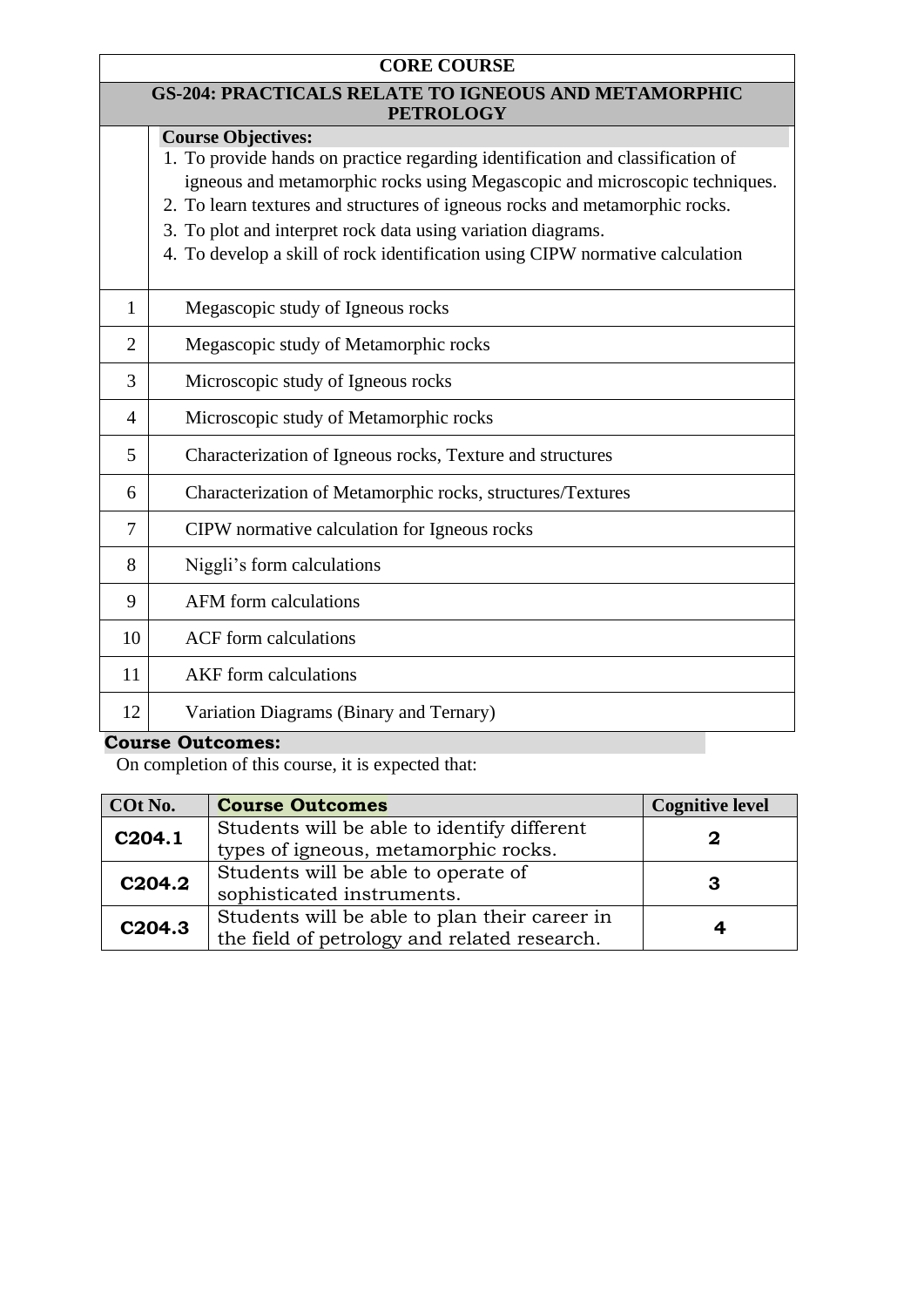#### **CORE COURSE**

#### **GS-205: PRACTICALS RELATED TO GEOMORPHOLOGY, STRUCTURAL GEOLOGY AND TECTONICS**

#### **Course Objectives:**

- 1. To identify different landforms for depicting variation in terrain characteristics.
- 2. To calculate parameters of Drainage Morphometry and slope analysis for solving various geological problems.
- 3. To use Geomorphological knowledge in the field of geohydrology, mineral prospecting, engineering geology, watershed management, urban planning and environmental studies.
- 4. To solve structural problems for interpretation, analysis and identification of geological structures.

|                | Structural problems by orthographic and stereographic methods.                                  |
|----------------|-------------------------------------------------------------------------------------------------|
| $\overline{2}$ | Construction of structural sections and interpretation of geological maps.                      |
| 3              | Study of Topographical maps                                                                     |
| 4              | Plotting and interpretation of mesoscopic structural data                                       |
| 5              | Drainage basin and network morphometry                                                          |
| 6              | Relief and slope analysis - Profiles and maps                                                   |
| $\overline{7}$ | Identification of landforms on toposheets, aerial photographs and satellite images              |
| 8              | Study of representative soil profiles                                                           |
| 9              | Determination of height of objects, dip of beds, slope and thickness of beds by<br>parallax bar |

### **Course Outcomes:**

| COt No.            | <b>Course Outcomes</b>                                                                            | <b>Cognitive level</b> |
|--------------------|---------------------------------------------------------------------------------------------------|------------------------|
| C205.1             | Students will be able to identify different<br>geomorphic landforms and geological<br>structures. | 2                      |
| C <sub>205.2</sub> | Students will be able to develop geological<br>and Geomorphological maps.                         | З                      |
| C205.3             | Students will be able to operate field related<br>various types of instruments                    | 3                      |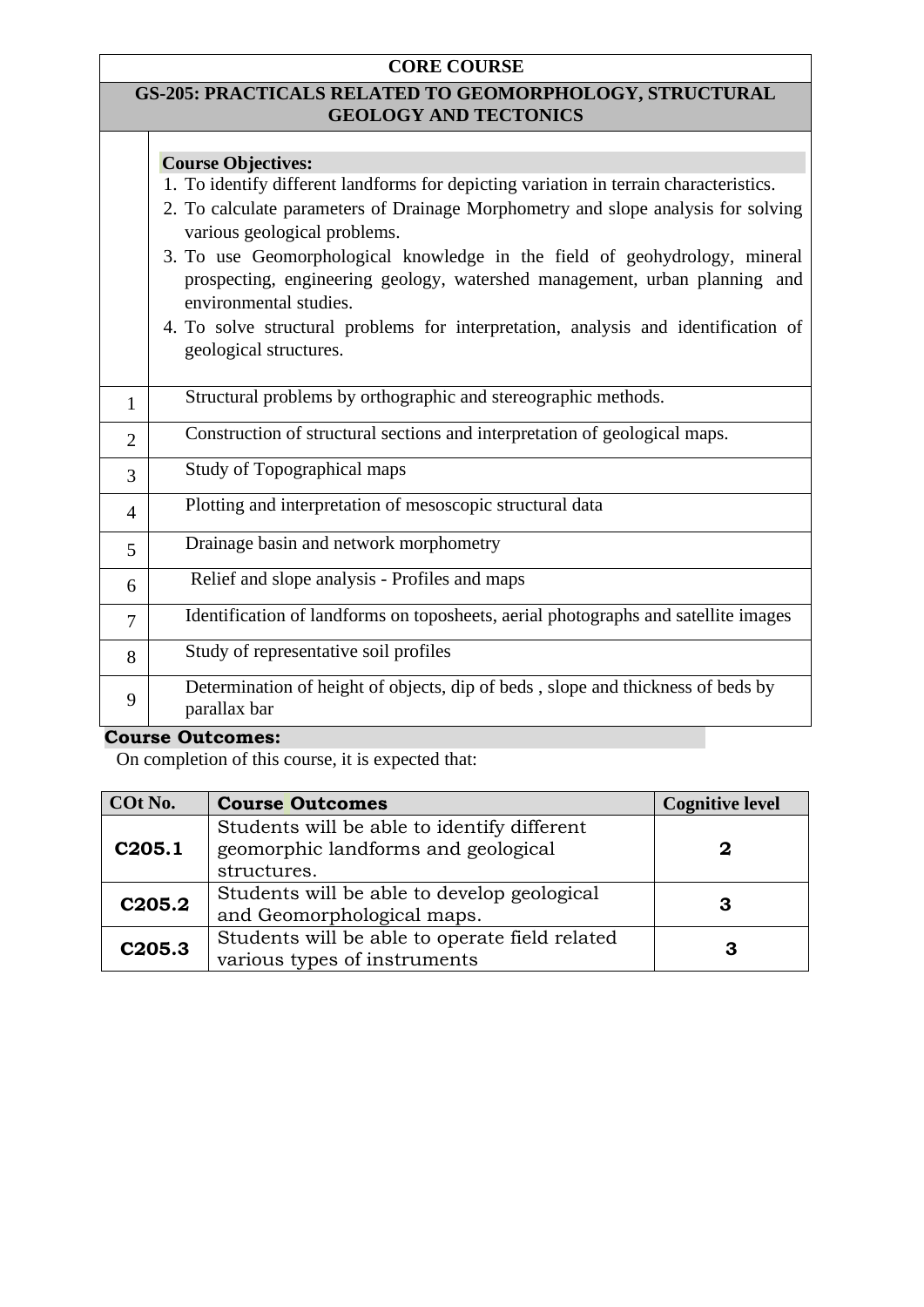## **M.Sc. Part I Semester II (Applied Geology): Audit Courses**

|        | $AC-201(A)$ : Soft Skills                                                                                                                                                               |        |  |  |
|--------|-----------------------------------------------------------------------------------------------------------------------------------------------------------------------------------------|--------|--|--|
|        | (Personality and Cultural Development Related Audit course; Practical; 2 Credits)                                                                                                       |        |  |  |
|        | (Optional: Campus-level)                                                                                                                                                                |        |  |  |
|        | Course Objectives (CObs):                                                                                                                                                               |        |  |  |
|        | To inculcate different soft skills among students.                                                                                                                                      |        |  |  |
|        |                                                                                                                                                                                         |        |  |  |
| Unit 1 | <b>Introduction to soft skills</b>                                                                                                                                                      | 2 hrs. |  |  |
|        | Formal definition, Elements of soft skills, Soft vs. Hard skills, Emotional quotient, Goal<br>setting, life skills, Need for soft skills, Communication skills, Etiquettes & Mannerism. |        |  |  |
| Unit 2 | <b>Self-Assessment</b>                                                                                                                                                                  | 4 hrs. |  |  |
|        | Goal setting, SWOT analysis, attitude, moral values, self-confidence, etiquettes, non-                                                                                                  |        |  |  |
|        | verbal skills, achievements, positive attitude, positive thinking and self-esteem.                                                                                                      |        |  |  |
|        | Activity: The teacher should prepare a questionnaire which evaluate students in all the                                                                                                 |        |  |  |
|        | above areas and make them aware about these aspects.                                                                                                                                    |        |  |  |
| Unit 3 | <b>Communication Skills</b>                                                                                                                                                             | 8 hrs. |  |  |
|        | Types of communication: Verbal, Non-verbal, body language, gestures, postures, gait,                                                                                                    |        |  |  |
|        | dressing sense, facial expressions, peculiarity of speaker (habits).                                                                                                                    |        |  |  |
|        | Rhetoric speech: Prepared speech (topics are given in advance, students get 10 minutes                                                                                                  |        |  |  |
|        | to prepare the speech and 5 minutes to deliver, Extempore speech (students deliver                                                                                                      |        |  |  |
|        | speeches spontaneously for 5 minutes each on a given topic), Storytelling (Each student                                                                                                 |        |  |  |
|        | narrates a fictional or real-life story for 5 minutes each), Oral review (Each student orally                                                                                           |        |  |  |
|        | presents a review on a story or a book read by them)                                                                                                                                    |        |  |  |
|        | Drafting skills: Letter, Report & Resume writing, business letters, reading & listening                                                                                                 |        |  |  |
|        | skills                                                                                                                                                                                  |        |  |  |
|        | Activity: The teacher should teach the students how to write the letter, report and build                                                                                               |        |  |  |
|        | resume. The teacher should give proper format and layouts. Each student will write one                                                                                                  |        |  |  |
| Unit 4 | formal letter, one report and a resume.<br>Formal Group Discussion, Personal Interview & Presentation skills                                                                            | 4 hrs. |  |  |
|        | Topic comprehension, Content organization, Group speaking etiquettes, driving the                                                                                                       |        |  |  |
|        | discussion & skills.                                                                                                                                                                    |        |  |  |
|        | Preparation for personal interview: dress code, greeting the panel, crisp self-                                                                                                         |        |  |  |
|        | introduction, neatness, etiquettes, language tone, handling embarrassing & tricky                                                                                                       |        |  |  |
|        | questions, graceful closing.                                                                                                                                                            |        |  |  |
|        | Activity: Each batch is divided into two groups of 12 to 14 students each. Two rounds                                                                                                   |        |  |  |
|        | of a GD for each group should be conducted and teacher should give them feedback.                                                                                                       |        |  |  |
|        | Mock interview are to be conducted.                                                                                                                                                     |        |  |  |
| Unit 5 | Aptitude and analytical skills                                                                                                                                                          | 8 hrs. |  |  |
|        | Quantitative aptitude, Numerical reasoning, verbal reasoning, diagrammatic test,                                                                                                        |        |  |  |
|        | situational tests, logical thinking.                                                                                                                                                    |        |  |  |
|        | Analytical skills: Definition, Types, problem solving                                                                                                                                   |        |  |  |
| Unit 6 | Life skills                                                                                                                                                                             | 4 hrs. |  |  |
|        | Time management, critical thinking, sound and practical decision making by dealing with                                                                                                 |        |  |  |
|        | conflicts, stress management, leadership qualities                                                                                                                                      |        |  |  |
|        | Activity: The teacher can conduct a case study activity to train students for decision<br>making skills. The teacher should conduct a session on stress management and guide            |        |  |  |
|        | students on how to manage stress. The teacher may conduct a stress relieving activity in                                                                                                |        |  |  |
|        | the class. He/she may counsel students individually to know their problems and guide                                                                                                    |        |  |  |
|        | them on dealing with them effectively.                                                                                                                                                  |        |  |  |
|        | <b>Suggested readings:</b>                                                                                                                                                              |        |  |  |
| 1.     | Basics of Communication In English: Francis Sounderaj, MacMillan India Ltd.                                                                                                             |        |  |  |
| 2.     | English for Business Communication: Simon Sweeney, Cambridge University Press                                                                                                           |        |  |  |

- 3. An Introduction to Professional English and Soft Skills: Das, Cambridge University Press
- 4. Quantitative Aptitude: R.S. Agrawal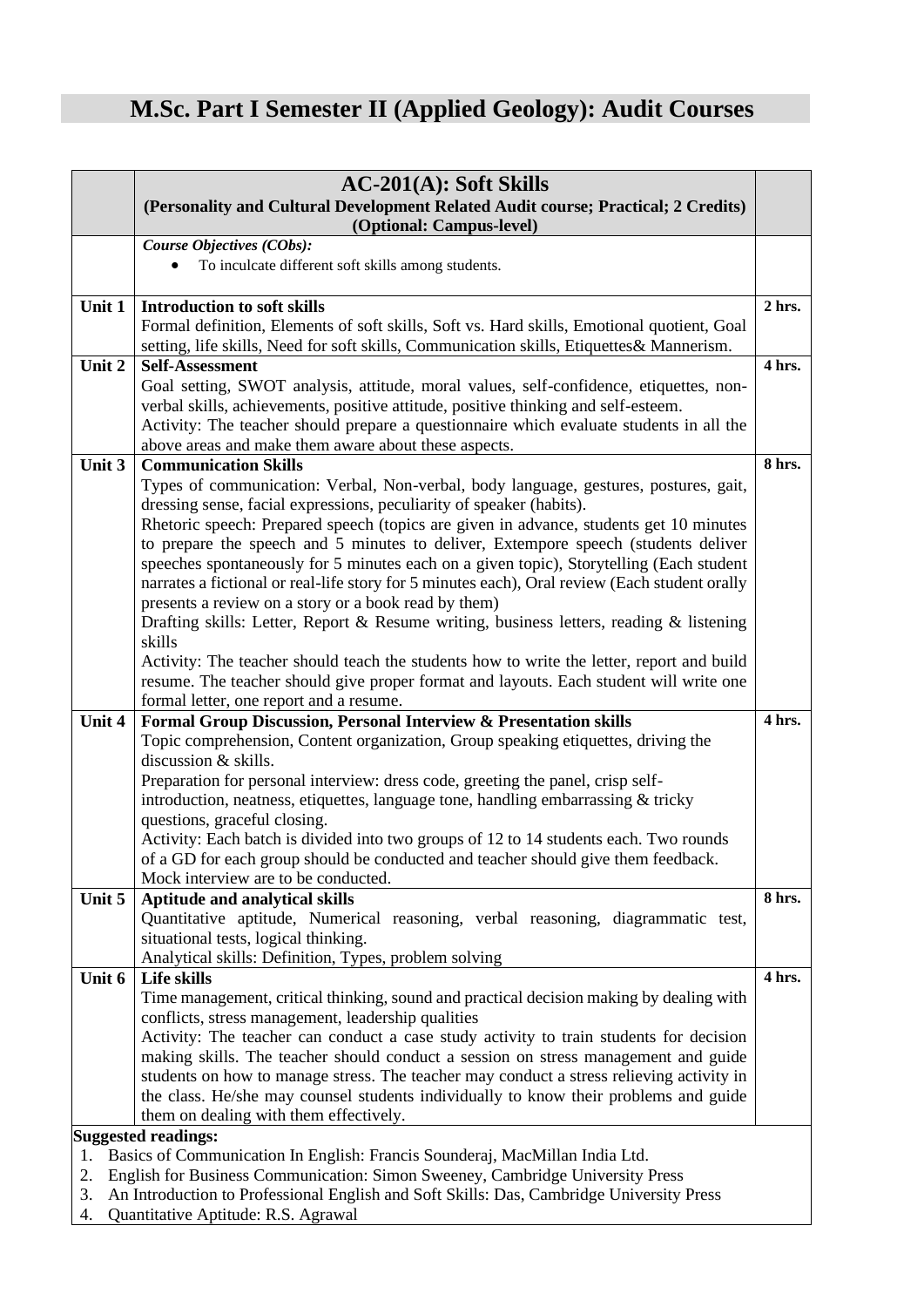On completion of this course, the student will be able to:

| COt No. | <b>Course Outcomes</b>                                                                           | Cognitive<br>level |
|---------|--------------------------------------------------------------------------------------------------|--------------------|
|         | <b>AC201A.1</b> Identify their lacunas about some soft skills and try to<br>overcome the same.   | $\bf{2}$           |
|         | <b>AC201A.2</b> Practice learned soft skills in real life and do their jobs<br>more effectively. | 3                  |

|                                                         | <b>AC-201(B): Practicing Sports Activities</b><br>(Personality and Cultural Development Related Audit course; Practical; 2 Credits)<br>(Optional: Campus-level) |                                                                                                                                                                                                                      |                                                           |                                          |  |
|---------------------------------------------------------|-----------------------------------------------------------------------------------------------------------------------------------------------------------------|----------------------------------------------------------------------------------------------------------------------------------------------------------------------------------------------------------------------|-----------------------------------------------------------|------------------------------------------|--|
|                                                         | Course Objectives (CObs):<br>To motivate students towards sports and provide them required training.                                                            |                                                                                                                                                                                                                      |                                                           |                                          |  |
| <b>SR</b><br>NO.                                        | <b>NAME OF THE</b><br>SPORT/GAME<br>(Select ONE of the<br>Following)                                                                                            | <b>SYLLABUS OF THE</b><br><b>COURSE</b>                                                                                                                                                                              | <b>TIMING</b><br>$(02$ Hours in a<br>Week)                | <b>SEMESTER</b>                          |  |
| 1<br>$\overline{2}$<br>3<br>4<br>5<br>6<br>8<br>9<br>10 | Volleyball<br>Athletics<br><b>Badminton</b><br>Cricket<br>Basketball<br>Handball<br>Kabaddi<br>Kho-Kho<br>Table-Tennis<br>Swimming                              | <b>General Fitness</b><br><b>Basic Fitness</b><br><b>Specific Fitness</b><br>History of the Game<br>Basic Skill of the Game<br>Major Skill of the Game<br>Technique & Tactics of the<br>Game<br><b>Game Practice</b> | Morning:<br>07 to 09 AM<br>OR.<br>Evening:<br>05 to 07 PM | Total 30<br>Hours in<br>Each<br>Semester |  |

## **Course Outcomes (COts):**

On completion of this course, the student will be able to:

| COt No. | <b>Course Outcomes</b>                                                                                                                                | Cognitive<br><b>level</b> |
|---------|-------------------------------------------------------------------------------------------------------------------------------------------------------|---------------------------|
|         | <b>AC201B.1</b> Identify one or more sports of their choice and develop<br>more interest to participate at University/National level<br>sport events. | -2                        |
|         | <b>AC201B.2</b> Practice the learned sports activities regularly in real life.                                                                        | -3                        |

| AC-201(C): Practicing Yoga<br>(Personality and Cultural Development Related Audit course; Practical;<br>(2 Credits)<br>(Optional: Campus-level) |  |
|-------------------------------------------------------------------------------------------------------------------------------------------------|--|
| <b>Course Objectives:</b><br>• To motivate students towards yoga and provide them required<br>training.                                         |  |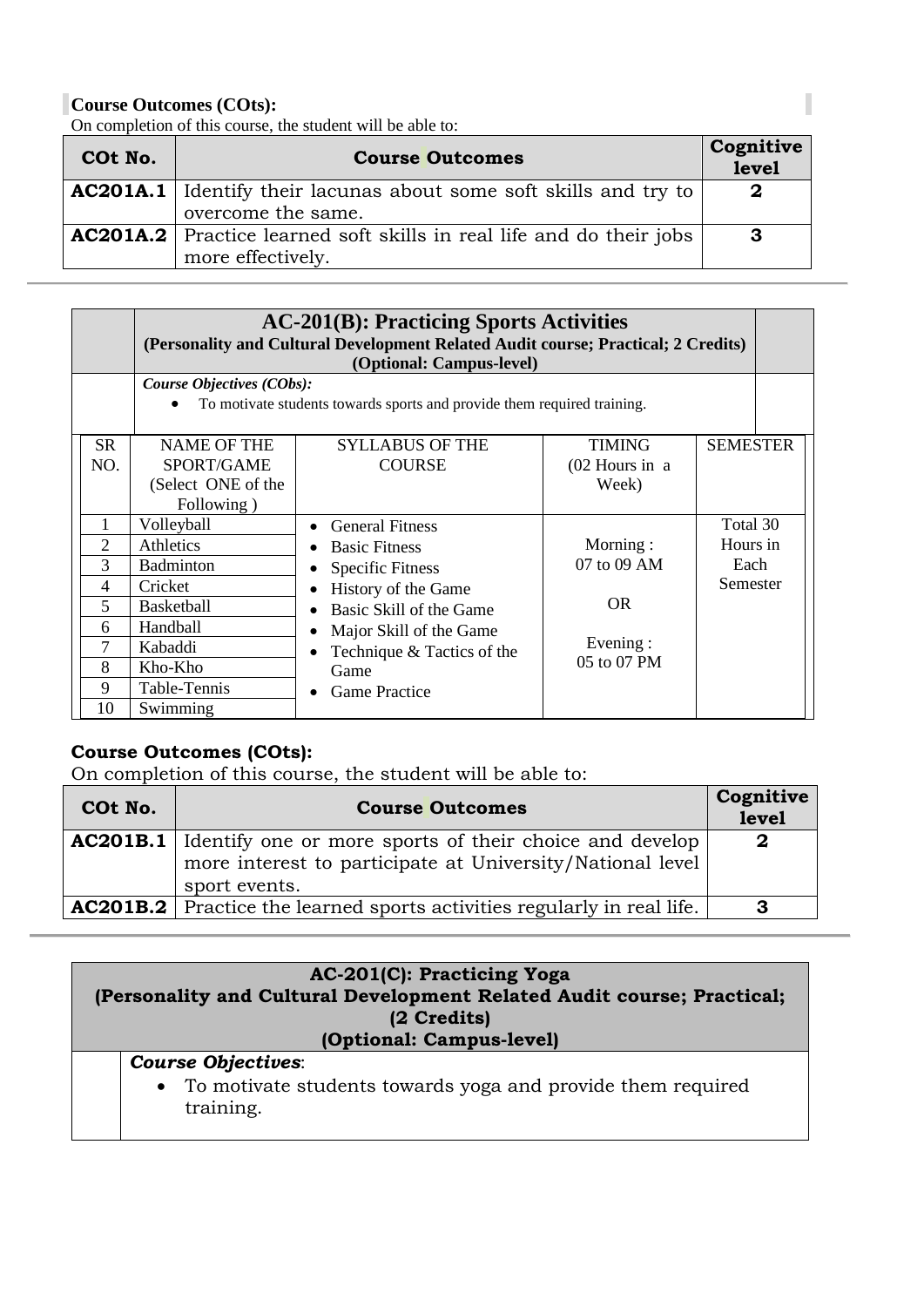- Yog: Meaning, Definition & Introduction, Objectives
- Primary Introduction of Ashtanga Yoga
- Preparation of Yogabhyas
- Omkar Sadhana, Prayer, Guru Vandana
- Sukshma Vyayamas
- Suryanamaskar (12 Postures)
- Asanas :
	- Sitting (Baithaksthiti) Vajrasana, Padmasan, Vakrasan, Ardha-Pashchimotanasanan
	- Supine (Shayansthiti) Uttan Padaasan(Ekpad/Dwipad), Pavanmuktasana, Viparitakarani Aasan, Khandarasan, Shavasana
	- Prone (Viparitshayansthiti) Vakrahasta, Bhujangasana, Saralhasta Bhujangasana, Shalabhasana(Ekpad/Dwipad), Makarasana
	- Standing (Dhandsthiti) Tadasana , TiryakTadasana, Virasana, Ardh Chakrasana
- Primary Study of Swasana: Dirghaswasana, Santhaswasana, JaladSwasana - 6 Types
- Pranayama : Anuloma-viloma, Bhramari

On completion of this course, the student will be able to:

| COt No. | <b>Course Outcomes</b>                                                                               |              |
|---------|------------------------------------------------------------------------------------------------------|--------------|
|         | <b>AC201C.1</b> Identify and practice some Yoga asanas regularly in their<br>life to remain healthy. | $\bf{2}$     |
|         | <b>AC201C.2</b> Provide guidance and practice about Yoga to their<br>friends, parents and relatives. | $\mathbf{3}$ |

| AC-201(D): Introduction to Indian Music<br>(Personality and Cultural Development Related Audit course; Practical;<br>2 Credits)<br>(Optional: Campus-level)                                                                                                                                                                                                                                                              |  |
|--------------------------------------------------------------------------------------------------------------------------------------------------------------------------------------------------------------------------------------------------------------------------------------------------------------------------------------------------------------------------------------------------------------------------|--|
| <b>Course Objectives:</b><br>• To motivate students towards Indian music and provide them<br>minimum required training.                                                                                                                                                                                                                                                                                                  |  |
| Definition and brief about generation of Swar, Saptak, Thaat, Raag,<br>$\bullet$<br>Aavartan, Meend, Khatka, Murkee, Taal, Aalaap etc.<br>Taal and its uses - Treetaal, Daadraa, Zaptaal, Kervaa.<br>$\bullet$<br>Information of Badaakhyaal, Chhotaakhyaal (one),<br>Sargam,<br>$\bullet$<br>Lakshangeet (information)<br>Detailed information of Tambora<br>$\bullet$<br>Detailed information of Harmonium and Tablaa. |  |
| Five filmy songs based on Indian Classical Music (Theory and<br>$\bullet$<br>Presentation)<br>Sound Management - Basic information of Sound Recording (including<br>$\bullet$<br>Practicals)<br>Composition of Music as per the Story<br>٠<br>Preparing news write-ups of the Seminars,<br>Library<br>Musical                                                                                                            |  |

Programmes held at the nearest Akashwani, by personal visits.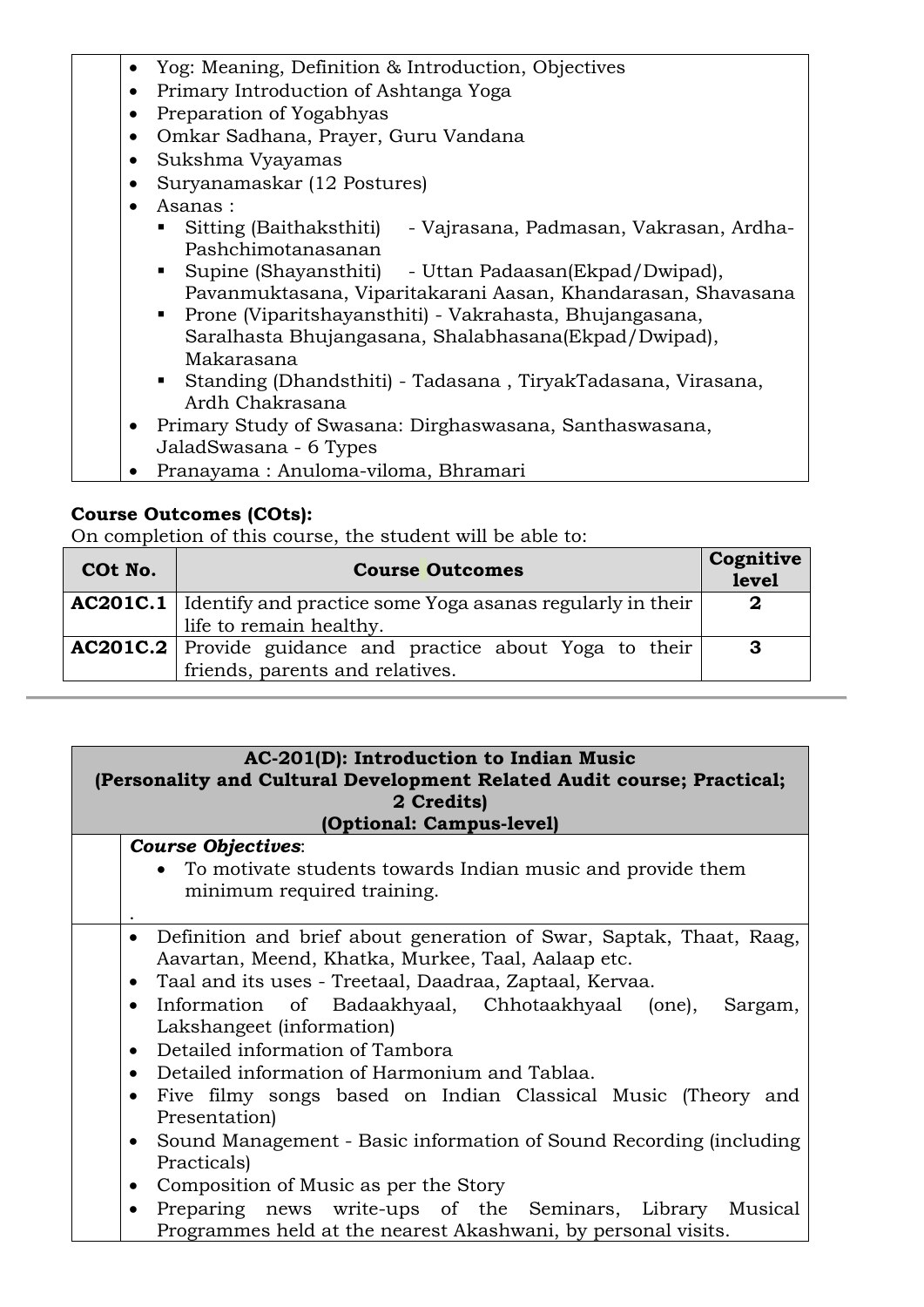On completion of this course, the student will be able to:

| COt No. | <b>Course Outcomes</b>                                                       | Cognitive<br>level |
|---------|------------------------------------------------------------------------------|--------------------|
|         | <b>AC201D.1</b>   Identify different types of Indian music.                  | З                  |
|         | <b>AC201D.2</b> Develop more interest to learn and practice Indian<br>music. | $\mathbf 4$        |

## **M. Sc. PART II (APPLIED GEOLOGY) (SEMESTER – III and IV)**

## **Distribution of Course papers for M. Sc. Part II Applied Geology**

| <b>Subject</b><br>Code                                              | <b>Title of the Paper</b>                                                                                                        |                     | <b>Duration</b><br>(Hrs./Wk) | Max.<br><b>Mark</b> | Exam.<br>Time (Hrs.) |  |  |
|---------------------------------------------------------------------|----------------------------------------------------------------------------------------------------------------------------------|---------------------|------------------------------|---------------------|----------------------|--|--|
|                                                                     | <b>M.Sc. Part II (Applied Geology)</b>                                                                                           |                     |                              |                     |                      |  |  |
|                                                                     | <b>Semester III : Theory Courses</b>                                                                                             |                     |                              |                     |                      |  |  |
| GS-301                                                              | <b>Indian Stratigraphy</b>                                                                                                       | Core course         | 04                           | 100                 | 03                   |  |  |
| $GS-302(A)$                                                         | Indian Mineral Deposits, Exploration and<br>Mining                                                                               | Elective            | 04                           | 100                 | 03                   |  |  |
| $GS-302(B)$                                                         | <b>Nuclear Geology</b>                                                                                                           | <b>Elective</b>     | 04                           | 100                 | 03                   |  |  |
| GS-303                                                              | Remote sensing and GIS                                                                                                           | Core course         | 04                           | 100                 | 03                   |  |  |
|                                                                     | <b>Semester III : Practical Courses</b>                                                                                          |                     |                              |                     |                      |  |  |
| GS-304                                                              | Practicals related to Remote sensing and GIS                                                                                     | Core course         | $04 + 04$                    | <b>100</b>          | 06                   |  |  |
| GS-305                                                              | Practicals related to Indian stratigraphy,<br>Indian Mineral Deposits, Exploration and<br>Mining                                 | Core course         | $04 + 04$                    | 100                 | 06                   |  |  |
| AC-<br>301 A/B/<br>C/D                                              | AC-301 A: Computer Skills (T)/AC-301<br>B: Cyber Security / AC-301 C: Rainwater<br>Harvesting and / <b>AC-301 D:</b> Geo-tourism | <b>Audit Course</b> | 02                           | 100                 |                      |  |  |
|                                                                     | <b>Semester IV: Theory Courses</b>                                                                                               |                     |                              |                     |                      |  |  |
| GS-401                                                              | Hydrogeology                                                                                                                     | Core course         | 04                           | 100                 | 03                   |  |  |
| GS- $402(A)$                                                        | <b>Petroleum Geosciences</b>                                                                                                     | Elective            | 04                           | <b>100</b>          | 0 <sub>3</sub>       |  |  |
| $GS-402(B)$                                                         | <b>Advanced</b><br><b>Surveying in Geosciences</b>                                                                               | Elective            | 04                           | 100                 | 03                   |  |  |
| GS-403                                                              | <b>Engineering and Environmental Geosciences</b>                                                                                 | Core course         | 04                           | 100                 | 03                   |  |  |
|                                                                     | <b>Semester IV: Practical Courses</b>                                                                                            |                     |                              |                     |                      |  |  |
| GS-404                                                              | Practicals related to Petroleum geosciences and<br>Hydrogeology                                                                  | Core course         | $04 + 04$                    | 100                 | 06                   |  |  |
| GS-405                                                              | Dissertation/Internship                                                                                                          | Core course         | $04 + 04$                    | 100                 | 06                   |  |  |
| $AC-401$<br>$A/AC$ -<br>401 B/<br>$AC-401$<br>C/<br><b>AC-401 D</b> | $AC-401$ A: Human Rights/ $AC-401$ B:<br>Current Affairs/ AC-401 C: Medical<br>Geology/ $AC-401$ D:<br>Watershed<br>Management   | <b>Audit Course</b> | 02                           | 100                 |                      |  |  |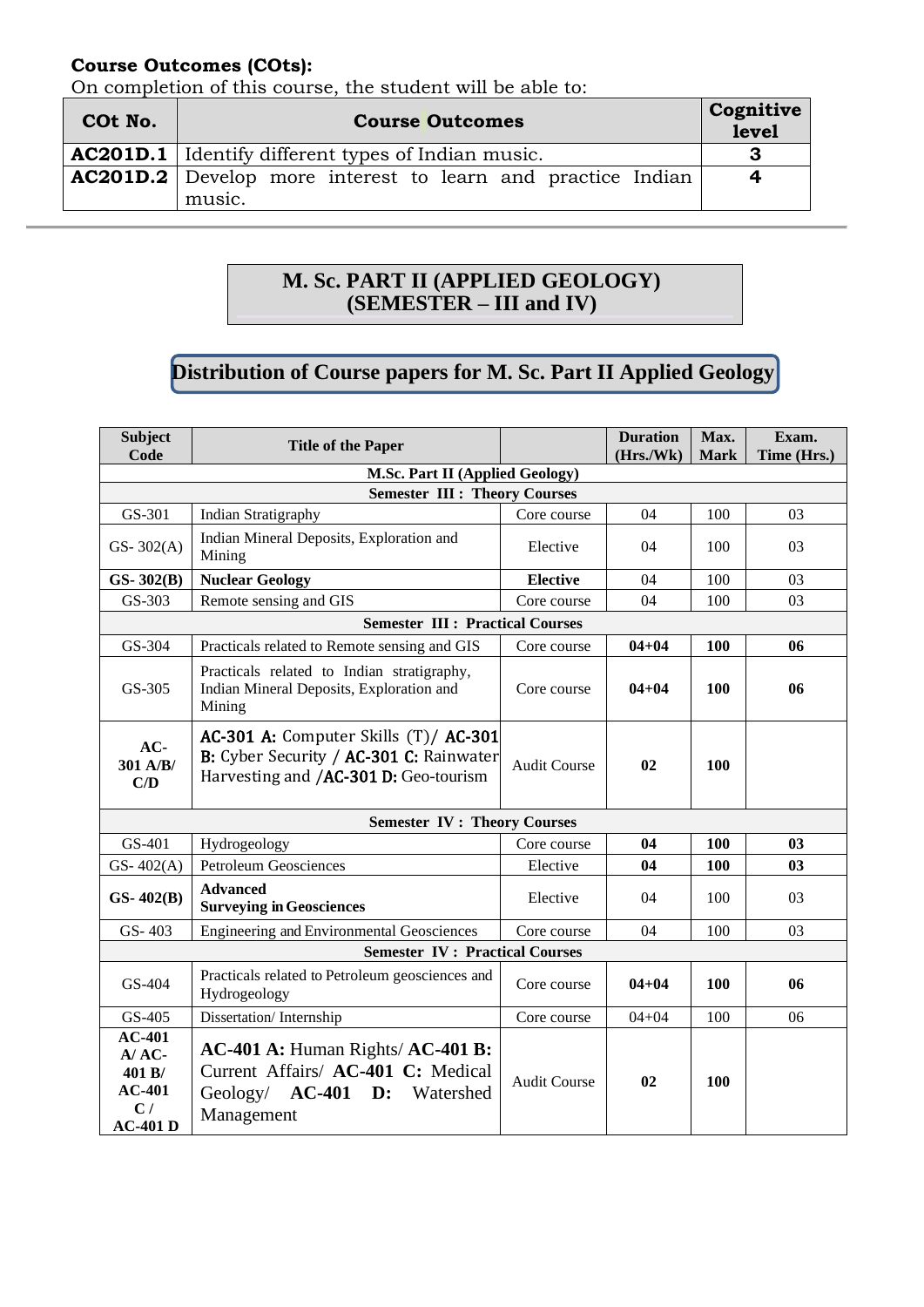## **SEMESTER III**

|        | <b>CORE COURSE</b>                                                                                                                                                                                                                                                                                                                                                                                                                |     |
|--------|-----------------------------------------------------------------------------------------------------------------------------------------------------------------------------------------------------------------------------------------------------------------------------------------------------------------------------------------------------------------------------------------------------------------------------------|-----|
|        | <b>GS-301: INDIAN STRATIGRAPHY</b>                                                                                                                                                                                                                                                                                                                                                                                                |     |
|        | <b>Course Objectives:</b><br>1. To learn the phenomenon, concept and principles of Indian Stratigraphy.<br>2. To learn the different types of Mobile Belts in Indian Stratigraphy.<br>3. To learn Proterozoics of Peninsular India.<br>4. To learn World Stratigraphy along with Geological Time Scale.                                                                                                                           |     |
| Unit 1 | <b>Archeans</b><br>Tectonic framework of India – Cratons and Mobile Belts<br>1.<br>Dharwar Craton EDC and WDC (Gold Bering Schist belts and Iron<br>2.<br>Ore Group)<br>Singbhum Craton (OMG, OMTG and Iron Ore Group)<br>3.<br>Baster Craton (Sukma, Bengpal and Bailadila Series)<br>4.<br>Arvalli Craton (BGC, Sandmata Complex, Bhiwara Super group)<br>5.<br>Budelkhand (Supracrustal Gneisses and Budelkhand Granite)<br>6. | 15L |
| Unit 2 | <b>Mobile Belts</b><br>Satpura Mobile Belts<br>1.<br>Pandyan Mobile Belts<br>2.<br>3.<br>Easter Ghats Mobile Belts (Charnockite and Khondalite)                                                                                                                                                                                                                                                                                   | 10L |
| Unit 3 | <b>Proterozoics of Peninsular India</b><br>Delhi Super Group<br>1.<br>Vidhayan Super Group<br>2.<br><b>Cuddapah Super Group</b><br>3.<br>Sausar- Sakoli Group<br>4.<br>Kaladgi Group Bhima<br>5.<br>Pranhita-Godavari Group<br>6.                                                                                                                                                                                                 | 15L |
|        |                                                                                                                                                                                                                                                                                                                                                                                                                                   |     |
| Unit 4 | <b>Phanerozoic Stratigraphy of India</b><br>Ophiolite Belt (Indus, Shayok, Trans-Himalaya and Karakoram Batholiths)<br>1.<br>Stratigraphic and Tectonics of Siwalik<br>2.<br>Stratigraphic and Tectonics of Spiti Valley<br>3.<br>Gondwana Super Group<br>4.<br>Deccan Volcanic Province (DVP)<br>5.                                                                                                                              | 10L |

|          | 5. Deccan Volcanic Province (DVP)                      |                 |
|----------|--------------------------------------------------------|-----------------|
|          | 6. Marine transgression and regression                 |                 |
|          | <b>Recent Geology</b>                                  |                 |
|          | 1. Cenozoic Geology of India                           |                 |
| Unit $5$ | 2. Quaternary Sediments                                | 10 <sub>L</sub> |
|          | 3. World stratigraphy – Time Scale and geologic events |                 |
|          |                                                        |                 |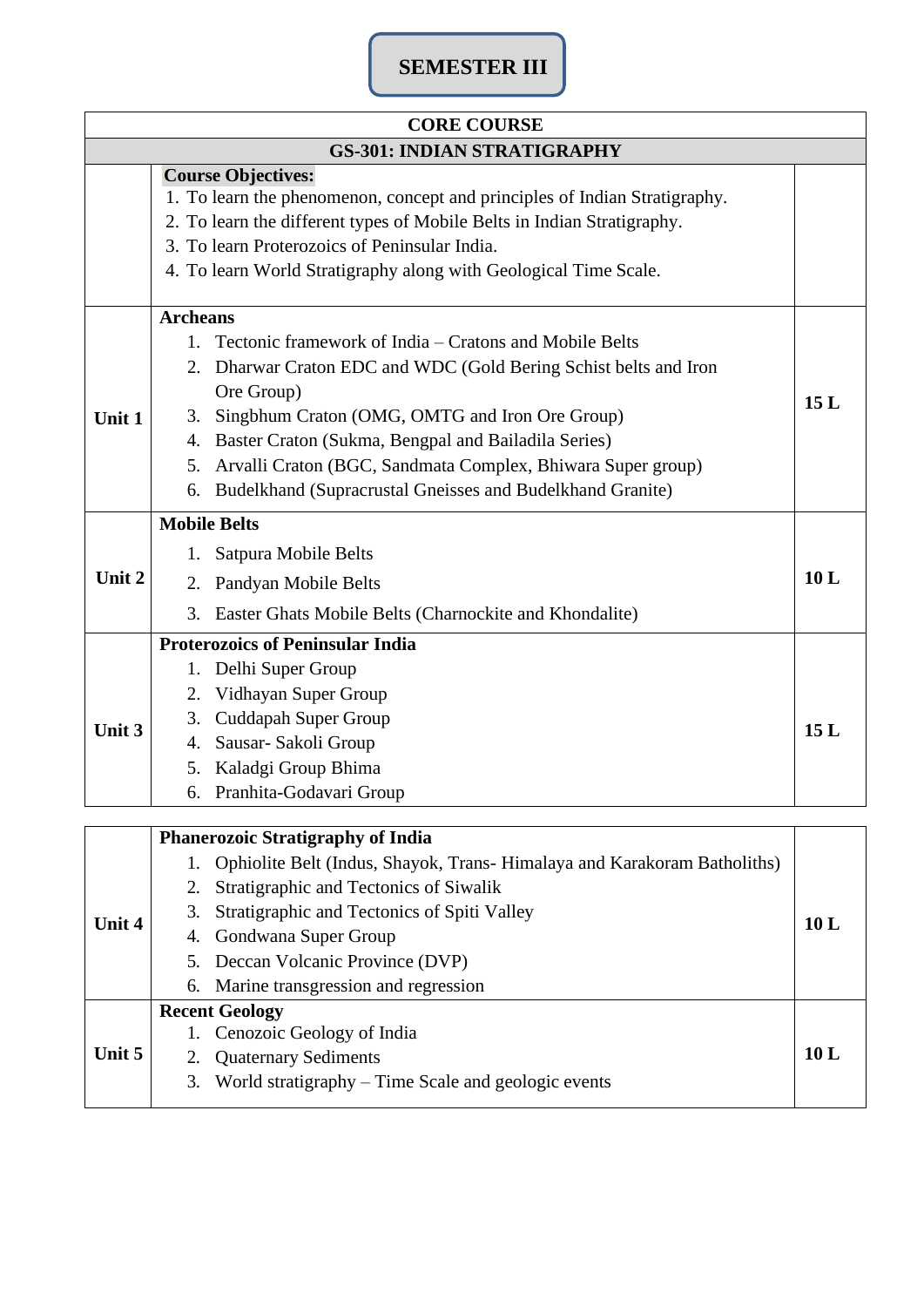#### **Suggested readings:**

- 1. Battey, M.H. (1981) Mineralogy for students 2nd Edn. Longmans.
- 2. Boggs, S. (2001) Principles of Sedimentology and Stratigraphy, Prentice Hall.
- 3. Danbar, C.O. and Rodgers, J. (1957) Principles of Stratigraphy, John Wiley and Sons.
- 4. Doyle, P. and Bennett. M.R. (1996) Unlocking the Stratigraphic Record, John Wiley and Sons.
- 5. Krishnan,M.S. (1982) Geology of India and Burma, C.B.S. Publ. and Distributors, Delhi.
- 6. Naqvi, S.M. and Rogers, J.J.W. (1987) Precambrian Geology of India, Oxford University Press.
- 7. Pascoe, E.H. (1968) A Manual of the Geology of India and Burma (Vols.I-IV), Govt. of India Press, Delhi.
- 8. Pomerol, C. (1982) The Cenozoic Era: Tertiary and Quaternary, Ellis Harwood Ltd., Halsted Press.
- 9. Schoch, Robert, M. (1989) Stratigraphy: Principles and Methods, Van Nostrand Reinhold, New York.
- 10. Ramakrishnan, M. and Vaidyanadhan, R. (2008) Geology of India, Vol.1, Geological Society of India, Bangalore.
- 11. Vaidyanadhan, R. and Ramakrishnan, M. (2008) Geology of India, Vol.2, Geological Society of India,Bangalore.

#### **Course Outcomes:**

On completion of this course, it is expected that:

| COt No. | <b>Course Outcomes</b>                                                                     | <b>Cognitive level</b> |
|---------|--------------------------------------------------------------------------------------------|------------------------|
| C301.1  | Students will be able to correlate lithounits in relation to the<br>Geological Time scale. |                        |
| C301.2  | Students will be able to correlate different type of rock<br>succession occurs in India.   |                        |
| C301.3  | Students will be able to correlate minerals origin with geologic<br>time.                  |                        |

#### **ELECTIVE COURSE**

**GS-302 (A): INDIAN MINERAL DEPOSITS, EXPLORATION AND MINING**

### **Course Objectives:**

- 1. To learn the phenomenon, concepts of Ore genesis.
- 2. To learn the different types of Mineral exploration Techniques.
- 3. To learn occurrence and distribution in India of Metalliferous deposits.
- 4. Too learn Classification, Genesis and Distribution of coal fields in India.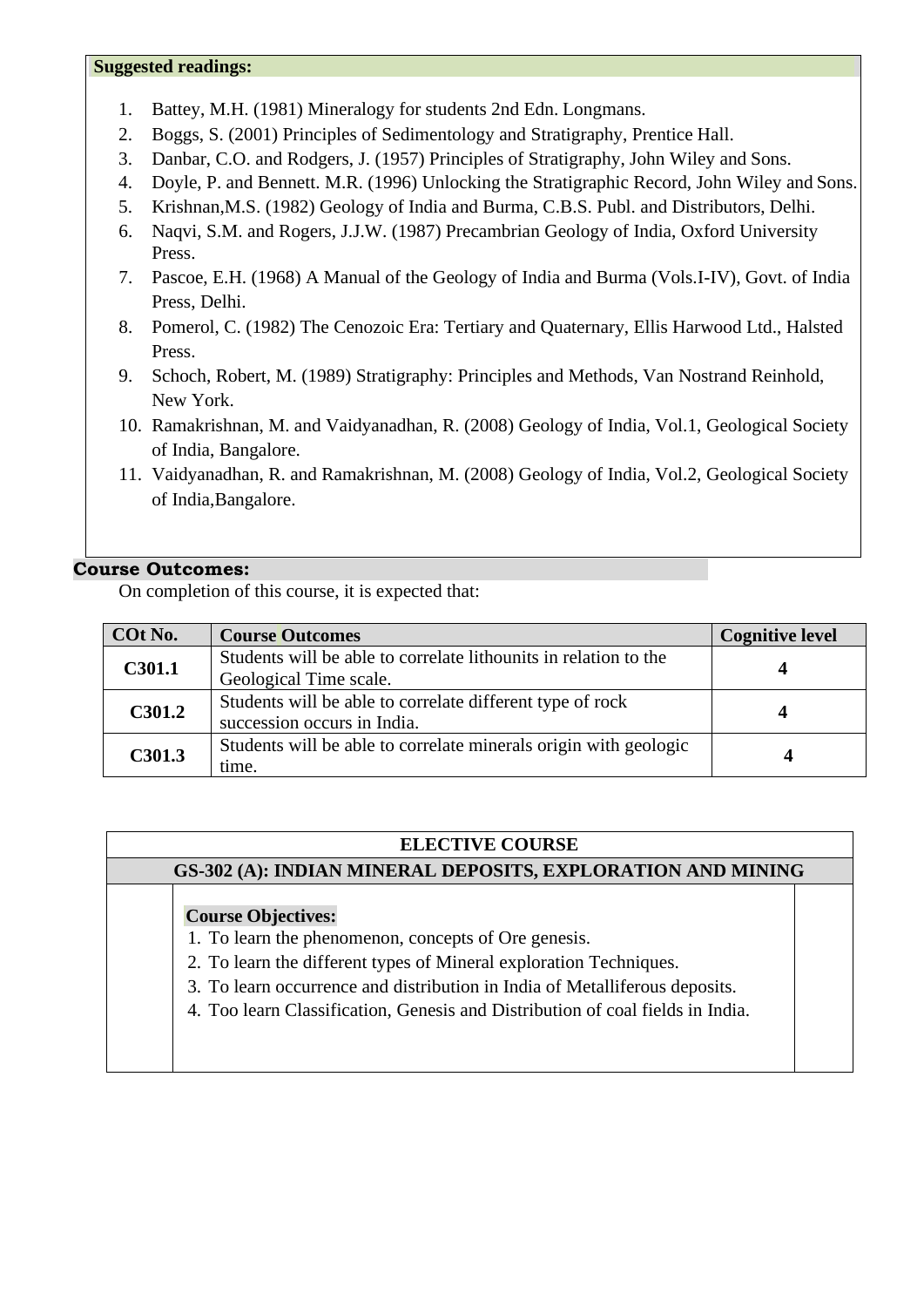|        |    | <b>Ore Genesis:</b>                                                                 |     |
|--------|----|-------------------------------------------------------------------------------------|-----|
| Unit 1 |    | 1. Ore bearing fluid, Fluid inclusion studies, Ore deposits and ore minerals        |     |
|        |    | 2. Metallogenic Epochs and Proviences                                               |     |
|        |    | 3. Magmatic processes of mineralization, Porphyry, Skarn and hydrothermal           |     |
|        |    | mineralization, Ores and metamorphism- cause and effect relations,                  |     |
|        |    | <b>Stratiform and Stratabound ores</b>                                              | 10L |
|        |    | 4. Mineralization associated with -                                                 |     |
|        |    | (i) Ultramafic, mafic and acidic rocks                                              |     |
|        |    | (ii) Greenstone belts                                                               |     |
|        |    | (iii) Komatites, Anorthosites and Kimberlites                                       |     |
|        |    | (iv) Submarine volcanism                                                            |     |
|        |    | <b>Indian Mineral Deposits:</b>                                                     |     |
|        |    | 1. Occurrence and distribution in India of metalliferous deposits – base            |     |
|        |    | metals, iron, manganese, aluminum, chromium, nickel, gold, silver and               |     |
|        |    | molybdenum                                                                          |     |
| Unit 2 | 2. | Indian deposits of non-metals – mica, asbestos, barites, gypsum, graphite,          | 15L |
|        |    | apatite and beryl, Gemstones, refractory minerals, abrasives and minerals           |     |
|        |    | used in glass, fertilizer, paint, ceramic and cement industries, Building           |     |
|        |    | stones, Phosphorite deposits, Placer deposits and rare earth minerals               |     |
|        |    | <b>Indian Coal deposits and Mineral Economics:</b>                                  |     |
|        |    | 1. Coal deposits: Classification, genesis and distribution of coal fields in        |     |
|        |    | India                                                                               |     |
| Unit 3 |    | 2. Strategic, critical and essential minerals                                       | 15L |
|        |    | 3. India's status in mineral production changing patterns of                        |     |
|        |    | minerals consumption, National Mineral Policy                                       |     |
|        |    | 4. Mineral Concession Rules, Marine mineral resources and Law of sea                |     |
|        |    | <b>Mineral exploration:</b>                                                         |     |
|        |    | 1. Surface and subsurface exploration techniques                                    |     |
|        |    | 2. Guides to ore: Regional and Topographical Guides, Mineralogical                  |     |
|        |    | Guides Structural Guides and Stratigraphic Guides                                   |     |
| Unit 4 |    | 3. Prospecting for economic minerals – drilling, sampling and assaying              | 10L |
|        |    | 4. Geophysical techniques – gravity, electrical, magnetic, airborne and             |     |
|        |    | seismic geophysical techniques<br>5. Geomorphological and remote sensing techniques |     |
|        |    | 6. Geobotanical and geochemical methods                                             |     |
|        |    | 7. Geochemical prospecting                                                          |     |
|        |    |                                                                                     |     |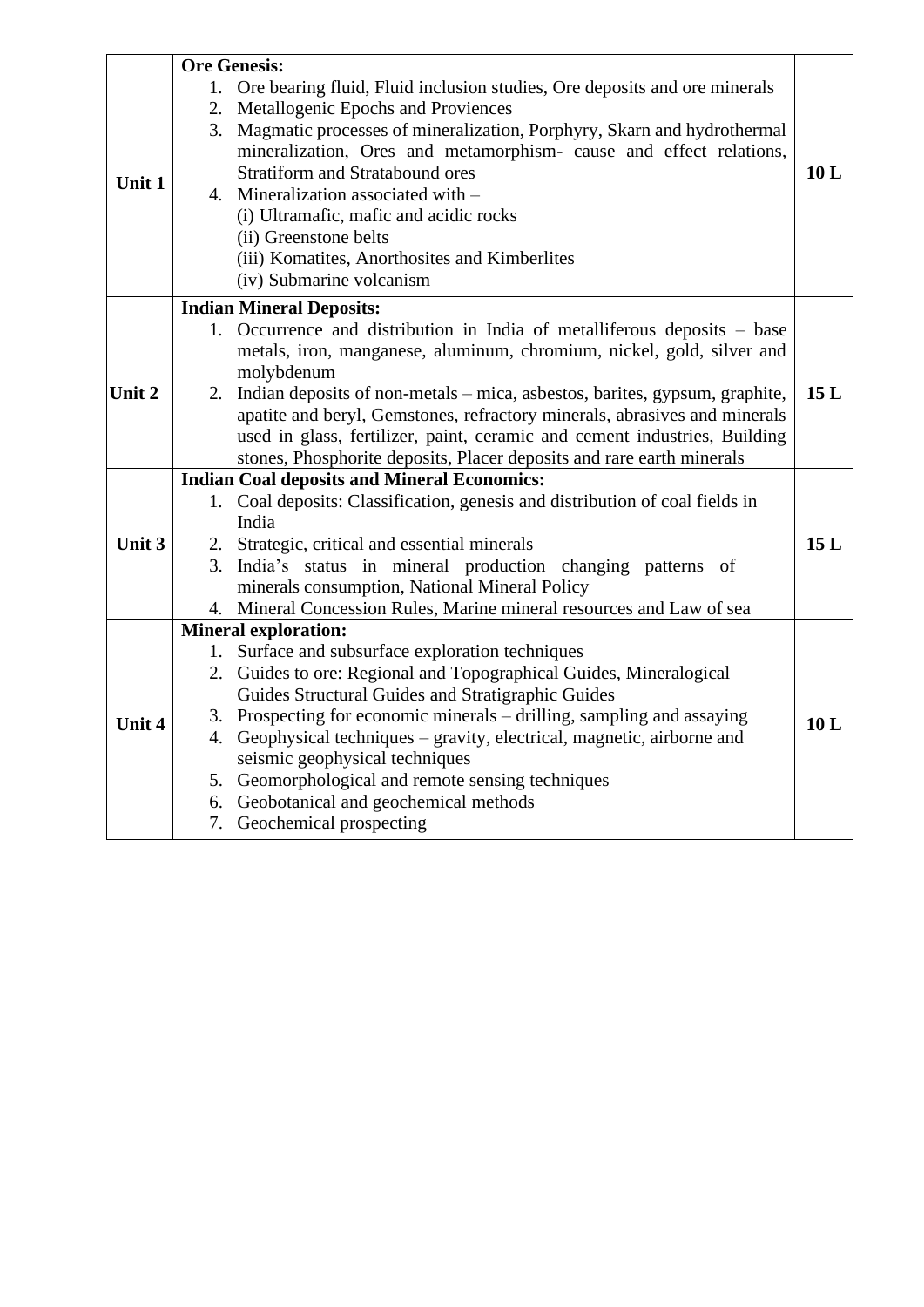| Unit 5                                                                                                                                                                                                           | 1.<br>$\mathbf{2}$<br>3.          | <b>Drilling, Logging and Mining:</b><br>Drilling Methods: Percussion Drills - Jumper bar drills- Pneumatic drills -<br>Churn drills- Reich drills, Rotary Drills - Auger drills- Calyx drills-Turbo<br>drills-Diamond drills<br>Borehole logging and surveys for deviation<br>Mining Methods - Alluvial Mining- Open Cast Mining Underground Mining                                                                                                                                                                                                                                                                                                                                                                                                                                             |                        | 10L |
|------------------------------------------------------------------------------------------------------------------------------------------------------------------------------------------------------------------|-----------------------------------|-------------------------------------------------------------------------------------------------------------------------------------------------------------------------------------------------------------------------------------------------------------------------------------------------------------------------------------------------------------------------------------------------------------------------------------------------------------------------------------------------------------------------------------------------------------------------------------------------------------------------------------------------------------------------------------------------------------------------------------------------------------------------------------------------|------------------------|-----|
|                                                                                                                                                                                                                  |                                   |                                                                                                                                                                                                                                                                                                                                                                                                                                                                                                                                                                                                                                                                                                                                                                                                 |                        |     |
|                                                                                                                                                                                                                  | <b>Suggested readings:</b>        |                                                                                                                                                                                                                                                                                                                                                                                                                                                                                                                                                                                                                                                                                                                                                                                                 |                        |     |
| 1.<br>2.<br>3.<br>4.<br>5.<br>6.<br>7.<br>8.<br>9.                                                                                                                                                               | University                        | Boardman, R.S., Cheethan, A.M. and Rowell, A.J. (1988) Fossil Invertebrates, Blackwell.<br>Geochemistry In Mineral Exploration Awakes, H & Wobb J.S. Harper & Row New York.<br>Principles Of Geochemical Prospecting, Ginsburg. I.I. Pentagon Press, N.Y. london.<br>Geochemistry Of Rare And Dispersed Chemical Elements In Society, Vinogradev.<br>Biochemical Methods Of Prospecting, Malyuga, D.P.<br>Geochemistry Of Epigenesis - Faibidge.<br>Principles of Mining Geology, Arogyaswamy.<br>Introduction To Geophysical Prospecting - Milton B, Dobrin Mc-Graw Hill Book Company, Inc<br>Exploraion Geophysics - Jakaosku, J.J.<br>10. Outlines Of Geophysical Prospecting - A manual for Geologists. M.B.R. Rao. Prasaranga, Mysore<br>11. Geophysical Methods in Geology - P.V. Sharma. |                        |     |
|                                                                                                                                                                                                                  |                                   |                                                                                                                                                                                                                                                                                                                                                                                                                                                                                                                                                                                                                                                                                                                                                                                                 |                        |     |
| 12. Applied Geophysics In The Search For Minerals - Eve. A.S. Keys.                                                                                                                                              |                                   |                                                                                                                                                                                                                                                                                                                                                                                                                                                                                                                                                                                                                                                                                                                                                                                                 |                        |     |
| 13. Geophysical Exploration - Heilava. C.H.<br>14. Exploration Geophysics for Geologists And Engineers - Edited by Bhimasanakaran, V.L.S. Gour.<br>V.K. - The Association of Exploration Geophysists - Hyderabad |                                   |                                                                                                                                                                                                                                                                                                                                                                                                                                                                                                                                                                                                                                                                                                                                                                                                 |                        |     |
| 15. Principles of Applied Geophysics - D.S. Parasnis                                                                                                                                                             |                                   |                                                                                                                                                                                                                                                                                                                                                                                                                                                                                                                                                                                                                                                                                                                                                                                                 |                        |     |
| 16. Introduction to Geophysics -C.H.Howel.                                                                                                                                                                       |                                   |                                                                                                                                                                                                                                                                                                                                                                                                                                                                                                                                                                                                                                                                                                                                                                                                 |                        |     |
| 17. The Geology Of Ore Deposits - John M. Guilbert and charles. F.Park, Jr.W.H.Freeman and Co., New<br>York. 1986.                                                                                               |                                   |                                                                                                                                                                                                                                                                                                                                                                                                                                                                                                                                                                                                                                                                                                                                                                                                 |                        |     |
|                                                                                                                                                                                                                  |                                   | 18. Economic Mineral Deposits, Bateman, A.M.                                                                                                                                                                                                                                                                                                                                                                                                                                                                                                                                                                                                                                                                                                                                                    |                        |     |
|                                                                                                                                                                                                                  | 19. Ore Deposits - Park, Jr. C.F. |                                                                                                                                                                                                                                                                                                                                                                                                                                                                                                                                                                                                                                                                                                                                                                                                 |                        |     |
|                                                                                                                                                                                                                  |                                   | 20. Geology Of Mineral Deposits - Smirnov, U.J.                                                                                                                                                                                                                                                                                                                                                                                                                                                                                                                                                                                                                                                                                                                                                 |                        |     |
|                                                                                                                                                                                                                  |                                   | 21. The Ore Minerals And Their Intergrowths - Ramhor, Dr. Paul.                                                                                                                                                                                                                                                                                                                                                                                                                                                                                                                                                                                                                                                                                                                                 |                        |     |
|                                                                                                                                                                                                                  |                                   | 22. Ore Petrology - Stanton, R.L.                                                                                                                                                                                                                                                                                                                                                                                                                                                                                                                                                                                                                                                                                                                                                               |                        |     |
|                                                                                                                                                                                                                  |                                   | 23. India's Mineral Resources - Krishnaswamy, S.                                                                                                                                                                                                                                                                                                                                                                                                                                                                                                                                                                                                                                                                                                                                                |                        |     |
|                                                                                                                                                                                                                  |                                   | 24. Metallic and Industrial minerals - Lamey Carl, A.                                                                                                                                                                                                                                                                                                                                                                                                                                                                                                                                                                                                                                                                                                                                           |                        |     |
|                                                                                                                                                                                                                  |                                   | 25. Introduction To India's Economic Minerals - Sharma, N.L. & Ram. K. S.                                                                                                                                                                                                                                                                                                                                                                                                                                                                                                                                                                                                                                                                                                                       |                        |     |
|                                                                                                                                                                                                                  |                                   | 26. A Treatise On Industrial Minerals Of India-Sinha, R.L.                                                                                                                                                                                                                                                                                                                                                                                                                                                                                                                                                                                                                                                                                                                                      |                        |     |
|                                                                                                                                                                                                                  |                                   | 27. Mineral Deposits Of India, Mukerjee 1999: Allied publications.                                                                                                                                                                                                                                                                                                                                                                                                                                                                                                                                                                                                                                                                                                                              |                        |     |
|                                                                                                                                                                                                                  | <b>Course Outcomes:</b>           |                                                                                                                                                                                                                                                                                                                                                                                                                                                                                                                                                                                                                                                                                                                                                                                                 |                        |     |
|                                                                                                                                                                                                                  |                                   | On completion of this course, it is expected that:                                                                                                                                                                                                                                                                                                                                                                                                                                                                                                                                                                                                                                                                                                                                              |                        |     |
|                                                                                                                                                                                                                  | COt No.                           | <b>Course Outcomes</b>                                                                                                                                                                                                                                                                                                                                                                                                                                                                                                                                                                                                                                                                                                                                                                          | <b>Cognitive level</b> |     |
|                                                                                                                                                                                                                  |                                   | Students will be able to identify different                                                                                                                                                                                                                                                                                                                                                                                                                                                                                                                                                                                                                                                                                                                                                     |                        |     |
|                                                                                                                                                                                                                  | C302 (A).1                        | types Surface and subsurface Mineral                                                                                                                                                                                                                                                                                                                                                                                                                                                                                                                                                                                                                                                                                                                                                            | 2                      |     |
|                                                                                                                                                                                                                  |                                   | <b>Exploration Techniques.</b>                                                                                                                                                                                                                                                                                                                                                                                                                                                                                                                                                                                                                                                                                                                                                                  |                        |     |
|                                                                                                                                                                                                                  | C302 (A).2                        | Students will able to discover occurrence and<br>distribution of Indian Mineral Deposits.                                                                                                                                                                                                                                                                                                                                                                                                                                                                                                                                                                                                                                                                                                       | $\mathbf 2$            |     |
|                                                                                                                                                                                                                  |                                   | Students will able to plan their career in the                                                                                                                                                                                                                                                                                                                                                                                                                                                                                                                                                                                                                                                                                                                                                  |                        |     |
|                                                                                                                                                                                                                  | $C302$ (A).3                      | field of Mineral Exploration and Mining Sector.                                                                                                                                                                                                                                                                                                                                                                                                                                                                                                                                                                                                                                                                                                                                                 | 3                      |     |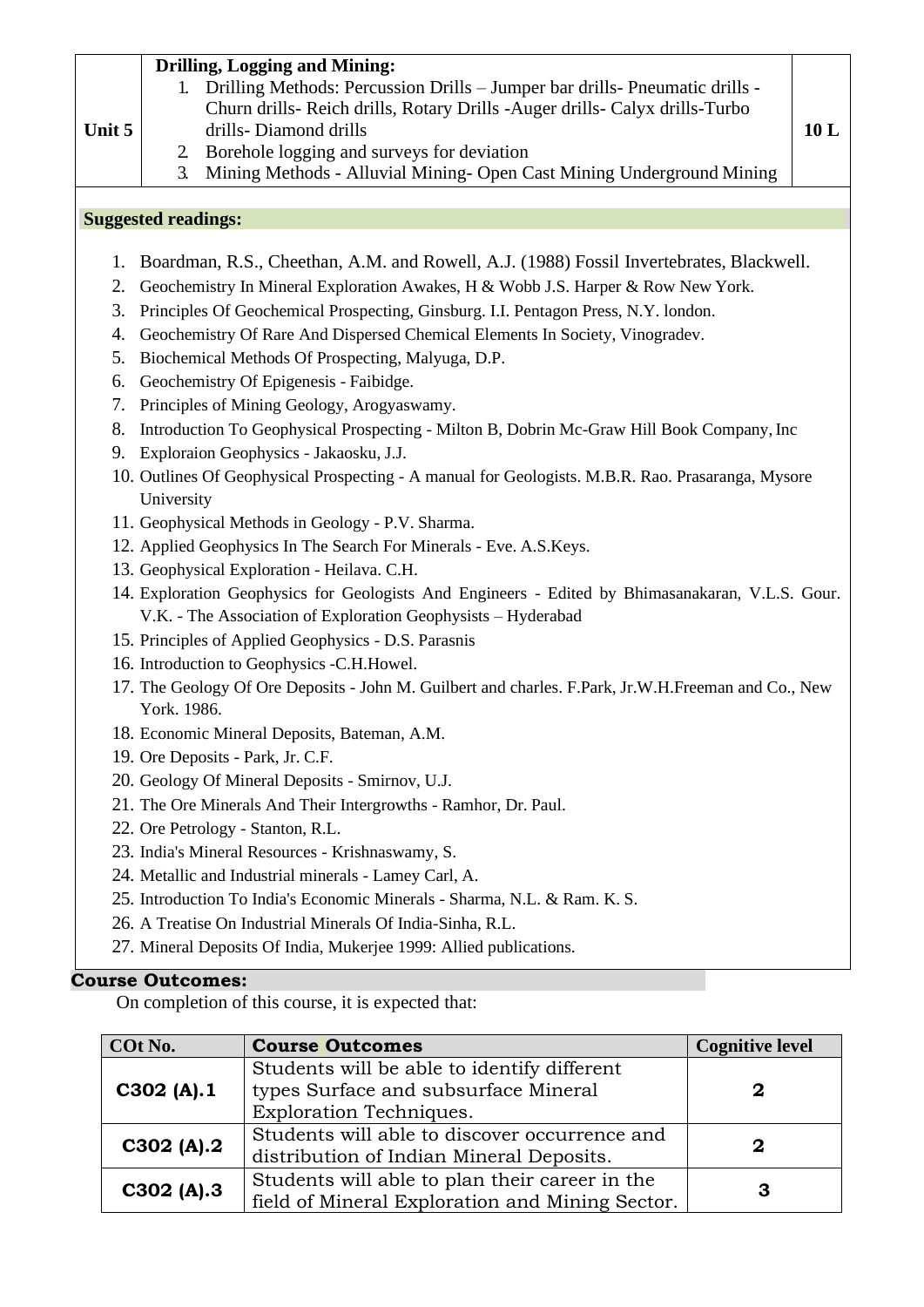|        | <b>ELECTIVE COURSE</b>                                                                    |     |
|--------|-------------------------------------------------------------------------------------------|-----|
|        | <b>GS-302 (B): NUCLEAR GEOLOGY</b>                                                        |     |
|        | <b>Course Objectives:</b>                                                                 |     |
|        | 1. To learn basic concepts, Phenomenon of Geochemistry and Nucleus physics.               |     |
|        | 2. To learn applications of Isotopes in field of Geochronology.                           |     |
|        | 3. To learn various dating methods used in Petroleum Geochemistry.                        |     |
|        | 4. To learn basic concepts of Isotope cosmochemistry.                                     |     |
|        |                                                                                           |     |
|        | <b>Introduction And The Physics Of The Nucleus</b>                                        |     |
|        | Geochemistry, The K-Ca-Ar system - The K-Ar and Rb-Sr systems<br>1.                       |     |
| Unit 1 | The Sm-Nd system - The UTh-Pb system<br>2.                                                | 10L |
|        | The U-Th-Pb system: Zircon dating<br>3.                                                   |     |
|        | U-Th decay series dating - Other decay systems<br>4.                                      |     |
|        | <b>Isotopes In Geochronology</b>                                                          |     |
|        | <b>Fission Track Dating - analytical Methods</b>                                          |     |
|        | Radiogenic isotope geochemistry - The Mantle the Pb Picture. Mantle<br>2.                 |     |
|        | Models Mantle Plumes. Subcontinental lithosphere                                          |     |
| Unit 2 | 3. The continental crust. Isotope Geochemistry of subduction zone Magmas -                | 15L |
|        | isotope Cosmo chemistry                                                                   |     |
|        | 4. Evolution of the atmosphere and cosmogenic radionuclides                               |     |
|        | <b>Stable Isotope Geochemistry</b>                                                        |     |
|        | Stable Isotope Theory: Equilibrium fractionations - kinetic fractionations<br>1.          |     |
|        | Hydrologic system, biological system                                                      |     |
|        | 2. Fractionations of stable isotopes. Stable isotope applications                         | 15L |
| Unit 3 | Assimilations fractional crystallization - Assimilation and subduction-<br>3.             |     |
|        | hydrothermal Activity                                                                     |     |
|        | 4. Metamorphism and ore deposits                                                          |     |
|        | <b>Stable Isotopes And Applications In Paleoclimate Study</b>                             |     |
|        | Paleontology and Archaeology,<br>1.                                                       |     |
| Unit 4 | Application to paleoclimatology-deep sea, continental records.<br>2.                      | 10L |
|        | The Carbon Cycle, Isotopes and climate tree ring studies<br>3.                            |     |
|        | <b>Carbon Isotope And Petroleum Geochemistry</b>                                          |     |
| Unit 5 | Sulphur isotopes<br>1.                                                                    | 10L |
|        | Diffusion experiments in isotope geology with case studies<br>2.                          |     |
|        |                                                                                           |     |
|        | <b>Suggested readings:</b>                                                                |     |
| 1.     | Fraure, G, Principles of isotope geology, John Wiley, Second edition. 1986.               |     |
| 2.     | Bradely, R.S. Quaternary paleoclimatology, methods of paleoclimatic reconstruction, Allen |     |
|        | and Unwin Inc., US, 1985.                                                                 |     |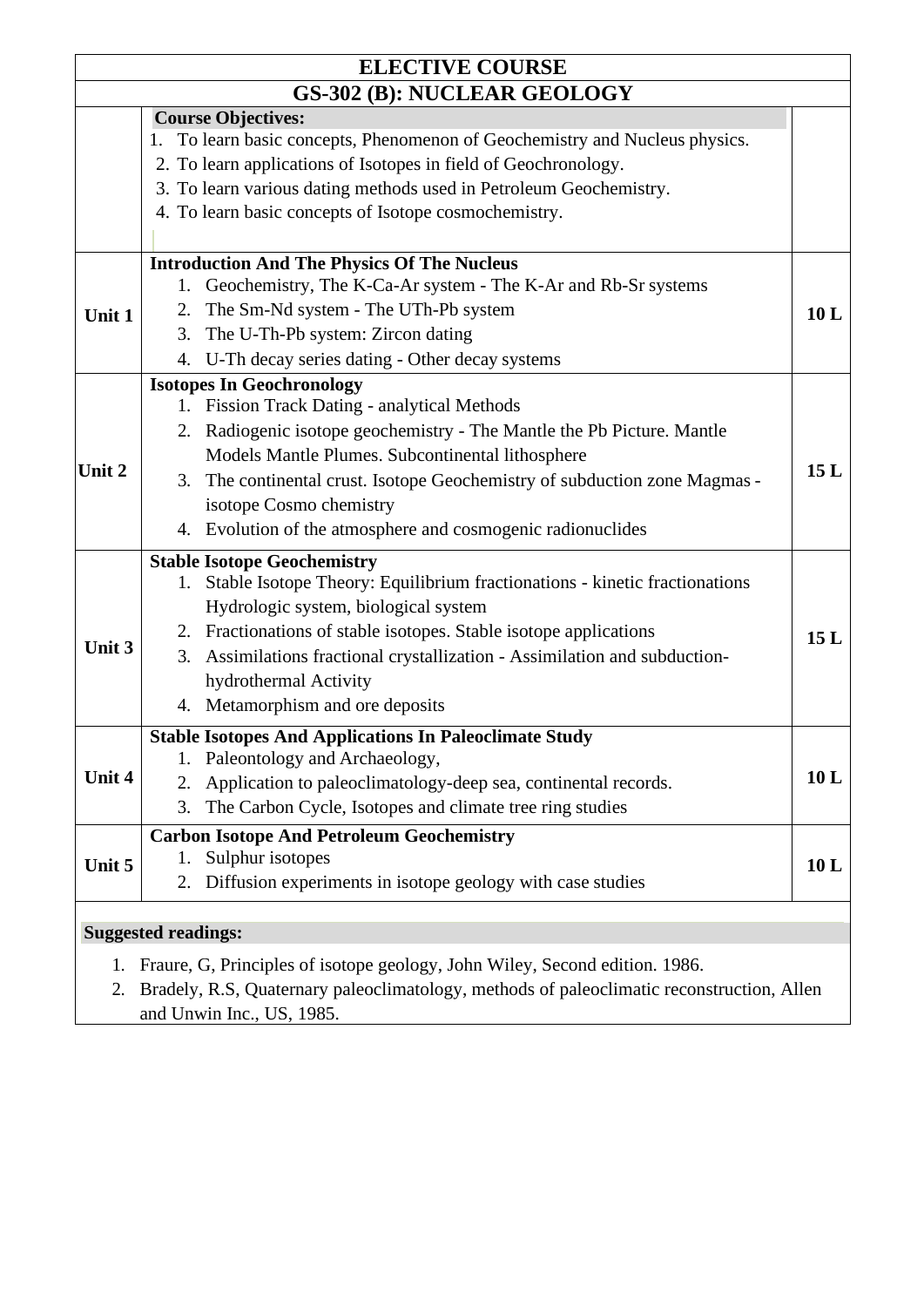- 3. Criss, R.E. Pricinciples of stable Isotope distributions. Oxford University press, 1999.
- 4. Lajtha, J. and Michener, R. Stable isotopes in ecology and environmental Science, Blackwell, 1994.
- 5. Griffiths, K., Stable Isotopes: Interpretation of biological, ecological and geochemical processes, 1998.

On completion of this course, it is expected that:

| COt No.      | <b>Course Outcomes</b>                            | <b>Cognitive level</b> |
|--------------|---------------------------------------------------|------------------------|
|              | Students will be able to apply Isotopes in field  |                        |
| $C302$ (B).1 | of Petroleum, Geochronoloy and                    | 3                      |
|              | Geochemistry.                                     |                        |
|              | Students will be able to conclude role of         |                        |
| $C302$ (B).2 | nuclear geology in study of paleoclimatic         | 4                      |
|              | condition of rock formation.                      |                        |
|              | Students will be able to plan their career in the |                        |
| $C302$ (B).3 | field of atomic Research.                         |                        |

## **CORE COURSE**

### **GS-303: REMOTE SENSING AND GIS**

|        |    | <b>Course Objectives:</b>                                                      |     |
|--------|----|--------------------------------------------------------------------------------|-----|
|        |    | To learn Principles, concepts and Fundamentals of Remote Sensing.              |     |
|        | 2. | To learn and types of sensors and data resolution.                             |     |
|        |    | 3. To learn Visual photo interpretation techniques based on photo elements and |     |
|        |    | terrain elements.                                                              |     |
|        |    | 4. To learn about Indian Space missions and Principles of Global Positioning   |     |
|        |    | System.                                                                        |     |
|        |    | 5. To learn basic concepts, fundamentals of Geographic Information System.     |     |
|        |    |                                                                                |     |
|        |    | <b>Fundamentals of Remote Sensing</b>                                          |     |
|        | 1. | Concepts and principles of Remote Sensing                                      |     |
|        |    | 2. The nature and generation of EMR                                            | 10L |
| Unit 1 | 3. | Interaction of EMR with the atmosphere and earth's surface features.           |     |
|        |    | 4. Visual photo interpretation techniques based on 'photo elements' and        |     |
|        |    | 'terrain elements'                                                             |     |
|        |    | <b>Satellite Remote Sensing:</b>                                               |     |
|        |    | Satellite Remote Sensing – Data products and their specifications              |     |
|        | 2. | Remote Sensing observations and platforms                                      |     |
| Unit 2 | 3. | Types of sensors, Data Resolution                                              | 15L |
|        |    | 4. Global and Indian Space missions                                            |     |
|        | 5. | Multispectral and Hyperspectral Remote Sensing                                 |     |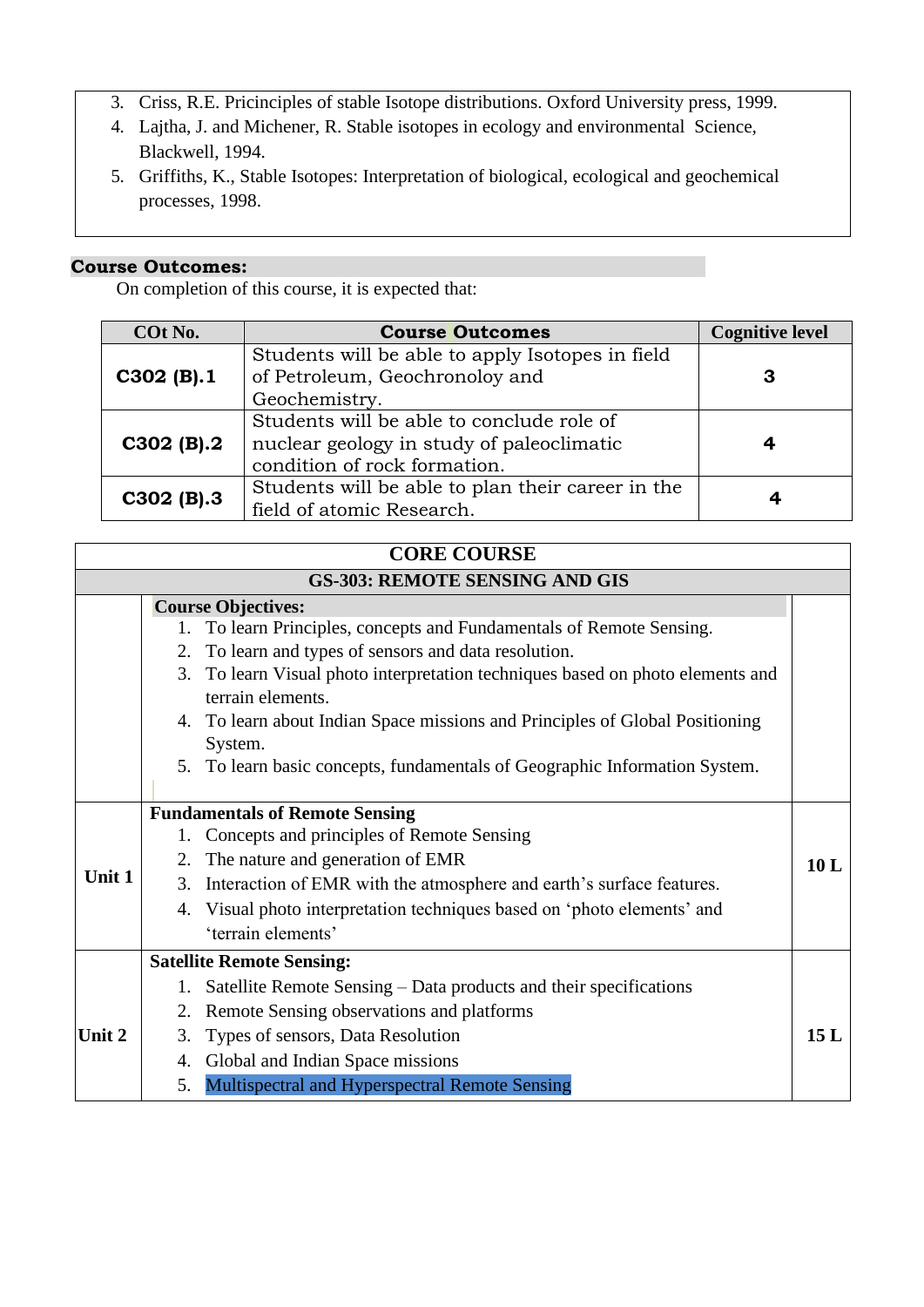| 15L                                                                                                                                                                               |
|-----------------------------------------------------------------------------------------------------------------------------------------------------------------------------------|
|                                                                                                                                                                                   |
| Ground truths and training sets in image processing and in automated                                                                                                              |
|                                                                                                                                                                                   |
|                                                                                                                                                                                   |
|                                                                                                                                                                                   |
|                                                                                                                                                                                   |
| 10 L                                                                                                                                                                              |
| 4. Applications of Thermal and Microwave Remote Sensing                                                                                                                           |
|                                                                                                                                                                                   |
|                                                                                                                                                                                   |
|                                                                                                                                                                                   |
|                                                                                                                                                                                   |
| 10L                                                                                                                                                                               |
|                                                                                                                                                                                   |
|                                                                                                                                                                                   |
|                                                                                                                                                                                   |
| Integration of Remote sensing and GIS techniques and it's applications in                                                                                                         |
|                                                                                                                                                                                   |
|                                                                                                                                                                                   |
|                                                                                                                                                                                   |
| Lattman, L.H. and Ray, R.G. (1965) Aerial photographs in field geology, McGraw Hill.                                                                                              |
| Pande, S.N. (1987) Principles and Applications of Photogeology, Wiley Eastern Limited.                                                                                            |
| Drury, S.A. (1997, 2001) Image Interpretation in Geology, Chapman and Hall, London.                                                                                               |
|                                                                                                                                                                                   |
| 5. Lillesand, T.M. and Kiefer, R.W. (2000) Remote Sensing and Image Interpretation, John                                                                                          |
|                                                                                                                                                                                   |
|                                                                                                                                                                                   |
| Siegal, B.S. and Gillespie, A.R. (1980) Remote Sensing in Geology, John Wiley. Ray, R.G.                                                                                          |
| (1969) Aeriat Photographs in Geologic Interpretations, USGS Proc Paper 373                                                                                                        |
|                                                                                                                                                                                   |
| Paine, D.P. (1981) Aerial photography and Image Interpretation for Resource Management,                                                                                           |
|                                                                                                                                                                                   |
|                                                                                                                                                                                   |
| Sabins, F.F. Jr. (2000) Remote Sensing Principles and Interpretations, W.H. Freeman &                                                                                             |
|                                                                                                                                                                                   |
| Berhardsen, T. (1999) Geographic Information System: an introduction, Wiley, New York.                                                                                            |
| Curran, P.J. (1985) Principles of Remote Sensing, Longman Scientific & Tech. Group, Essex,                                                                                        |
| England Jensen, J.R. (1986) Introductory Digital Image Processing: A Remote Perspective.                                                                                          |
|                                                                                                                                                                                   |
|                                                                                                                                                                                   |
| 10. Jain, A.K. (1989) Fundamentals of digital image processing, Prentice Hall India.                                                                                              |
|                                                                                                                                                                                   |
| 11. Bonham-Carter, G.F. (1994) Geographic Information System for Geoscientists: Modelling with                                                                                    |
| 12. Maguire, D.J., Goodchild, M.F. and Rhind, D.W. (1991) GIS - Principles and Applications,<br>Longman Scientific and Technical. Ray, R.G. (1969) Aeriat Photographs in Geologic |
|                                                                                                                                                                                   |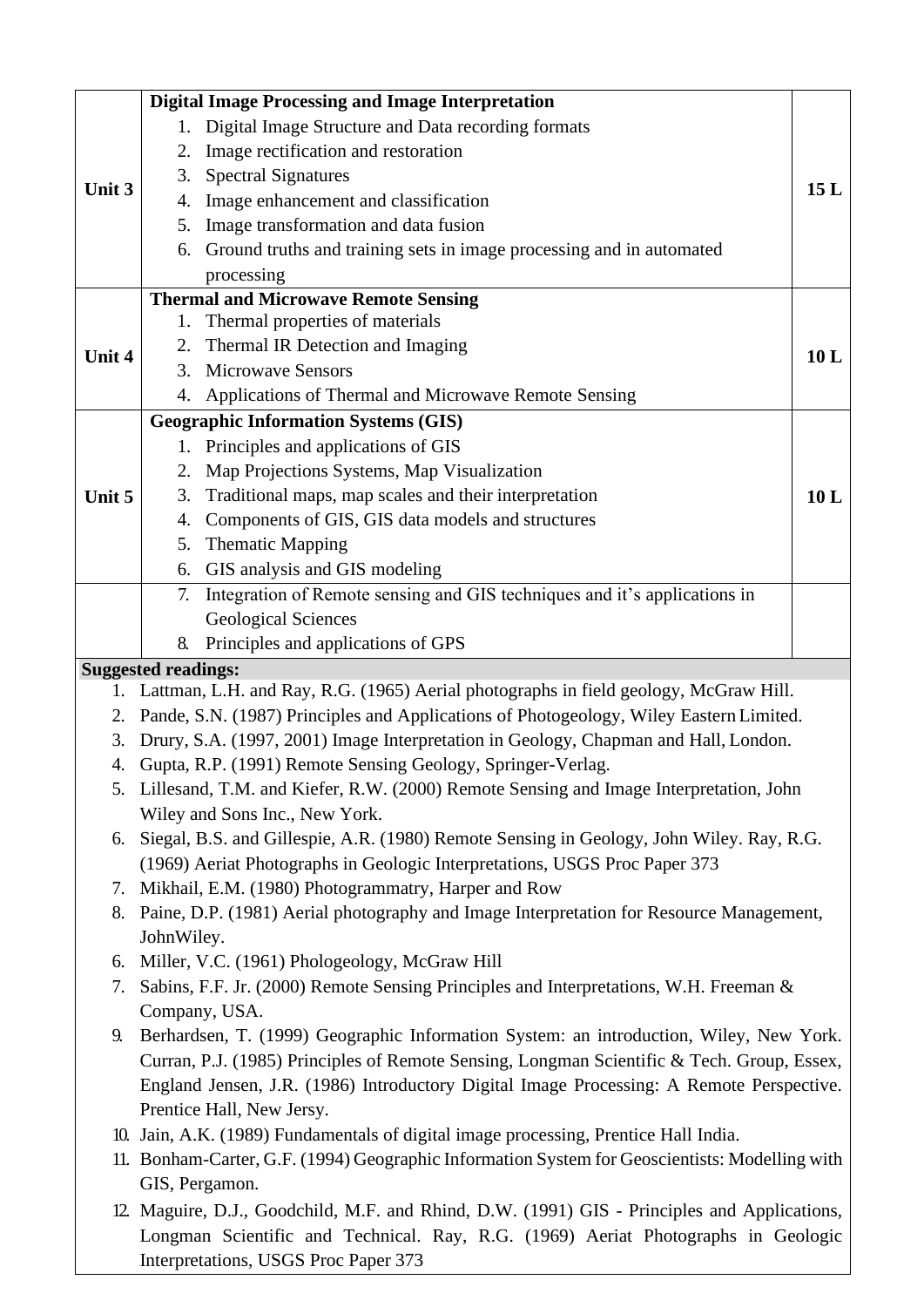On completion of this course, it is expected that:

| COt No. | <b>Course Outcomes</b>                                                                                      | <b>Cognitive level</b> |
|---------|-------------------------------------------------------------------------------------------------------------|------------------------|
| C303.1  | Students will be able to summarize principles,<br>fundamental concepts of remote sensing and<br>GPS.        | 5                      |
| C303.2  | Students will be able to summarize Principles,<br>fundamental concepts of Geographic Information<br>System. | 5                      |
| C303.3  | Students will be able to plan their career in the<br>field of Geospatial Technology.                        |                        |

|                | <b>CORE COURSE</b>                                                                                        |  |
|----------------|-----------------------------------------------------------------------------------------------------------|--|
|                | <b>GS-304: PRACTICALS RELATED TO REMOTE SENSING AND GIS</b>                                               |  |
|                | <b>Course Objectives:</b>                                                                                 |  |
|                | 1. To learn generation of different thematic maps in GIS.                                                 |  |
|                | 2. To construct flow charts for the computer programs required in solving Geoscientific<br>problems.      |  |
|                | 3. To learn the visual interpretation of earths features from aerial photographs and<br>satellite images. |  |
|                | 4. To learn different types of satellite data.                                                            |  |
| $\mathbf{1}$   | Determination of photo scale                                                                              |  |
| $\overline{2}$ | Study of traditional maps                                                                                 |  |
| 3              | Visual interpretation of earth's features from aerial photographs and satellite images                    |  |
| 4              | Stereo-photo interpretation                                                                               |  |
| 5              | Photogrametric computation                                                                                |  |
| 6              | Preparation of different thematic maps in GIS                                                             |  |
| 7              | Operation of Global positioning system (GPS)                                                              |  |
|                | Drawing flow charts for the computer programs required in solving Geo-scientific                          |  |
| 8              | Problems                                                                                                  |  |
| 9              | Study of Different Satellite Images and its processing.                                                   |  |

### **Course Outcomes:**

| COt No.             | <b>Course Outcomes</b>                                                                               | <b>Cognitive level</b> |
|---------------------|------------------------------------------------------------------------------------------------------|------------------------|
| C <sub>3</sub> 04.1 | Students will be able to summarize<br>Principles, fundamental concepts of remote<br>sensing and GPS. | 5                      |
| C304.2              | Students will be able to judge with various<br>satellite data.                                       |                        |
| C <sub>3</sub> 04.3 | Students will be able to prepare various types<br>of thematic maps and related work.                 |                        |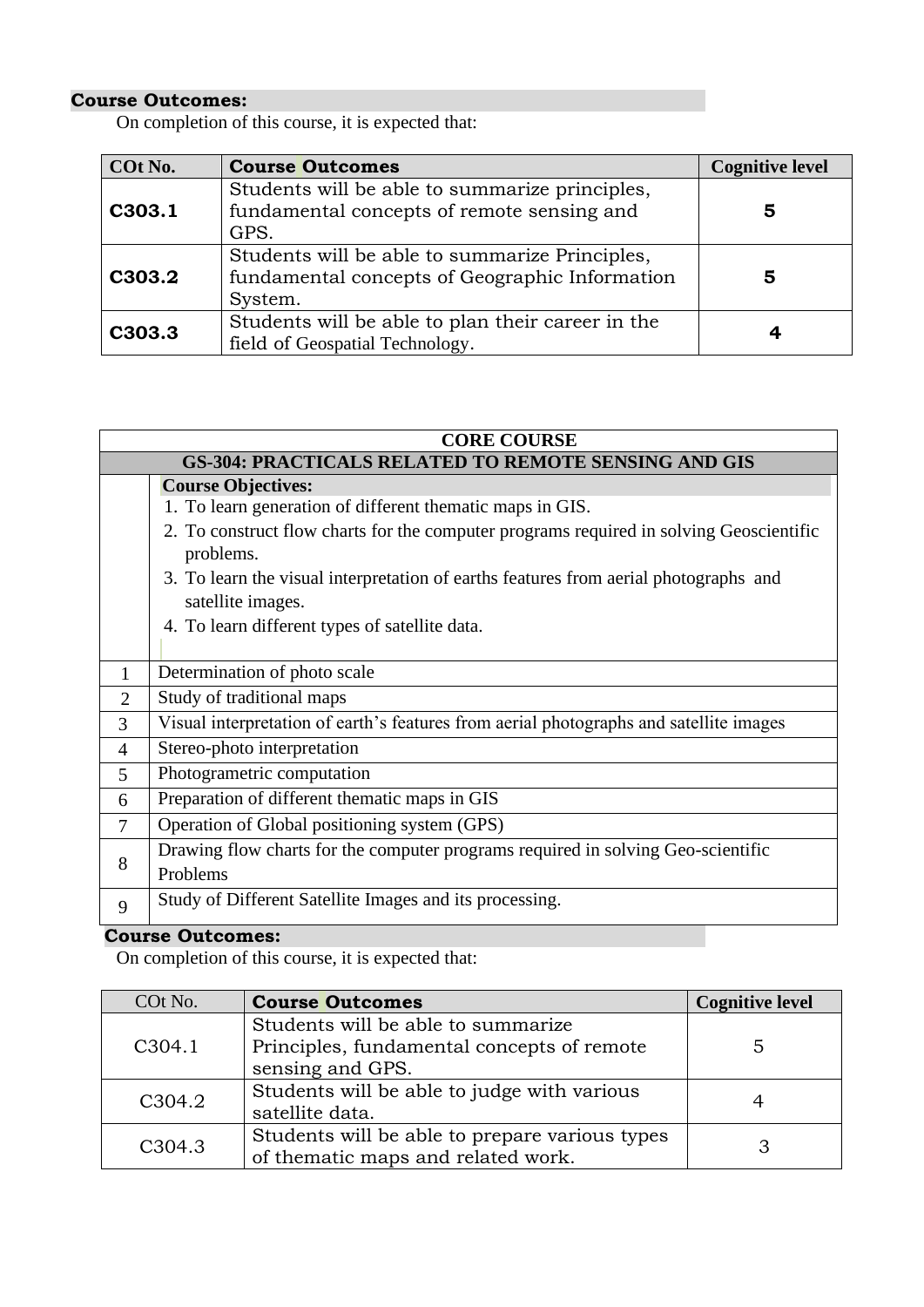|                | <b>CORE COURSE</b>                                                                        |  |  |
|----------------|-------------------------------------------------------------------------------------------|--|--|
|                | GS-305: PRACTICALS RELATED TO INDIAN STRATIGRAPHY, MINERAL                                |  |  |
|                | DEPOSITS, EXPLORATION AND MINING                                                          |  |  |
|                | <b>Course Objectives:</b>                                                                 |  |  |
|                | 1. To learn construction of structural sections and interpretation of Geological maps.    |  |  |
|                | 2. To learn preparation of technical report regarding economically important minerals.    |  |  |
|                | 3. To learn different types of economic evaluation of ore minerals.                       |  |  |
|                | 4. To learn the identification of Metallic and non-metallic economic minerals and         |  |  |
|                | prepare technical reports.                                                                |  |  |
| 1              | Delineation of ore deposits based on exploration data                                     |  |  |
| $\overline{2}$ | Economic evaluation of ore deposits                                                       |  |  |
| 3              | Preparation of technical report                                                           |  |  |
| $\overline{4}$ | Geochemical map interpretation, Interpretation of anomalies groundwater and river water,  |  |  |
|                | selection of geochemical methods in mineral exploration                                   |  |  |
| 5              | Interpretation of field geophysical data gravity, Magnetic, Electrical, Seismic and radio |  |  |
|                | active in deciphering groundwater, mineralized zones and construction site evaluation     |  |  |
| 6              | Study of Metallic economic minerals                                                       |  |  |
| 7              | Study of Non-metallic economic minerals                                                   |  |  |
| 9              | Study of Indian Ore Minerals                                                              |  |  |

On completion of this course, it is expected that:

| COt No. | <b>Course Outcomes</b>                                                                                                                                                             | <b>Cognitive level</b> |
|---------|------------------------------------------------------------------------------------------------------------------------------------------------------------------------------------|------------------------|
| C305.1  | Students will be able to identify different<br>types of Metallic and non-metallic economic<br>minerals.                                                                            |                        |
| C305.2  | Students will be able to prepare of ore<br>deposits based on exploration data.                                                                                                     | З                      |
| C305.3  | Students will able to prepare technical report<br>form geophysical data gravity, Magnetic,<br>Electric, Seismic data and they will able to<br>economic evaluation of ore deposits. | 3                      |

## **M.Sc. Part II Semester III (Applied Geology): Audit Courses**

| $AC-301(A)$ : Computer Skills |                                                                           |       |
|-------------------------------|---------------------------------------------------------------------------|-------|
|                               | (Technology + Value added Audit course; Practical; 2 Credits)             |       |
|                               | (Optional: Campus + Program level)                                        |       |
|                               | Course Objectives (CObs):                                                 |       |
|                               | To inculcate different daily useful computer skills among students.       |       |
|                               |                                                                           |       |
| Unit 1                        | <b>Elements of Information Technology</b>                                 | 2 hrs |
|                               | The Information Types: Text, Audio, Video, and Image, storage formats     |       |
|                               | Components: Operating System, Hardware and Software, firmware<br>❖        |       |
|                               | Devices: Computer, Mobile Phones, Tablet, Touch Screen, Scanner, Printer, |       |
|                               | Projector, smart boards                                                   |       |
|                               | ❖ Processor & Memory: Processor functions, speed, Memory types: RAM /ROM  |       |
|                               | /HDD /DVD-ROM/Flash drives, memory measurement metrics                    |       |
| Unit 2                        | <b>Office Automation-Text Processing</b>                                  | 5 hrs |
|                               |                                                                           |       |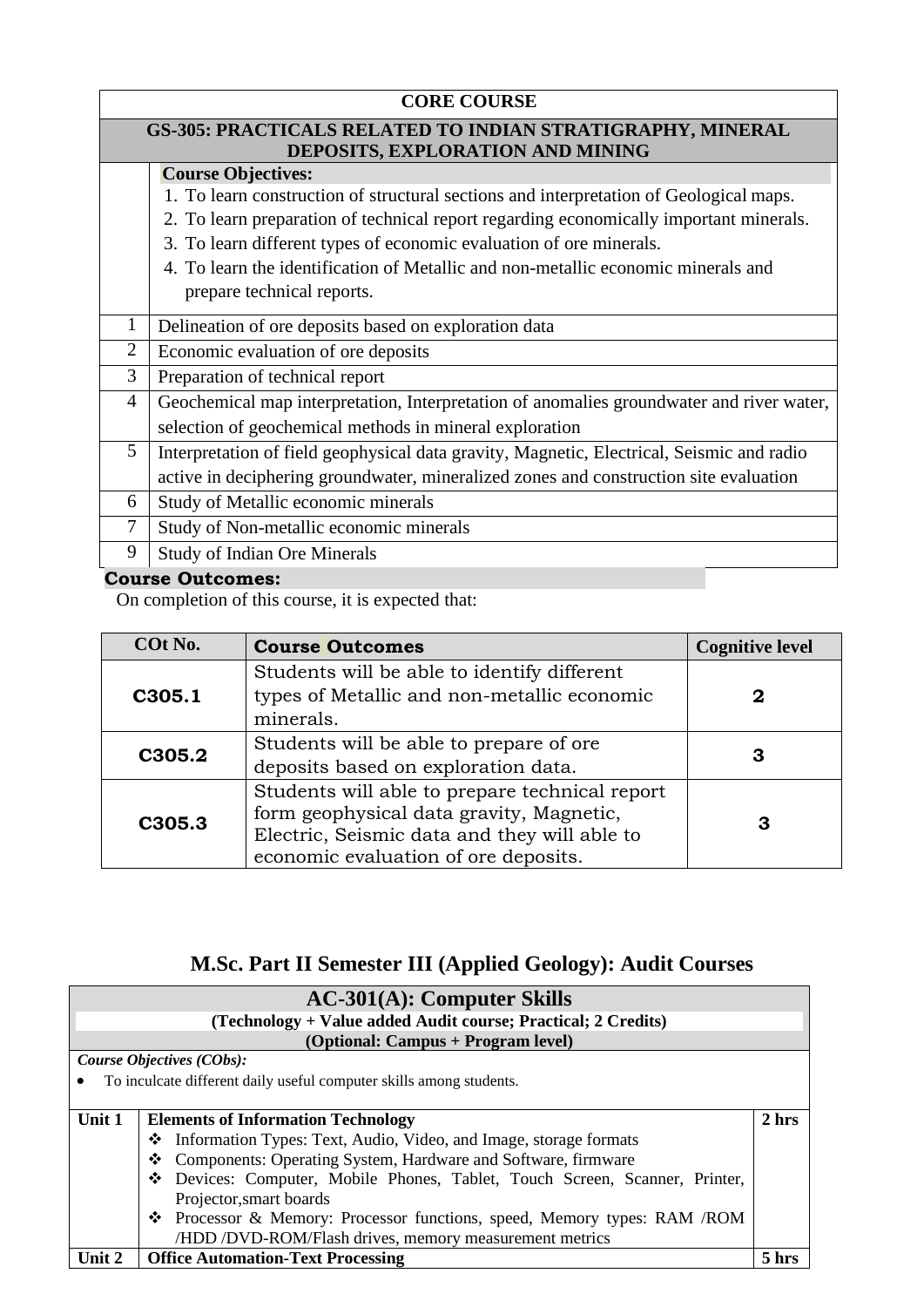|                                                                                                     | Views: Normal View, Web Layout View, Print Layout View, Outline View,<br>❖                                                                                      |       |  |
|-----------------------------------------------------------------------------------------------------|-----------------------------------------------------------------------------------------------------------------------------------------------------------------|-------|--|
|                                                                                                     | ReadingLayout View                                                                                                                                              |       |  |
|                                                                                                     | Working with Files: Create New Documents, Open Existing Documents,<br>❖                                                                                         |       |  |
|                                                                                                     | SaveDocuments to different formats, Rename Documents, Close Documents                                                                                           |       |  |
|                                                                                                     | ❖ Working with Text: Type and Insert Text, Highlight Text, Formatting Text, Delete                                                                              |       |  |
|                                                                                                     | Text, Spelling and Grammar, paragraphs, indentation, margins                                                                                                    |       |  |
|                                                                                                     | Lists: Bulleted and Numbered Lists,<br>❖                                                                                                                        |       |  |
|                                                                                                     | Tables: Insert Tables, Draw Tables, Nested Tables, Insert Rows and Columns,<br>❖                                                                                |       |  |
|                                                                                                     | Moveand Resize Tables, Moving the order of the column and/or rows inside a table,                                                                               |       |  |
|                                                                                                     | TableProperties<br>Page Margins, Gutter Margins, Indentations, Columns, Graphics, Print Documents,                                                              |       |  |
|                                                                                                     | ❖<br>❖ Paragraph Formatting, Paragraph Attributes, Non-printing characters                                                                                      |       |  |
|                                                                                                     | Types of document files: RTF, PDF, DOCX etc.                                                                                                                    |       |  |
| Unit 3                                                                                              | <b>Office Automation-Worksheet Data Processing</b>                                                                                                              | 5 hrs |  |
|                                                                                                     | 3.1 Spreadsheet Basics: Adding and Renaming Worksheets, Modifying Worksheets,                                                                                   |       |  |
|                                                                                                     | 3.2 Moving Through Cells, Adding Rows, Columns, and Cells, Resizing Rows and                                                                                    |       |  |
|                                                                                                     | Columns, Selecting Cells, Moving and Copying Cells                                                                                                              |       |  |
|                                                                                                     | 3.3 Formulas and Functions: Formulas, Linking Worksheets, Basic Functions,                                                                                      |       |  |
|                                                                                                     | AutoSum, Sorting and Filtering: Basic Sorts, Complex Sorts, Auto-fill, Deleting                                                                                 |       |  |
|                                                                                                     | Rows, Columns, and Cells                                                                                                                                        |       |  |
|                                                                                                     | 3.4 Charting: Chart Types, drawing charts, Ranges, formatting charts                                                                                            |       |  |
| Unit 4                                                                                              | fice Automation-Presentation Techniques and slide shows                                                                                                         | 6 hrs |  |
|                                                                                                     | 4.1 Create a new presentation, AutoContent Wizard, Design Template, Blank                                                                                       |       |  |
|                                                                                                     | Presentation, Open an Existing Presentation, PowerPoint screen, Screen Layout                                                                                   |       |  |
|                                                                                                     | 4.2 Working with slides: Insert a new slide, Notes, Slide layout, Apply a design                                                                                |       |  |
|                                                                                                     | template, Reorder Slides, Hide Slides, Hide Slide text, Add content, resize a                                                                                   |       |  |
|                                                                                                     | placeholder or textbox, Move a placeholder or text box, Delete a placeholder or text                                                                            |       |  |
|                                                                                                     | box, Placeholder or Text box properties, Bulleted and numbered lists, Adding notes                                                                              |       |  |
|                                                                                                     | 4.3 Work with text: Add text and edit options, Format text, Copy text formatting,                                                                               |       |  |
|                                                                                                     | Replacefonts, Line spacing, Change case, Spelling check, Spelling options<br>4.4 Working with tables: Adding a table, Entering text, Deleting a table, Changing |       |  |
|                                                                                                     | rowwidth, Adding a row/column, Deleting a row/column, Combining cells , Splitting                                                                               |       |  |
|                                                                                                     | a cell, Adding color to cells, To align text vertically in cells, To change table                                                                               |       |  |
|                                                                                                     | borders, Graphics, Add clip art, Add an image from a file, Save & Print, slide shows,                                                                           |       |  |
|                                                                                                     | slideanimation/transitions.                                                                                                                                     |       |  |
| Unit 5                                                                                              | ternet $\&$ Applications:                                                                                                                                       | 4 hrs |  |
|                                                                                                     | 5.1 Computer Network Types: LAN, PAN, MAN, CAN, WAN, Defining and                                                                                               |       |  |
|                                                                                                     | describing the Internet, Brief history, Browsing the Web, Hypertext and hyperlinks,                                                                             |       |  |
|                                                                                                     | browsers, Uniform resource locator                                                                                                                              |       |  |
|                                                                                                     | 5.2 Internet Resources: Email, Parts of email,                                                                                                                  |       |  |
|                                                                                                     | 5.3 Protecting the computer: Password protection, Viruses, Virus protection                                                                                     |       |  |
|                                                                                                     | software, Updating the software, Scanning files, Net banking precautions.                                                                                       |       |  |
|                                                                                                     | 5.4 Social Networking: Features, Social impact, emerging trends, issues, Social                                                                                 |       |  |
|                                                                                                     | Networking sites: Facebook, Twitter, linkedin, orkut, online booking services                                                                                   |       |  |
|                                                                                                     | 5.5 Online Resources: Wikipedia, Blog, Job portals, C.V. writing                                                                                                |       |  |
|                                                                                                     | 5.6 e-learning: e-Books, e-Magazines, e-News papers, OCW(open course wares):                                                                                    |       |  |
| Unit 6                                                                                              | Sakshat(NPTEL) portal, MIT courseware<br><b>Cloud Computing Basics</b>                                                                                          | 3 hrs |  |
|                                                                                                     | 6.1 Introduction to cloud computing                                                                                                                             |       |  |
|                                                                                                     | 6.2 Cloud computing models: SAS, AAS, PAS                                                                                                                       |       |  |
|                                                                                                     | 6.3 Examples of SAS, AAS, PAS (DropBox, Google Drive, Google Docs, Office 365                                                                                   |       |  |
|                                                                                                     | Prezi, etc.)                                                                                                                                                    |       |  |
|                                                                                                     | <b>Suggested readings:</b>                                                                                                                                      |       |  |
| 1. TCI, "Introduction to Computers and Application Software", Publisher: Jones & Bartlett Learning, |                                                                                                                                                                 |       |  |
| 2010, ISBN: 1449609821, 9781449609825                                                               |                                                                                                                                                                 |       |  |
| Laura Story, Dawna Walls, "Microsoft Office 2010 Fundamentals", Publisher: Cengage Learning,<br>2.  |                                                                                                                                                                 |       |  |
|                                                                                                     | 2010, ISBN: 0538472464, 9780538472463                                                                                                                           |       |  |
| 3.                                                                                                  | June Jamrich Parsons, Dan Oja, "Computer Concepts Illustrated series", Edition 5, Publisher Course                                                              |       |  |
| Technology, 2005, ISBN 0619273550, 9780619273552                                                    |                                                                                                                                                                 |       |  |

4. Cloud computing online resources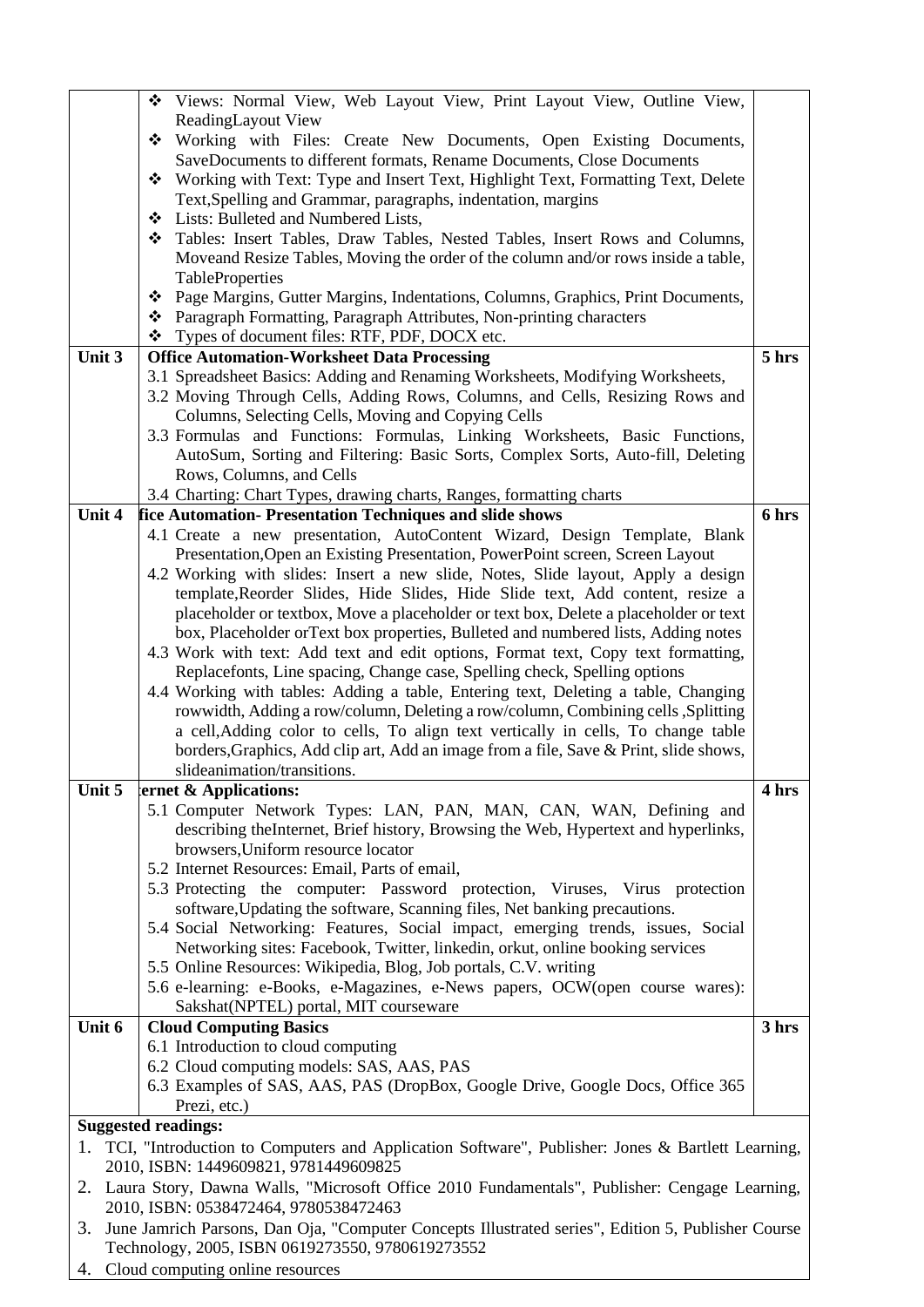On completion of this course, the student will be able to:

| COt No. | <b>Course Outcomes</b>                                                                                   | Cognitive<br>level |
|---------|----------------------------------------------------------------------------------------------------------|--------------------|
|         | <b>AC301A.1</b> Identify their lacunas about some computer skills and try to overcome the same.          |                    |
|         | <b>AC301A.2</b> Practice the learned computer skills in real life and do their jobs more<br>effectively. | 3                  |

#### **AC-301(B): Cyber Security (Technology + Value added Audit course; Practical; 2 Credits) (Optional: Campus + Program level)** *Course Objectives (CObs):*  • To make students aware of different daily useful cyber security skills/rules. **Unit 1 tworking Concepts Overview** sics of Communication Systems, Transmission Media, ISO/OSI and TCP/IP models, Network types: Local Area Networks, Wide Area Networks, Internetworking, Packet Formats, Wireless Networks: Wireless concepts, Advantages of Wireless, Wireless network architecture, Reasons to use wireless, Internet **3 hrs Unit 2 curity Concepts Information Security Overview, Information Security Services, Types of Attacks, Goals for** Security, E-commerce Security, Computer Forensics, Steganography. portance of Physical Security, Biometric security  $\&$  its types, Risk associated with improper physical access, Physical Security equipments. swords: Define passwords, Types of passwords, Passwords Storage – Windows  $\&$  Linux. **7 hrs Unit 3** curity Threats and vulnerabilities erview of Security threats, Hacking Techniques, Password Cracking, Types of password attacks, Insecure Network connections, Wi-Fi attacks & countermeasures, Information Warfare and Surveillance. ber crime: e-mail related cyber crimes, Social network related cyber crimes, Desktop related cyber crimes, Social Engineering related cyber crimes, Network related cyber crimes, Cyber terrorism, Banking crimes **7 hrs** Unit 4 yptography derstanding cryptography, Goals of cryptography, Types of cryptography, Applications of Cryptography, Use of Hash function in cryptography, Digital signature in cryptography, Public Key infrastructure **5 hrs Unit 5** stem & Network Security stem Security: Desktop Security, email security: PGP and SMIME, Web Security: web authentication, Security certificates, SSL and SET, Network Security: Overview of IDS, Intrusion Detection Systems and Intrusion Prevention Systems, Overview of Firewalls, Types of Firewalls, VPN Security, Security in Multimedia Networks, Fax Security. **3 hrs Unit 6 Security** Security Vulnerabilities updates and patches, OS integrity checks, Anti-virus software, Design of secure OS and OS hardening, configuring the OS for security, Trusted OS. **2 hrs Unit 7 curity Laws and Standards** Security laws genesis, International Scenario, Security Audit, IT Act 2000 and its amendments. **3 hrs Suggested readings:** 1. Skills Factory, Certificate in Cyber Security, Text Book Special edition, Specially published for KBC NMU, Jalgaon 2. BPB Publication, "Fundamentals of Cyber Security", Mayank Bhushan, Rajkumar Singh Rathore , Aatif Jamshed 3. CreateSpace Independent Publishing Platform, "Cyber Security Basics", Don Franke, ISBN-13: 978-

- 1522952190ISBN-10: 1522952195
- 4. Online references

П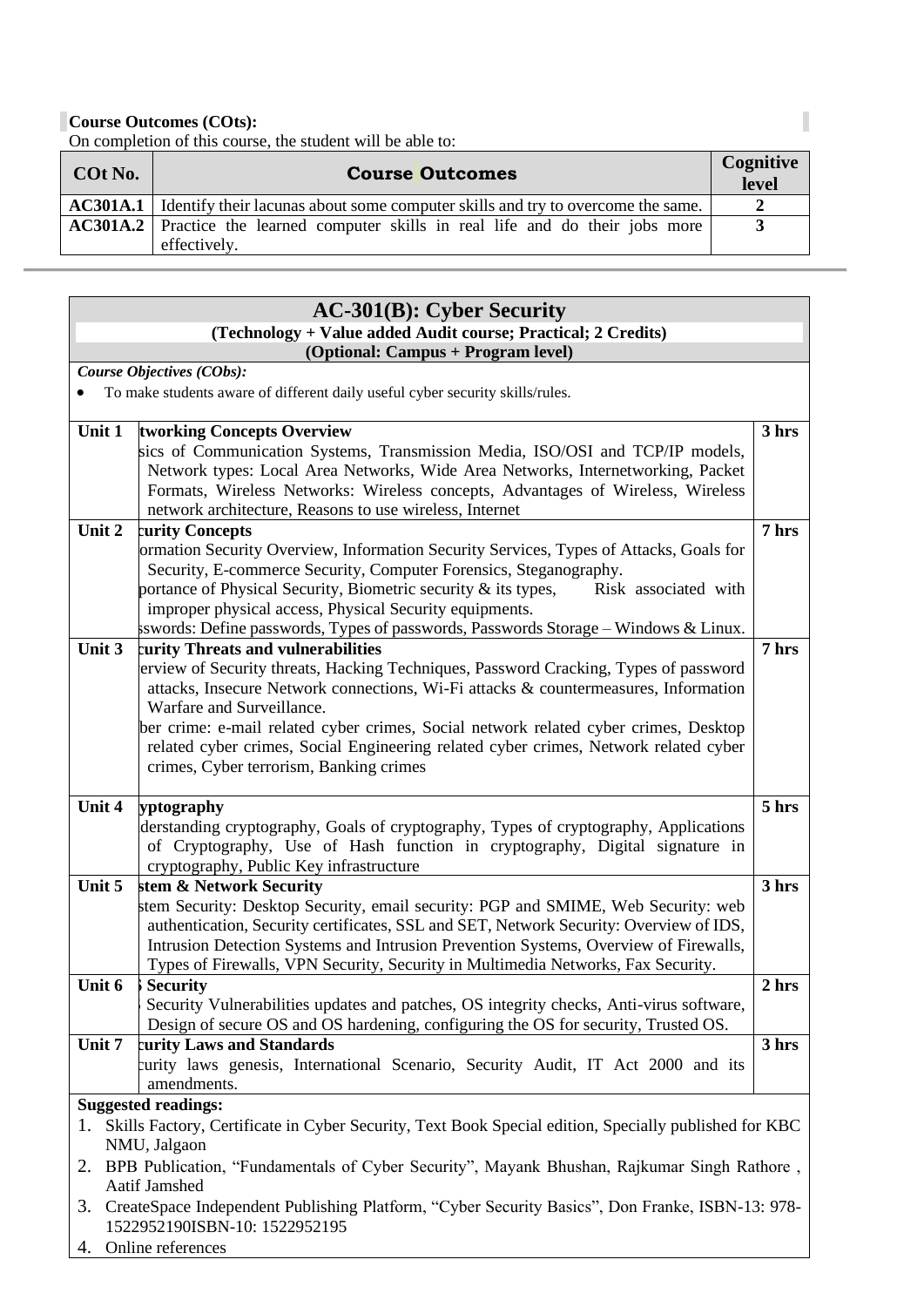On completion of this course, the student will be able to:

| COt No. | <b>Course Outcomes</b>                                                                                         | Cognitive<br>level |
|---------|----------------------------------------------------------------------------------------------------------------|--------------------|
|         | <b>AC301B.1</b> Practice learned cyber security skills/rules in real life.                                     |                    |
|         | <b>AC301B.2</b> Provide guidance about cyber security skills/rules to their friends, parents and<br>relatives. |                    |

| $AC-301(C)$ : RAINWATER HARVESTING         |                                                                               |  |  |
|--------------------------------------------|-------------------------------------------------------------------------------|--|--|
|                                            | (Technology + Value added Audit course; Practical; 2 Credits)                 |  |  |
|                                            | (Optional: Campus + Program level)                                            |  |  |
| Course Objectives (CObs):                  |                                                                               |  |  |
|                                            | 1. To make students aware of water scarcity and individuals' role to save and |  |  |
| conserve the most precious water resource. |                                                                               |  |  |
| <b>CONTENT OF THE SYLLABUS</b>             |                                                                               |  |  |
| 1.                                         | Water – Science & Hydrology                                                   |  |  |
| 2.                                         | <b>Integrated Water Resource Management</b>                                   |  |  |
| 3.                                         | Water Harvesting Techniques & Management                                      |  |  |
| 4.                                         | <b>DEMONSTRATION:</b> Demonstration of Success stories, Practicing Rainwater  |  |  |
|                                            | Harvesting and visit to Rainwater Harvesting structure.                       |  |  |

### **Course Outcomes:**

On completion of this course, the student will be able to:

| COt No. | <b>Course Outcomes</b>                                               | <b>Cognitive level</b> |
|---------|----------------------------------------------------------------------|------------------------|
|         | $\Delta$ AC301C.1   Practice learned on field rainwater harvesting.  |                        |
|         | <b>AC301C.2</b> Provide guidance about awareness about importance of |                        |
|         | harvesting to local community                                        |                        |

I

I

| AC-301(D): GEO-TOURISM |                                                                                         |
|------------------------|-----------------------------------------------------------------------------------------|
|                        | (Value added Audit course; Practical; 2 Credits)                                        |
|                        | (Optional: Campus + Program level)                                                      |
|                        | Course Objectives (CObs):                                                               |
|                        | 1. To aware students about the geological tourist spots present around their areas.     |
|                        | <b>CONTENT OF THE SYLLABUS</b>                                                          |
| 1.                     | The concepts: tourism; the importance of Nature and Geodiversity in Geotourism;         |
|                        | geoheritage and natural heritage                                                        |
| 2.                     | Strategies and tools for Nature Conservation                                            |
| 3.                     | The National Network of Protected Areas, Geoparks and Natural Monuments                 |
| 4.                     | Case study/Project work and Report                                                      |
| 5.                     | Geotourist routes: inventory, evaluation, conservation, and enhancement of natural      |
|                        | heritage                                                                                |
| 6.                     | <b>ASSIGNMENT:</b> Assignment to evaluate the potential of given tourism site. Students |
|                        | has to study and submit report on site.                                                 |

### **Course Outcomes:**

On completion of this course, the student will be able to:

| COt No. | <b>Course Outcomes</b>                                                      | <b>Cognitive level</b> |
|---------|-----------------------------------------------------------------------------|------------------------|
|         | <b>AC301D.1</b> Practice learned importance of conservation of geologically |                        |
|         | important sites                                                             |                        |
|         | <b>AC304D.2</b> Provide guidance about awareness about importance of        |                        |
|         | geological sites to local community                                         |                        |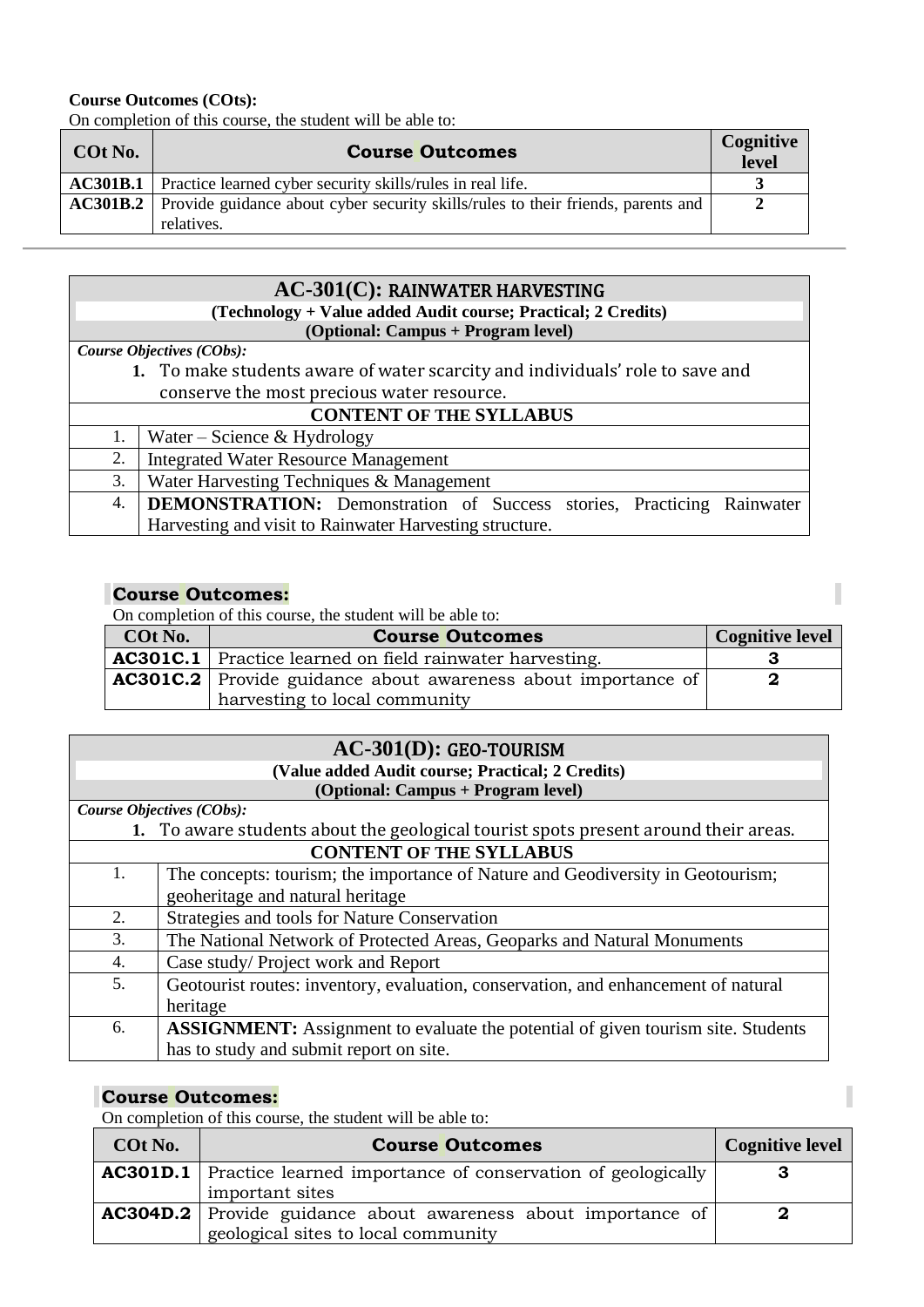## **SEMESTER – IV**

| <b>CORE COURSE</b>          |                                                                                                                                                                                                                                                                                                                                                                                                                                                                                                                                                                                                                                                                 |     |
|-----------------------------|-----------------------------------------------------------------------------------------------------------------------------------------------------------------------------------------------------------------------------------------------------------------------------------------------------------------------------------------------------------------------------------------------------------------------------------------------------------------------------------------------------------------------------------------------------------------------------------------------------------------------------------------------------------------|-----|
| <b>GS-401: HYDROGEOLOGY</b> |                                                                                                                                                                                                                                                                                                                                                                                                                                                                                                                                                                                                                                                                 |     |
|                             | <b>Course Objectives:</b><br>1. To learn the phenomenon, concept Hydrogeology.<br>2. To learn the various factors that affect occurrence of Groundwater.<br>3. To learn Hydrologic properties of rock and Hydrological classification of rocks.<br>4. To learn the water audit and its significance.<br>5. To learn the various groundwater exploration techniques and watershed<br>management and development.                                                                                                                                                                                                                                                 |     |
| Unit 1                      | <b>Introduction</b><br>Hydrosphere – Hydrological Cycle, Evaporation, condensation,<br>1.<br>precipitation, interception, runoff cycle (surface, subsurface and<br>groundwater), infiltration<br>2. Factors that affect occurrence of groundwater – Climate, topography and<br>geology<br>3. Hydrogeological classification of rocks<br>4. Constraints of water resources<br>5. Hydrologic properties of Rocks – Porosity,<br>Hydraulic conductivity<br>6. Derivation and validation of Darcy's Law<br>7. Aquifers - Characteristics of unconfined and confined aquifers<br>8. Behavior of alluvium, sedimentary, crystalline and volcanic rocks as<br>aquifers | 10L |
| Unit 2                      | <b>Wells and Pumping tests</b><br>1. Types of well<br>2. Flow net analysis<br>Pumping tests – principles – types of pumping tests, procedures,<br>3.<br>determination of aquifer properties and well characteristics by simple<br>graphical methods<br>4. Significance of Transmissivity, Storativity and specific capacity of wells.<br>5. Water Audit and its significance                                                                                                                                                                                                                                                                                    | 15L |
| Unit 3                      | <b>Groundwater quality and Aquifer Mapping</b><br>1. Quality of groundwater – chemical standards for drinking and irrigational<br>water-concept of hydro-geochemical facies<br>Seawater intrusion – Ghyben Herzberg relation – remedial measures<br>2.<br>3. Environmental interpretation of quality data and its impact<br>4. Concept Aquifer Mapping, Methodology, Techniques and Model<br>Study.                                                                                                                                                                                                                                                             | 15L |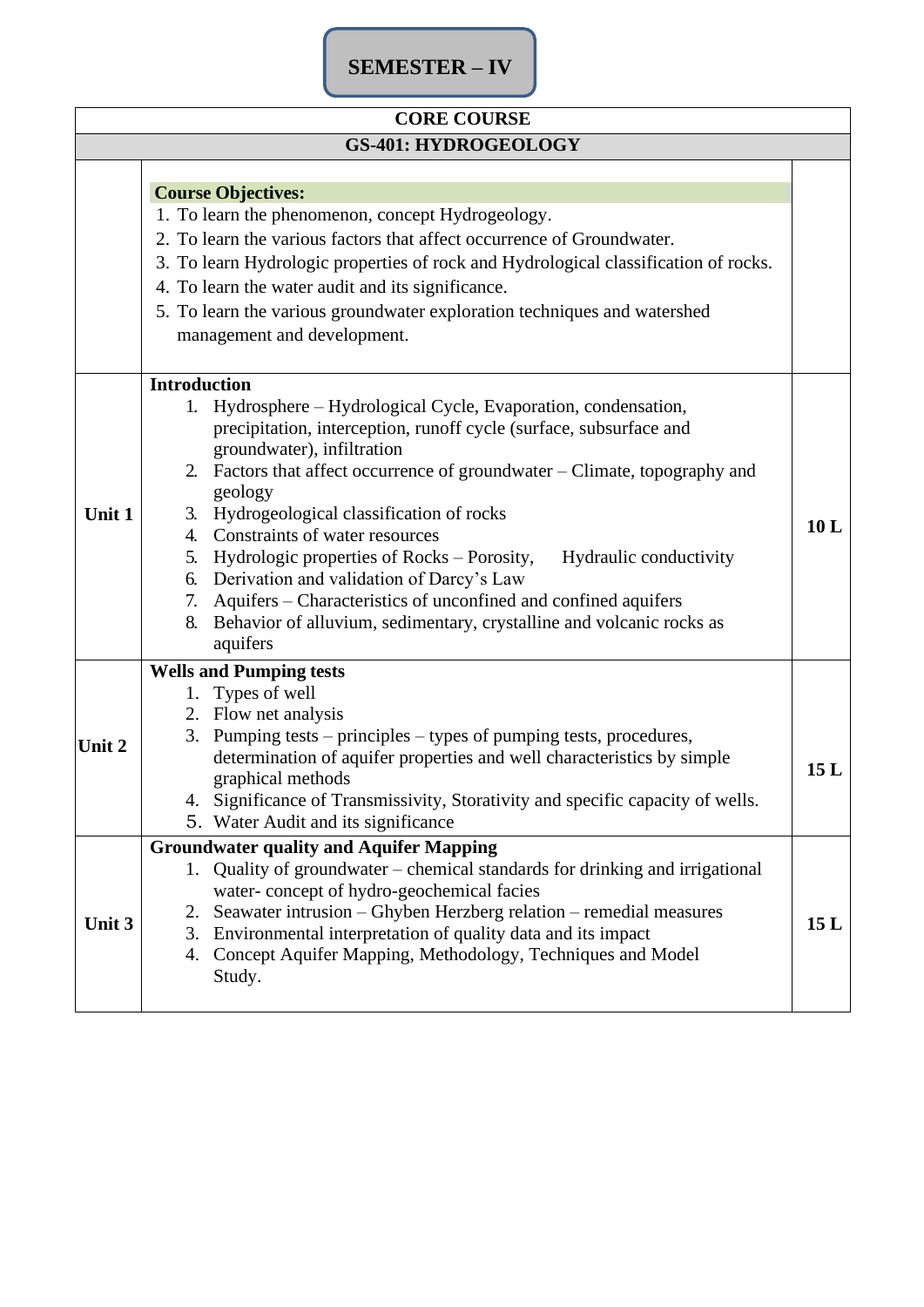|                            |    | <b>Exploration techniques</b>                                          |      |  |  |
|----------------------------|----|------------------------------------------------------------------------|------|--|--|
|                            |    | Integrated approach to groundwater prospecting: Role of toposheets and |      |  |  |
|                            |    | remote sensing in groundwater exploration                              |      |  |  |
| Unit 4                     |    | 2. Hydro-geomorphological mapping                                      | 10 L |  |  |
|                            |    | 3. Surface and subsurface Geophysical methods                          |      |  |  |
|                            | 4. | Tracer techniques Exploratory Bore well programme                      |      |  |  |
|                            |    | 5. Type of Groundwater Investigation Processes                         |      |  |  |
|                            |    | <b>Watershed Development and management</b>                            |      |  |  |
|                            |    | Introduction to Watershed development: Artificial recharge techniques, |      |  |  |
|                            |    | surface water harvesting techniques                                    |      |  |  |
| Unit $5$                   |    | 2. Conjunctive use of groundwater                                      | 10 L |  |  |
|                            |    | 3. Groundwater provinces of India                                      |      |  |  |
|                            |    | Groundwater in Maharashtra state                                       |      |  |  |
|                            |    | 5. Groundwater legislation                                             |      |  |  |
|                            |    |                                                                        |      |  |  |
| <b>Suggested readings:</b> |    |                                                                        |      |  |  |

- 1. Davies, S.N. and De Wiest, R.J.N. (1966) Hydrogeology, John Wiley and Sons, New York.
- 2. Driscoll, F.G. (1988) Groundwater and Wells, UOP, Johnson Div. St. Paul. Min. USA.
- 3. Karanth, K. R. (1989) Hydrogeology, Tata McGraw Hill Publishers.
- 4. Nagabhushaniah, H.S. (2001) Groundwater in Hydrosphere (Groundwater hydrology), CBS Publ.
- 5. Raghunath, H.M. (1990) Groundwater, Wiley Eastern Ltd.,
- 6. Todd, D.K. (1995) Groundwater Hydrology, John Wiley and Sons.
- 7. Tolman, C.F. (1937) Groundwater, McGraw Hill, New York and London.

| COt No.            | <b>Course Outcomes</b>                                                                                                | <b>Cognitive level</b> |
|--------------------|-----------------------------------------------------------------------------------------------------------------------|------------------------|
| C401.1             | Students will be able to identify different types<br>of Groundwater exploration techniques.                           | 2                      |
| C401.2             | Students will be able to do hydrological<br>classification of rocks.                                                  |                        |
| C <sub>401.3</sub> | Students will be able to plan their career in the<br>field of Groundwater exploration, Hydrology<br>and Hydrogeology. |                        |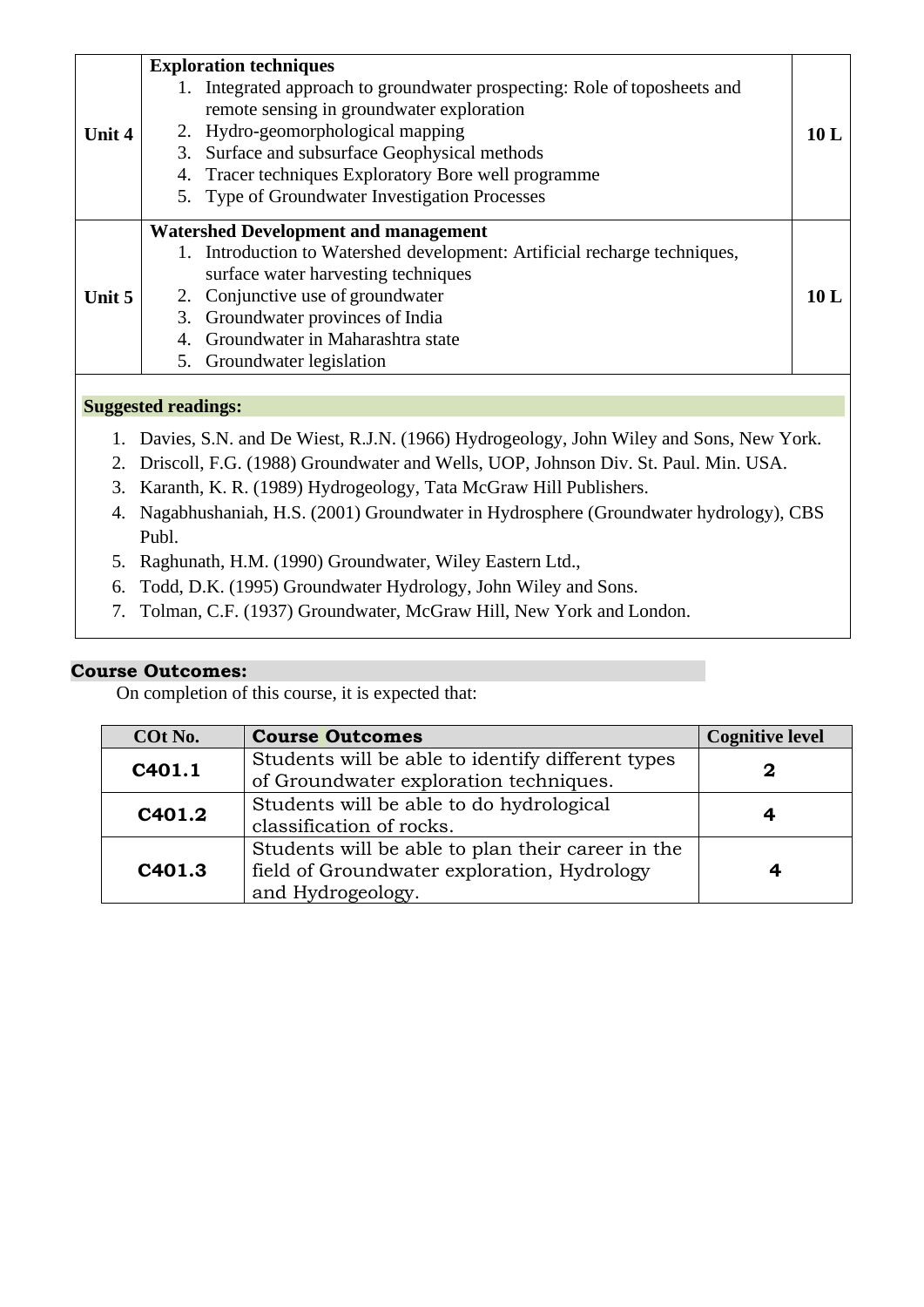|        | <b>ELECTIVE COURSE</b>                                                                                                                                                                                                                                                                                                                                                                                                                                                                                                                                                                                                      |      |
|--------|-----------------------------------------------------------------------------------------------------------------------------------------------------------------------------------------------------------------------------------------------------------------------------------------------------------------------------------------------------------------------------------------------------------------------------------------------------------------------------------------------------------------------------------------------------------------------------------------------------------------------------|------|
|        | <b>GS-402 (A): PETROLEUM GEOSCIENCES</b>                                                                                                                                                                                                                                                                                                                                                                                                                                                                                                                                                                                    |      |
|        | <b>Course Objectives:</b><br>1. To learn basic concepts of Petroleum Geosciences.<br>2. To learn composition of reservoir and source rocks.<br>3. To learn surface and subsurface occurrence of hydrocarbans.<br>4. To learn the drilling techniques uses for exploration of petroleum and gas.<br>5. To learn about petroliferous basins in world and India.                                                                                                                                                                                                                                                               |      |
| Unit 1 | <b>Composition of Reservoir and Source rocks</b><br>Composition of hydrocarbons & non hydrocarbons component<br>1.<br>2. Physico-chemical properties of hydrocarbons (oil, gas, oil field waters,<br>Coal bed methane, hydrates)<br>Surface & subsurface occurrences of hydrocarbons<br>3.<br>4. Theories of Organic and inorganic Origin of hydrocarbons: Merits &<br>De-merits<br>5. Organic petroleum geochemistry and conversion of organic matter into<br>hydrocarbons<br>6. Kerogen: Composition, classification and types<br>Source $\&$ reservoir rocks (porosity $\&$ permeability);<br>7.<br>petroliferous basins | 10L  |
| Unit 2 | <b>Petroleum Systems</b><br>1. Limestone Classification<br>2. Migration-Primary & Secondary, characteristics & processes<br>3. Accumulation: Favorable & unfavorable conditions; nature of<br>accumulation<br>4. Clastic and Non-clastic Reservoirs rocks<br>5. Traps: introduction, conditions of formation and Types<br>6. Introduction to Oil-Water, Gas-Oil Contacts<br>7. Fluid flow within Reservoirs                                                                                                                                                                                                                 | 15L  |
| Unit 3 | <b>Exploration &amp; Logging</b><br>1. Introduction to Geophysical<br>2. Logging: Introduction, Types & Interpretation.<br>3. Seismic methods: Principles, techniques, tools and<br>interpretation<br>4. Electrical logs: Principles, techniques, tools and interpretation<br>5. Gamma ray & neutron logs: Principles, techniques, tools and interpretation                                                                                                                                                                                                                                                                 | 15L  |
| Unit 4 | <b>Drilling Techniques</b><br>1. Introduction to Drilling methods,<br>2. Rigs and their types used in oil exploration<br>3. Component of Rigs & Drilling Mechanism.<br>4. Drilling and mud parameters<br>5. Enhance Oil Recovery (EOR): Primary, Secondary & Tertiary                                                                                                                                                                                                                                                                                                                                                       | 10 L |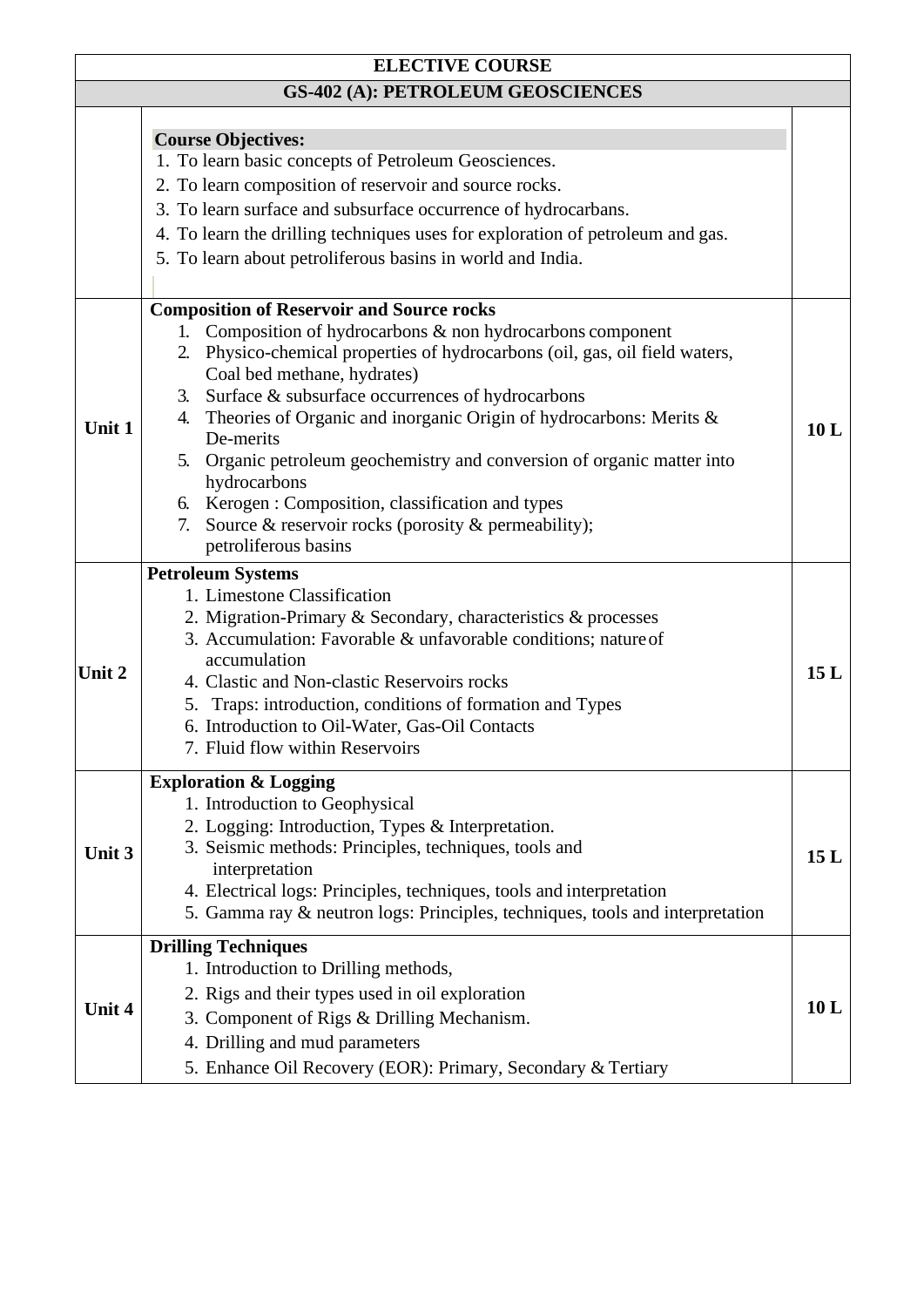|        | <b>Petroliferous basins</b>                                                                                                         |     |  |
|--------|-------------------------------------------------------------------------------------------------------------------------------------|-----|--|
|        | 1. World scenario and at least one case study of economically important                                                             |     |  |
| Unit 5 | Hydrocarbon deposits;                                                                                                               | 10L |  |
|        | Petroliferous basins of India<br>$2^{\circ}$<br>3.                                                                                  |     |  |
|        | Stratigraphy, lithology, structure and reserve estimation of – Bombay<br>high, Krishna Godavari, Assam, Cambay and Jaisalmer Basins |     |  |
|        |                                                                                                                                     |     |  |
|        |                                                                                                                                     |     |  |
|        | <b>Suggested readings:</b>                                                                                                          |     |  |
|        | 1. Leverson, A.L. (1970) Geology of Petroleum, Freeman and Company.                                                                 |     |  |
|        | 2. North, F.K. (1985) Petroleum Geology, Allen and Unwin.                                                                           |     |  |
|        | 3. Holson, G.D. and Tiratsoo, E.N. (1985) Introduction to Petroleum Geology, Gulf Publ.                                             |     |  |
|        | Houston, Texas.                                                                                                                     |     |  |
| 4.     | Tissot, B.P. and Welte, D.H. (1984) Petroleum Formation and Occurrence, Springer- Verlag.                                           |     |  |
| 5.     | Selley, R.G. (1998) Elements of Petroleum Geology, Academic Press.                                                                  |     |  |
| 6.     | <b>Russel: Petroleum Geology</b>                                                                                                    |     |  |
| 7.     | Primer of Oil well drilling : By IADC                                                                                               |     |  |
| 8.     | Bhagwan Sahay: Mud logging                                                                                                          |     |  |
|        | 9. Person: Geological Well drilling technology                                                                                      |     |  |
|        | 10. Cray and Cole : Oil & well drilling technology                                                                                  |     |  |
|        | 11. Kennedy: Fundamentals of Drilling                                                                                               |     |  |
|        | 12. Hearst & Nelson : Well logging for physical properties                                                                          |     |  |
|        | 13. Killops & Killops (200) Organic Geochemistry                                                                                    |     |  |
|        | 14. F. K North Petroleum Geology                                                                                                    |     |  |
|        |                                                                                                                                     |     |  |

| COt No.   | <b>Course Outcomes</b>                          | <b>Cognitive level</b> |
|-----------|-------------------------------------------------|------------------------|
| C402(A).1 | Students will be able to summarize basic        | 5                      |
|           | concepts of petroleum geosciences.              |                        |
| C402(A).2 | Students will get to summarize various drilling | 5                      |
|           | techniques used in exploration of oil and gas.  |                        |
|           | Students to use this knowledge in plan their    |                        |
| C402(A).3 | career in field of Oil and Gas sector.          | 4                      |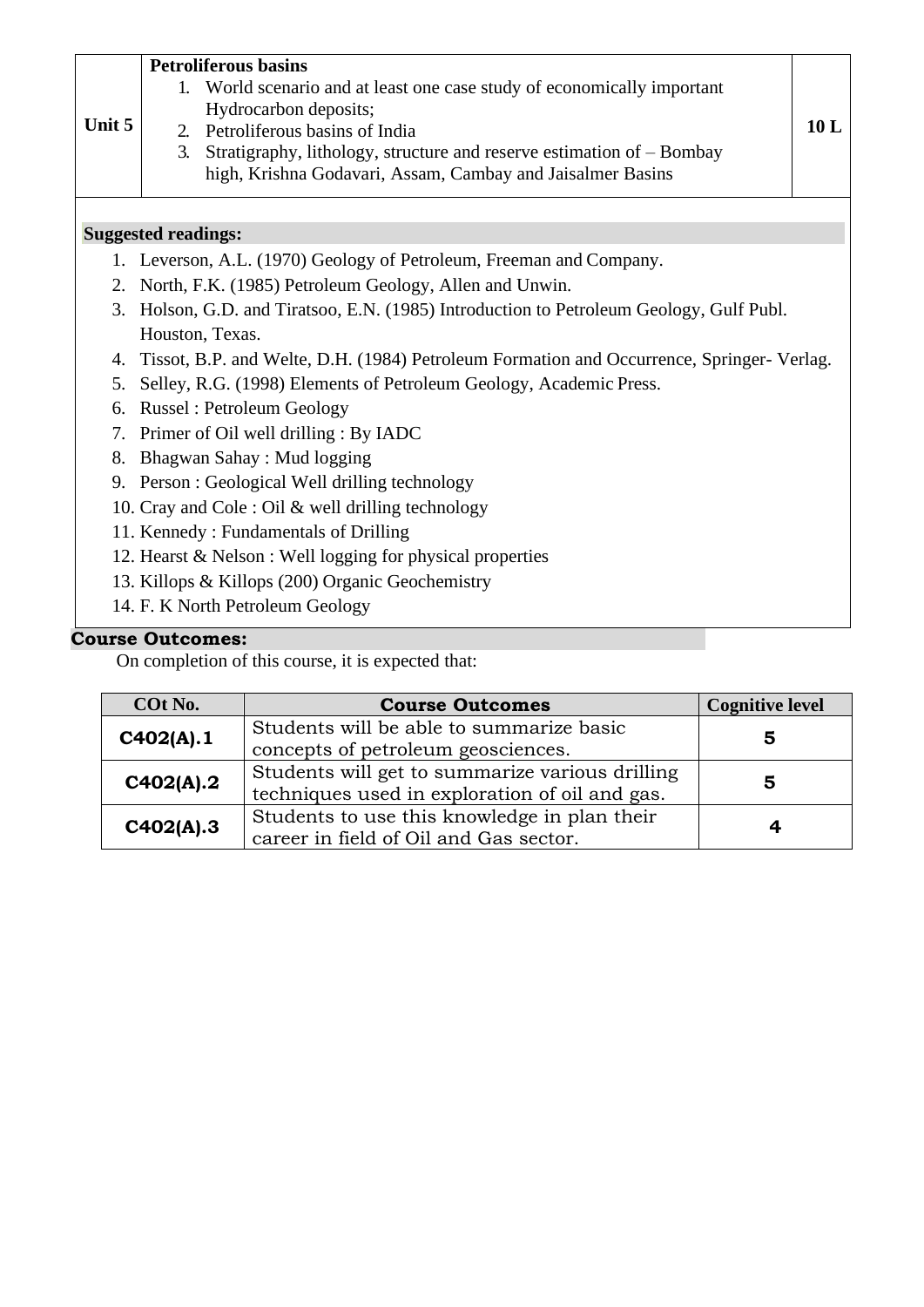|        | <b>ELECTIVE COURSE</b>                                                                                                                                                                                                                                                                                                    |     |
|--------|---------------------------------------------------------------------------------------------------------------------------------------------------------------------------------------------------------------------------------------------------------------------------------------------------------------------------|-----|
|        | <b>GS-402 (B): ADVANCED SURVEYING IN GEOSCIENCES</b>                                                                                                                                                                                                                                                                      |     |
|        | <b>Course Objectives:</b>                                                                                                                                                                                                                                                                                                 |     |
|        | 1. To learn basic concepts of Surveying useful in Geosciences.                                                                                                                                                                                                                                                            |     |
|        | 2. To learn use and components of Advance survey Instruments.                                                                                                                                                                                                                                                             |     |
|        | 3. To learn type and uses of Theodolite, Plane table surveys.                                                                                                                                                                                                                                                             |     |
|        | 4. To learn the principles of tacheometry, tacheometer an its components.                                                                                                                                                                                                                                                 |     |
|        | <b>Plane Table Surveying</b>                                                                                                                                                                                                                                                                                              |     |
| Unit 1 | Principle of plane table survey<br>1.<br>Accessories of plane table and their use, Telescopic alidade<br>2.<br>Methods of plane table surveys- Radiation, Intersection and Traversing<br>3.<br>Merit and demerits of plane table survey<br>4.                                                                             | 10L |
| Unit 2 | <b>Theodolite survey</b><br>Types and uses of Theodolite, Component parts of Transit Theodolite and<br>their functions, Reading the Vernier of transit theodolite.<br>Technical terms- Swinging, Transiting, Face left, Face right<br>2.<br>Check for open and closed traverse, calculations of bearing from angles<br>3. | 15L |
|        | <b>Tacheometry</b><br>Principal of tacheometry, Tacheometer, and its components parts, Analytic lens<br>1.                                                                                                                                                                                                                |     |
| Unit 3 | Tacheometric formula for horizontal distance with telescope horizontal<br>and staff vertical                                                                                                                                                                                                                              | 15L |
|        | 3. Field methods for determining constants of tacheometer.                                                                                                                                                                                                                                                                |     |
|        | 4. Limitations of Tacheometry                                                                                                                                                                                                                                                                                             |     |
|        | <b>Curve Setting</b>                                                                                                                                                                                                                                                                                                      |     |
| Unit 4 | Types of curves used in roads and railway alignments.<br>1.<br>Notations of simple circular curve designation of the curve<br>2.                                                                                                                                                                                          | 10L |
|        | <b>Advanced Surveying Equipment's</b>                                                                                                                                                                                                                                                                                     |     |
|        | Principles of Electronic Distance Meter (EDM), its components parts and<br>1.                                                                                                                                                                                                                                             |     |
|        | their Functions, Use of EDM                                                                                                                                                                                                                                                                                               |     |
| Unit 5 | Construction and use of one second Micro Optic Theodolite, Electronic<br>2.<br>Digital Theodolite, Features of electronic theodolites.                                                                                                                                                                                    | 10L |
|        | Construction and use of Total Station, Temporary adjustments, Use of<br>3.<br>Function keys                                                                                                                                                                                                                               |     |
|        | <b>Suggested readings:</b>                                                                                                                                                                                                                                                                                                |     |

- 1. V. K. Kumawat, Advanced Surveying, Tech-Max Publication, Pune, Innovative polytechnical Division, 2018-2019.
- 2. Kanetkar, T.P. and Kulkerni, S.V. , Surveying and leveling, Pune Vidyarthi Gruh Prakashan, Pune, ISBN No.:13:9788185825007
- 3. N.N. Basak, Surveying and Leveling, McGraw Hill Education Pvt. Ltd. Noida. ISBN No.93- 3290153-8
- 4. B.C. Punmia, Ashokkumar Jain, Arun Kumar, Surveying Vol. I and Surveying Vol. II, Laxmi Publication Pvt. Ltd, New Dehli. ISBN No. 13:9788170088837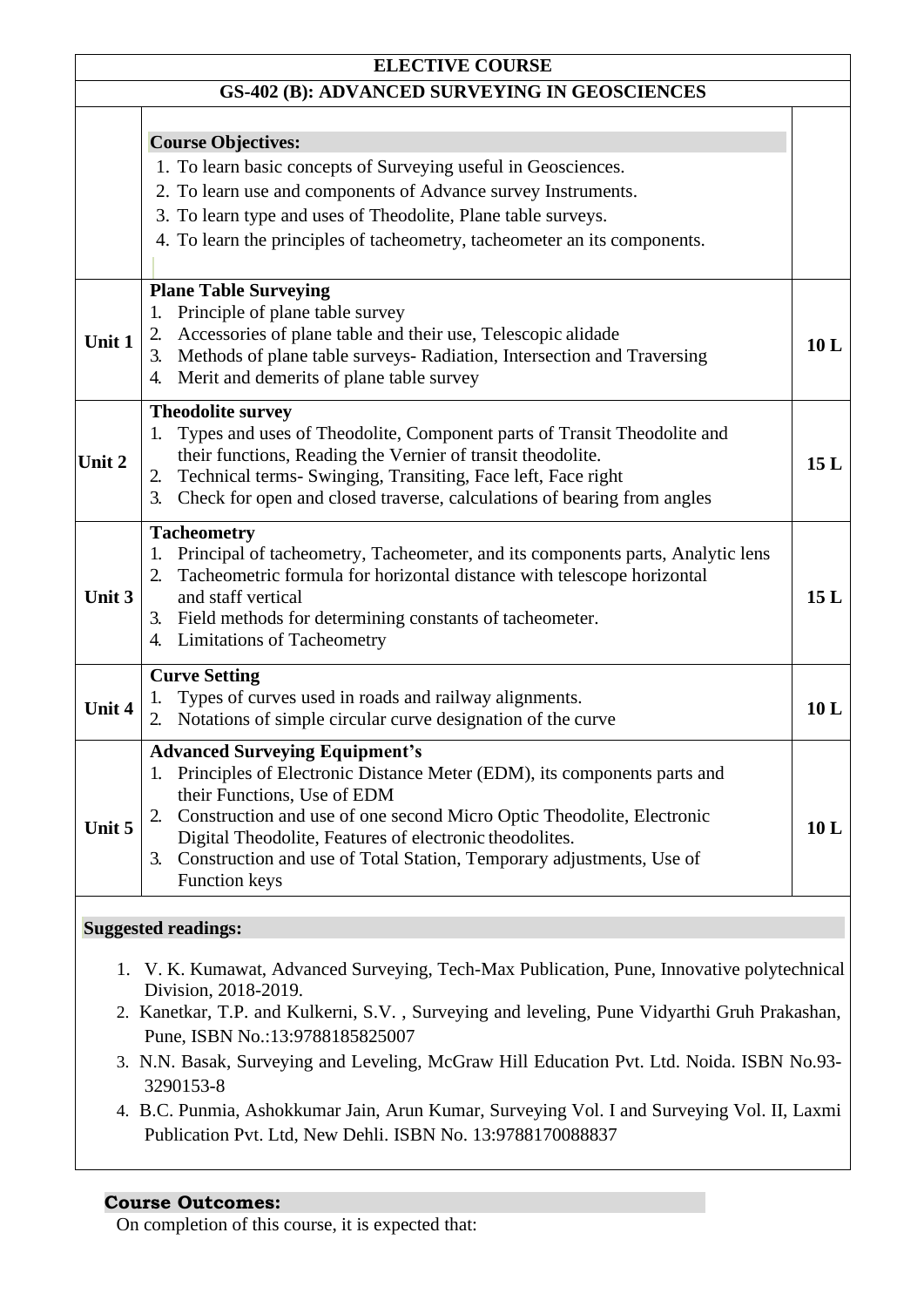| COt No.   | <b>Course Outcomes</b>                                                                                                                 | <b>Cognitive level</b> |
|-----------|----------------------------------------------------------------------------------------------------------------------------------------|------------------------|
| C402(B).1 | Students will be able to summarize<br>basic concepts of Surveying in                                                                   | 5                      |
|           | Geosciences.                                                                                                                           |                        |
| C402(B).2 | Students will be able to operate<br>advanced equipment's used in<br>surveying and Levelling which is<br>important part of Geosciences. | З                      |
| C402(B).3 | Students will be able to use this<br>knowledge in plan their career in<br>Field of Surveys and Engineering<br>Geology.                 |                        |

#### **CORE COURSE GS-403: ENGINEERING AND ENVIRONMENTAL GEOSCIENCES Course Objectives:** 1. To learn the Rock mechanics, Engineering properties of rocks and soil 2. To learn different types of geological hazards. 3. To study the role of geology in construction of major civil engineering projects 4. To learn applicability of geomorphology in the field of mineral prospecting, engineering geology, watershed management, urban planning and environmental studies. 5. To develop the skill for calculation of Environmental Impact Assessment. **Unit 1 Introduction to Engineering Geology** 1. Scope of Engineering Geology 2. Engineering properties of rocks and soils and their determination 3. Rock mechanics: Behavior of rocks under stress, Rock failure mechanisms **10 L Unit 2 Construction Sites** 1. Geological considerations for the selection of dam sites 2. Geological considerations for spillways 3. Geological considerations for tunnels and bridges **15 L Unit 3 Geo-material** 1. Building stones and road metals; Aggregates and its classification 2. Rock testing: Mechanical test, Chemical test, Durability test 3. Aggregate resource development: a) Requirement of primary fragmentation b) Planning of quarry, hill slope side or open pit c) Removal of overburden and its disposition at suitable site d) Selection of drilling, blasting method for main blasting and secondary breaking for given size of fragmentation. e) Selection of equipment's for drilling, loading, hauling to crusher site f) Methods of extraction of aggregate resources g) Use of synthetic materials used as remedial measures. h) Estimation of overburden thickness and rock strata classification **15 L**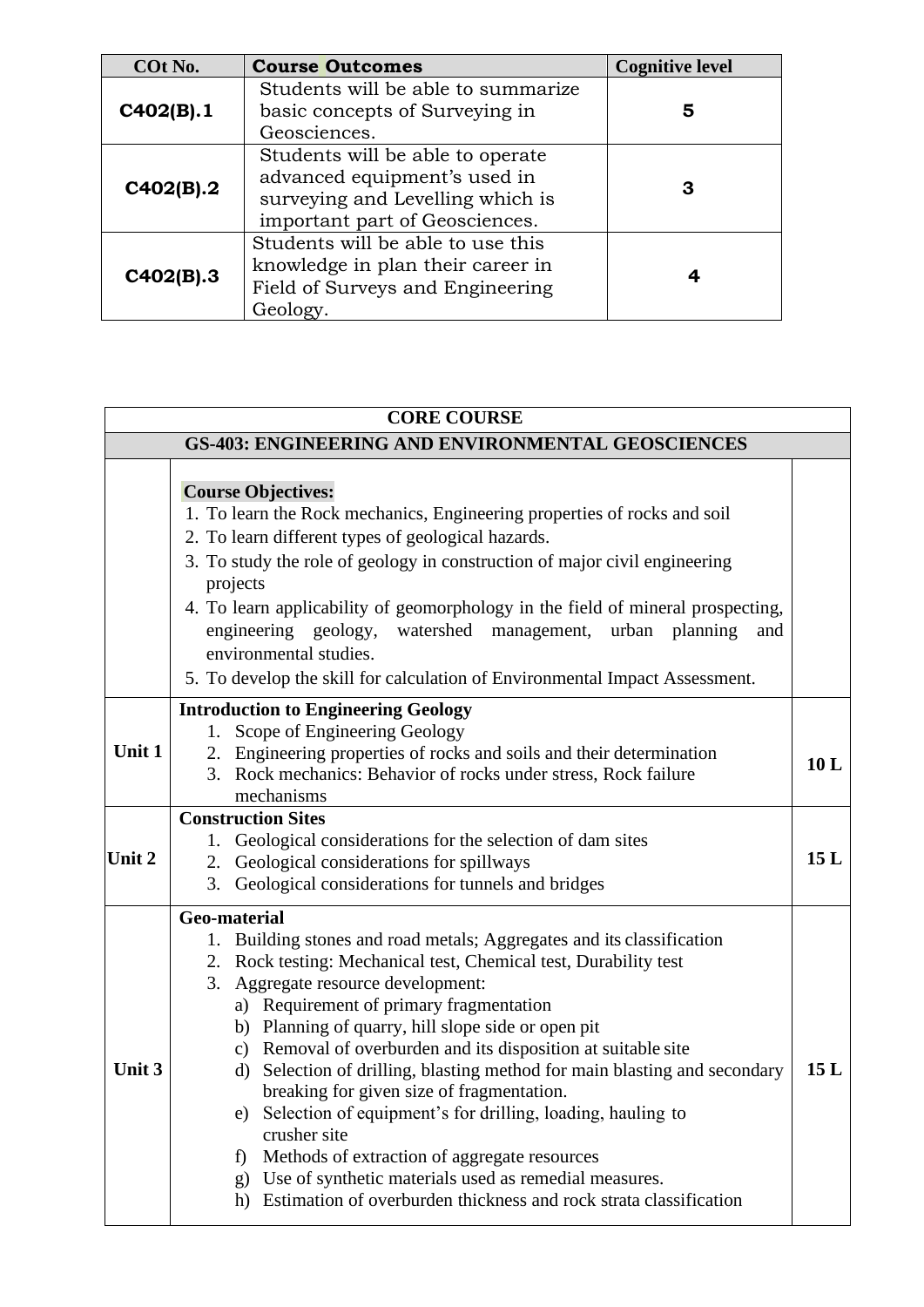|        | <b>Introduction to Environmental Geology</b>                                                                    |     |  |
|--------|-----------------------------------------------------------------------------------------------------------------|-----|--|
|        | 1. Introduction, fundamental concepts, scope, Man and environment.                                              |     |  |
|        | 2. Natural and Man- made hazards and disasters.                                                                 |     |  |
|        | a) Lithospheric hazards-volcanoes, earthquakes, landslides, land                                                |     |  |
|        | subsidence, tsunamis, meteorite strike, etc.                                                                    |     |  |
| Unit 4 | b) Hydrospheric hazards- sea level changes, coastal hazards, water                                              | 10L |  |
|        | pollution (sea, river, and ground water), floods                                                                |     |  |
|        | c) Atmospheric hazards- air pollution, acid rain, etc.                                                          |     |  |
|        | d) Man-made hazards-industrial, nuclear, mining, etc.                                                           |     |  |
|        | 3. Remedial<br>measures: Introduction,<br>origin,<br>characteristics,<br>and                                    |     |  |
|        | preventive measures- water pollution, soil pollution and air pollution                                          |     |  |
|        | 4. EIA (Environmental Impact Assessment) and case studies                                                       |     |  |
|        | <b>Marine Geology</b>                                                                                           |     |  |
|        | 1. Introduction and significance of Physical, Chemical and                                                      |     |  |
|        | Biological oceanography                                                                                         |     |  |
| Unit 5 | 2. Shallow and deep-water Marine Resources and significance:                                                    | 10L |  |
|        | Polymetallic nodules, oozes etc.                                                                                |     |  |
|        | 3. Tidal Energy: Introduction and harnessing                                                                    |     |  |
|        | 4. Marine pollution: Oil spills and nuclear waste disposal                                                      |     |  |
|        | <b>Suggested readings:</b>                                                                                      |     |  |
| 1.     | Bell, F.G. (1999) Geological Hazards, Routledge, London.                                                        |     |  |
|        | 2. Bryant, E. (1985) Natural Hazards, Cambridge Univ. Press.                                                    |     |  |
| 3.     | Keller, E.A. (1978) Environmental Geology, Bell and Howell, USA.                                                |     |  |
| 4.     | Lal, D.S. (2007) Climatology, Sharda Pustak Bhawan, Allahabad.                                                  |     |  |
| 5.     | Perry, C.T. and Taylor, K.G. (2006) Environmental Sedimentology, Blackwell Publ.                                |     |  |
| 6.     | Patwardhan, A.M. (1999) The Dynamic Earth System, Prentice Hall.                                                |     |  |
| 7.     | Smith, K. (1992) Environmental Hazards, Routledge, London.                                                      |     |  |
| 8.     | Textbook<br>Subramaniam.<br>V. (2001)<br>in Environmental<br>Science,<br>Narosa International.                  |     |  |
|        | 9. Valdiya, K.S. (1987) Environmental Geology - Indian Context, Tata McGraw Hill.                               |     |  |
|        | 10. Bell, F.G. (1981) Engineering properties of Soils and Rocks, Butterworths Publication,                      |     |  |
|        | London.                                                                                                         |     |  |
|        | 11. Bell, F.G. (1993) Fundamentals<br>of Engineering geology,                                                   |     |  |
|        | Butterworths Publication, London.                                                                               |     |  |
|        | 12. Garg, S.K. (2009) Physical and Engineering Geology, (6th Ed.), Khanna Publishers, New<br>Delhi.             |     |  |
|        | 13. GSI (1975) Engineering Geology Case Histories, Geological Survey of India, Misc. Publ.,                     |     |  |
|        | No. 29.                                                                                                         |     |  |
|        | 14. Gupte, R.B. (2002) Textbook of Engineering Geology. Vidyarthi Griha Prakashan, Pune.                        |     |  |
|        | 15. Keary, P., Brooks, M. and Hill, I. (2002) An introduction to geophysical exploration, (3rd                  |     |  |
|        | Ed.), Blackwell.                                                                                                |     |  |
|        | 16. Kesavulu, N.C. (2009) Textbook of engineering geology, (2nd Ed.), Macmillan<br>Publishers India ltd.        |     |  |
|        | 17. Krynine, D.P. and Judd, W.R. (1998) Principles of Engineering Geology and                                   |     |  |
|        | Geotechnics. CBS Publishers & Distributors, New Delhi.                                                          |     |  |
|        | 18. Reddy, D.V. (1998) Engineering Geology for Civil Engineering. Oxford & IBH Pub.Co.                          |     |  |
|        | Pvt. Ltd., Delhi.                                                                                               |     |  |
|        | 19. Rider, M.H. (1986) The Geological Interpretation of Well Logs. (Rev. Ed.) Whittles                          |     |  |
|        | Publishing, Caithness.                                                                                          |     |  |
|        | 20. Ries, H. and Watson, T.L. (1947) Elements of Engineering Geology (2nd Ed.). John<br>Wiley & Sons, New York. |     |  |
|        | 21. Schultz, J.R. and Cleaves, A.B. (1951) Geology in Engineering. John Willey and Sons,                        |     |  |
|        | New York.                                                                                                       |     |  |
|        | 22. Singh, P. (1994) Engineering and General Geology. S.K. Kataria and Sons, Delhi.                             |     |  |
|        | 23. Telford, W.M., Geldart, L.P., Sherrif, R.E. and Keys, D.A. (1976) Applied Geophysics,                       |     |  |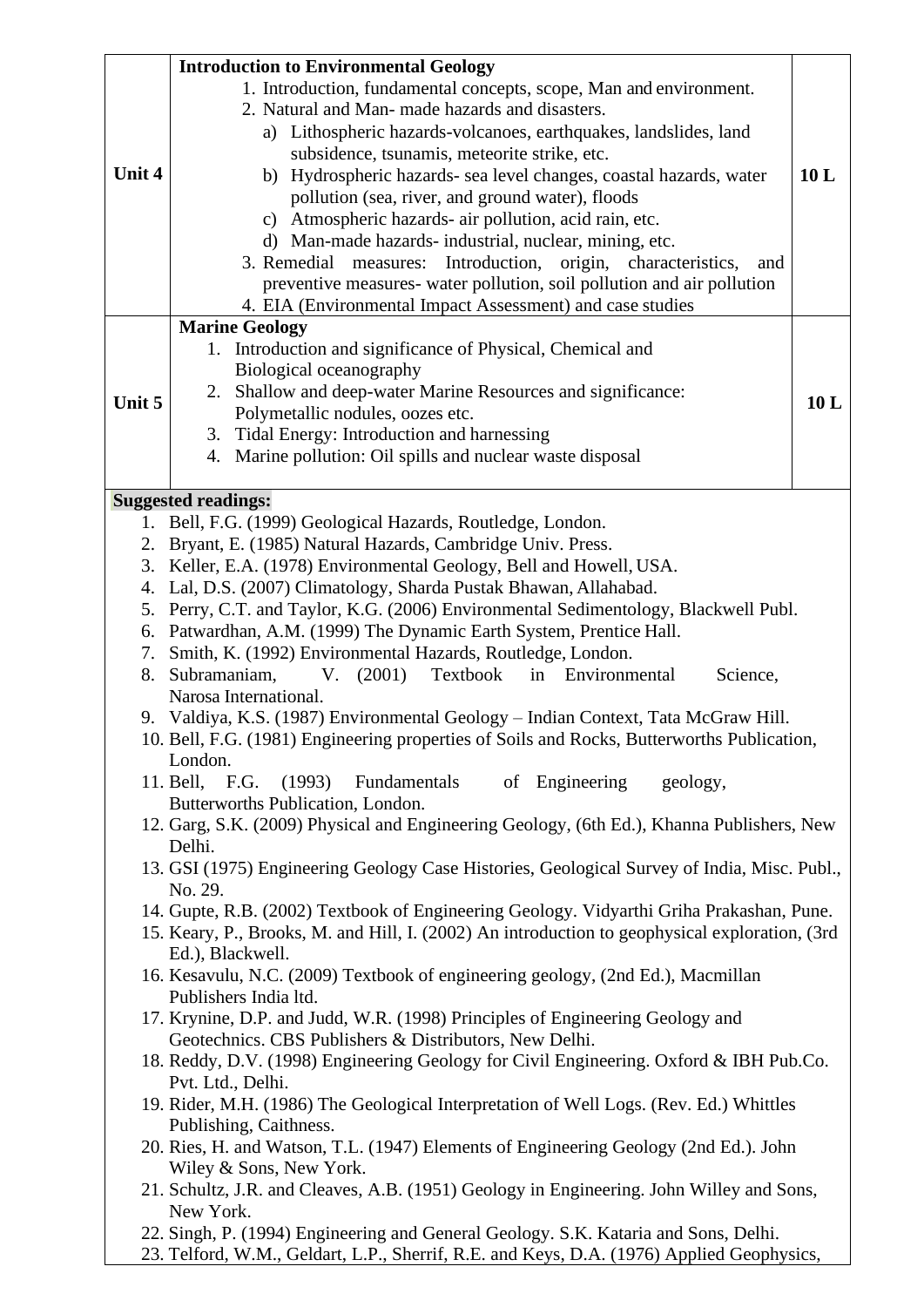Cambridge Univ. Press.

24. Verma, B.P. (1997). Rock Mechanics for Engineers (3rd Ed.), Khanna Publishers, New Delhi.

## **Course Outcomes:**

| COt No. | <b>Course Outcomes</b>                                                                                                         | <b>Cognitive level</b> |
|---------|--------------------------------------------------------------------------------------------------------------------------------|------------------------|
| C403.1  | Students will be able to interpret engineering<br>geological data.                                                             | 2                      |
| C403.2  | Students will be able to calculate EIA<br>parameters and prepare EIA reports.                                                  | 3                      |
| C403.3  | Students will be able to plan their carrier in<br>field of Engineering geology, Geo-material and<br>Environmental Geosciences. |                        |

| <b>CORE COURSE</b> |                                                                                                                   |  |  |
|--------------------|-------------------------------------------------------------------------------------------------------------------|--|--|
|                    | <b>GS-404: PRACTICALS RELATED TO PETROLEUM GEOSCIENCES</b>                                                        |  |  |
|                    | <b>AND HYDROGEOLOGY</b>                                                                                           |  |  |
|                    |                                                                                                                   |  |  |
|                    | <b>Course Objectives:</b>                                                                                         |  |  |
|                    | 1. To provide hands on practice regarding preparation of structure contour maps and<br>structural cross sections. |  |  |
|                    | 2. To learn the geologic and bio-stratigraphic well-log correlations.                                             |  |  |
|                    | 3. To plot and analysis of hydro geochemical data.                                                                |  |  |
|                    | 4. To develop a skill of interpretation of borehole data, lithologs and preparation of                            |  |  |
|                    | hazard zonation maps.                                                                                             |  |  |
|                    |                                                                                                                   |  |  |
| 1                  | Lithofacies analysis                                                                                              |  |  |
| $\overline{2}$     | Preparation of structure contour maps and structural cross sections                                               |  |  |
| 3                  | Porosity and permeability measurements                                                                            |  |  |
| 4                  | Well correlations: geologic and bio-stratigraphic                                                                 |  |  |
| 5                  | Well log interpretations                                                                                          |  |  |
| 6                  | Isopach and lithofacies maps, Fence diagram                                                                       |  |  |
| 7                  | <b>Oil Reserve Estimation</b>                                                                                     |  |  |
| 8                  | Core analysis                                                                                                     |  |  |
| 9                  | Analysis of rainfall data                                                                                         |  |  |
| 10                 | Preparation of water level contour maps and their interpretation                                                  |  |  |
| 11                 | Analysis of pumping test data using different methods of aquifer and well characteristics                         |  |  |
|                    | determination                                                                                                     |  |  |
| 12                 | Plotting and analysis of hydrogeochemical data                                                                    |  |  |
| 13                 | Morphometric analysis and site selection for water conservative measures                                          |  |  |
| 14                 | Water audit                                                                                                       |  |  |
| 15                 | Various methods of Surveying used in engineering geology, Chain Surveys, Plane table                              |  |  |
|                    | surveys, Use of Surveying equipment's                                                                             |  |  |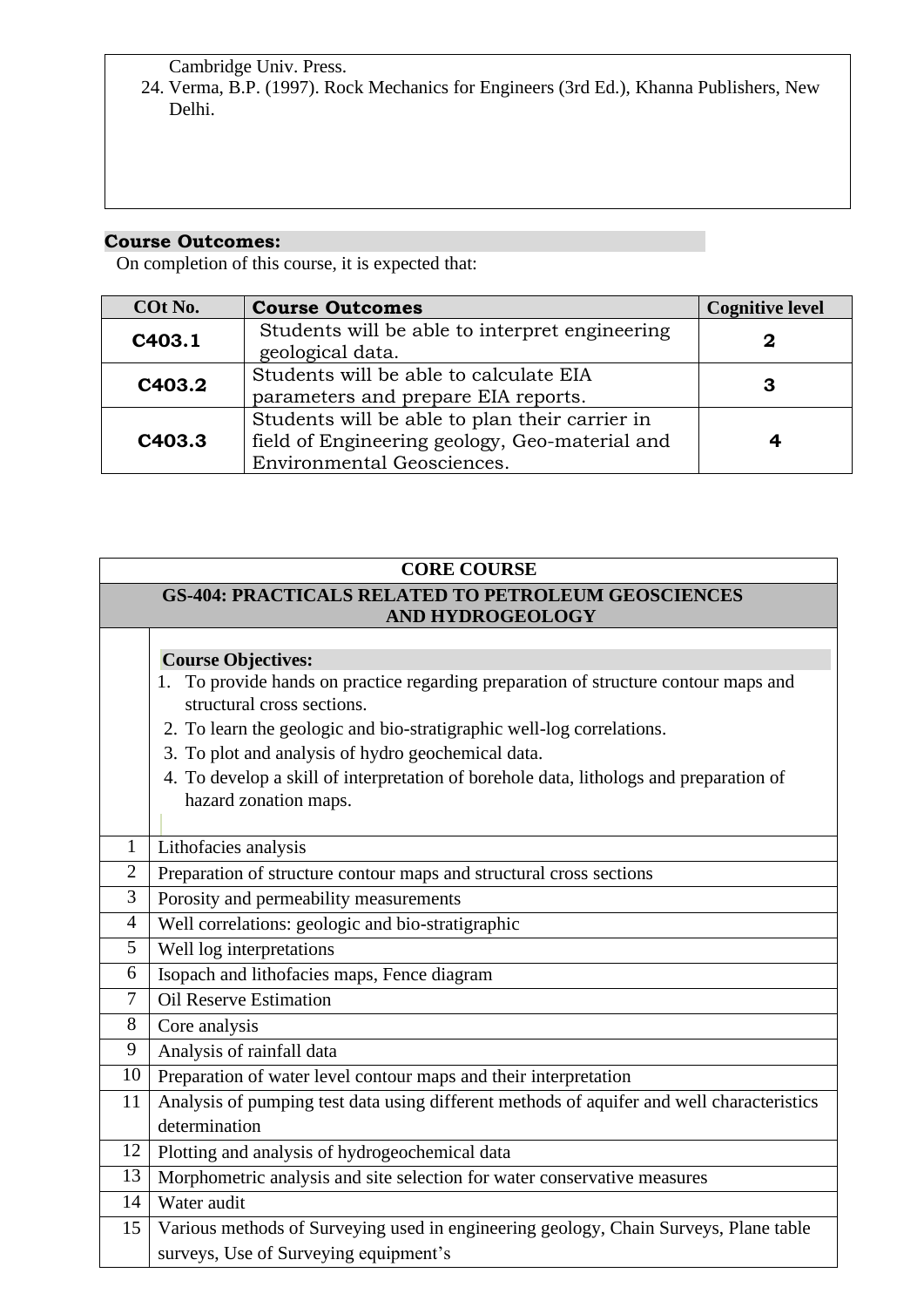| 16 | Determination of Engineering properties of Geological materials           |
|----|---------------------------------------------------------------------------|
| 17 | Interpretation of borehole data, Preparation of bore logs / Lithologs     |
| 18 | Preparation of Report and Presentation of Engineering data                |
| 19 | Water and Soil analysis, Plotting and interpretation of geochemical data. |
| 20 | Preparation of hazard Zonation map                                        |
| 21 | <b>Quantification of EIA</b>                                              |
| 22 | Heavy Mineral: Separation, identification, and interpretation             |
| 23 | Sediment Size and shape Analysis and interpretation                       |
| 24 | <b>Trace element Analysis</b>                                             |
| 25 | Organic Carbon and Total Phosphorus Analysis                              |
| 26 | Foraminiferal and Nano-plankton's studies                                 |

On completion of this course, it is expected that:

| COt No.            | <b>Course Outcomes</b>                                                                                   | <b>Cognitive level</b> |
|--------------------|----------------------------------------------------------------------------------------------------------|------------------------|
| C <sub>404.1</sub> | Students will be able to prepare water level<br>contour maps, analysis of rainfall data<br>analysis.     | З                      |
| C404.2             | Students will be able to interpret well logs<br>and they may be able to prepare hazard<br>zonation maps. | З                      |
| C <sub>404.3</sub> | Students will be able to plan their career in<br>the field of Hydrogeology and petroleum<br>sector.      |                        |

| <b>CORE COURSE</b>                                                                                                                    |  |  |  |  |
|---------------------------------------------------------------------------------------------------------------------------------------|--|--|--|--|
| <b>GS-405: DISSERTATION/ INTERNSHIP</b>                                                                                               |  |  |  |  |
| <b>Course Objectives:</b>                                                                                                             |  |  |  |  |
| 1. To prepare students for carrying out independent research on a topic of their<br>choice within the field of geology                |  |  |  |  |
| 2. To develop students for preparation of report and for presentation of geological<br>problem in the form of a dissertation.         |  |  |  |  |
| 3. To demonstrate skills and knowledge acquired throughout the taught component<br>of the M. Sc. programme.                           |  |  |  |  |
| 4. To provide platform for working in National Level Institutes.                                                                      |  |  |  |  |
|                                                                                                                                       |  |  |  |  |
| Topic of the Dissertation work will be allotted to students as per the specialization of the<br>teacher and interest of the students. |  |  |  |  |

### **Course Outcomes:**

| COt No.            | <b>Course Outcomes</b>                                                                                                                                                    | <b>Cognitive level</b> |
|--------------------|---------------------------------------------------------------------------------------------------------------------------------------------------------------------------|------------------------|
| C <sub>405.1</sub> | Dissertation can help students to develop<br>skill of data collection, data analysis and to<br>check its applicability for the development of<br>subject and the society. | З                      |
| C405.2             | Students may get exposed to different geological<br>problems and they may have challenges to provide<br>solution for those problems.                                      | 5                      |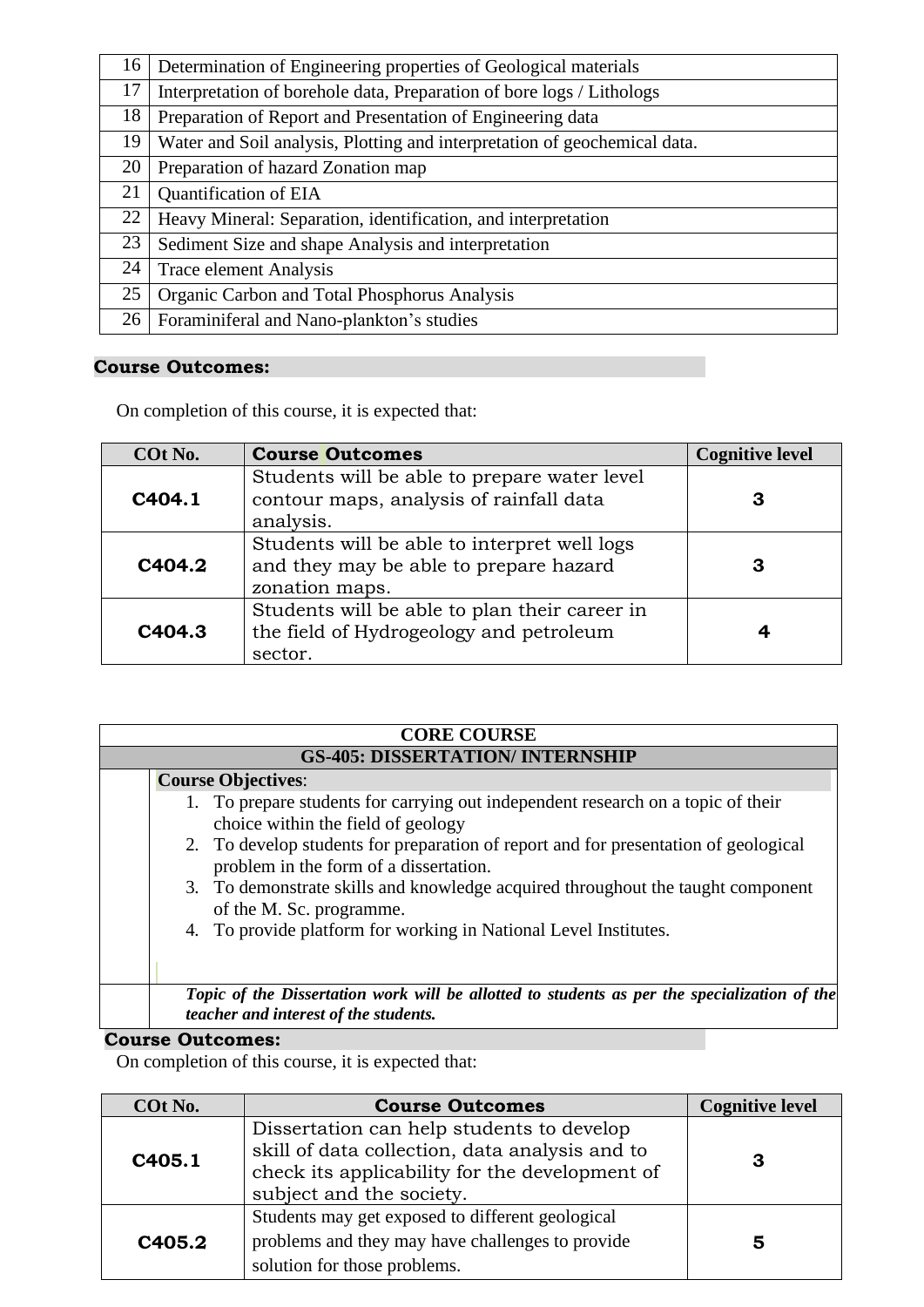| C405.3 | Students may take the review of the key<br>research questions within the field of geology<br>on which they will carry out independent<br>research. | 2 |
|--------|----------------------------------------------------------------------------------------------------------------------------------------------------|---|

## **M.Sc. Part II Semester IV (Applied Geology): Audit Courses**

|                                                         | $AC-401(A)$ : Human Rights<br>(Professional and Social + Value Added Audit course; Practical; 2 Credits) |        |
|---------------------------------------------------------|----------------------------------------------------------------------------------------------------------|--------|
|                                                         | (Optional: Campus-level)                                                                                 |        |
|                                                         | Course Objectives (CObs):                                                                                |        |
|                                                         | • To make students aware about human rights and human values.                                            |        |
| Unit 1                                                  | <b>Introduction to Human Rights</b>                                                                      | 6 hrs. |
|                                                         | 1.1 Concept of Human Rights                                                                              |        |
|                                                         | 1.2 Nature and Scope of Human Rights                                                                     |        |
|                                                         | 1.3 Fundamental Rights and Fundamental Duties                                                            |        |
|                                                         | 1.4 Interrelation of Rights and Duties                                                                   |        |
| Unit 2                                                  | <b>Human Rights in India</b>                                                                             | 8 hrs. |
|                                                         | 2.1 Meaning and Significance of:                                                                         |        |
|                                                         | 1) Right to Equality 2) Right to Freedom, 3) Right against Exploitation, 4) Right to                     |        |
|                                                         | Freedom of Religion, 5) Cultural and Educational Rights, and 6)<br>Right to                              |        |
|                                                         | <b>Constitutional Remedies.</b>                                                                          |        |
|                                                         | 2.2 Constitutional Provisions for Human Rights                                                           |        |
|                                                         | 2.3 Declaration of Human Rights                                                                          |        |
|                                                         | 2.4: National Human Rights Commission                                                                    |        |
| Unit 3                                                  | <b>Human Values</b>                                                                                      | 8 hrs. |
|                                                         | 3.1: Meaning and Definitions of Values                                                                   |        |
|                                                         | 3.2: Importance of values in the life of Individual                                                      |        |
|                                                         | 3.3: Types of Values                                                                                     |        |
|                                                         | 3.4: Programmes for conservation of Values                                                               |        |
| Unit 4                                                  | Status of Social and Economically Disadvantaged people and their rights                                  | 8 hrs. |
|                                                         | Rights of women and children in the context of Social status                                             |        |
|                                                         | The Minorities and Human Rights                                                                          |        |
|                                                         | Status of SC/ST and other Indigenous People in the Indian Scenario                                       |        |
| 4.4: Human rights of economically disadvantaged Society |                                                                                                          |        |
|                                                         | <b>Suggested readings:</b>                                                                               |        |
| 1.                                                      | Human rights education - YCMOU, Nasik                                                                    |        |
| 2.                                                      | Value education – SCERT, Pune                                                                            |        |
| 3.                                                      | Human rights reference handbook – Lucille whare                                                          |        |

#### *Course Outcomes (COts):*

On completion of this course, the student will be able to:

| COt No. | <b>Course Outcomes</b>                                                                                                                            | <b>Cognitive</b><br>level |
|---------|---------------------------------------------------------------------------------------------------------------------------------------------------|---------------------------|
|         | <b>AC401A.1</b> Practice the learned issues under human rights and human values in real life.                                                     |                           |
|         | <b>AC401A.2</b> Provide social justices to people around them and provide guidance about human<br>rights to their friends, parents and relatives. | 5                         |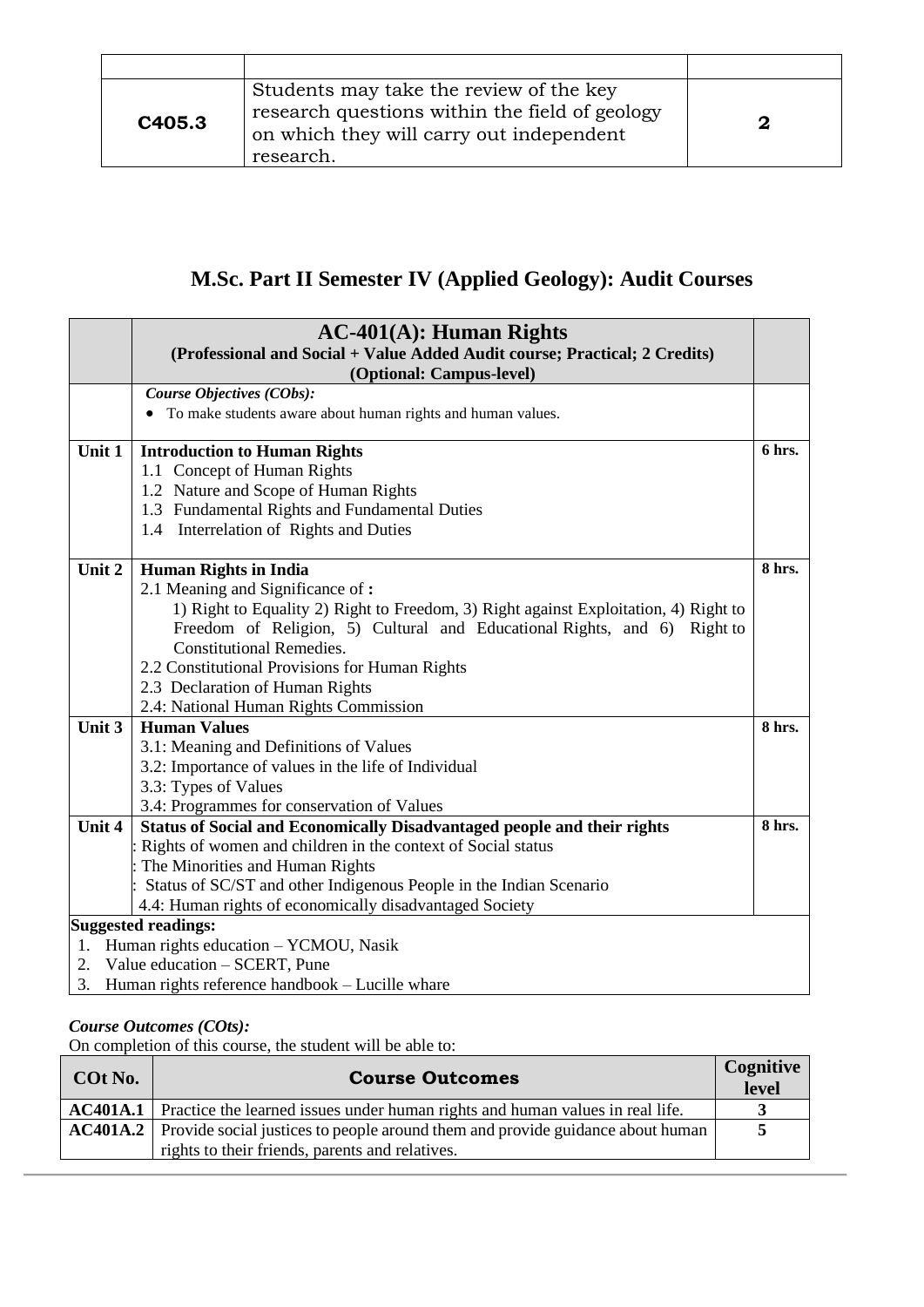|        |                           | $AC-401(B)$ : Current Affairs<br>(Professional and Social + Value Added Audit course; Practical; 2 Credits)<br>(Optional: Campus-level) |              |
|--------|---------------------------|-----------------------------------------------------------------------------------------------------------------------------------------|--------------|
|        | Course Objectives (CObs): |                                                                                                                                         |              |
|        |                           | • To make students updated about current affairs of India and world.                                                                    |              |
|        | <b>Title</b>              | <b>Content</b>                                                                                                                          | <b>Hours</b> |
| Unit 1 | litics<br>$\&$            | • National & International Political Activity, Organization.                                                                            | 08           |
|        | Economy                   | Economy & Business, Corporate world                                                                                                     |              |
| Unit 2 | Awards and                | National & International Awards and recognitions<br>$\bullet$                                                                           | 07           |
|        | recognitions              | Books and authors<br>$\bullet$                                                                                                          |              |
| Unit 3 | ence $\&$                 | Software, Automobile, Space Research                                                                                                    | 07           |
|        | Technology                | New inventions and discoveries<br>$\bullet$                                                                                             |              |
| Unit 4 | Environment               | Summit & conference, Ecology & Climate, Organization.<br>$\bullet$                                                                      | 08           |
|        | & Sports                  | National & International Games, Olympics, commonwealth etc.<br>$\bullet$                                                                |              |
|        |                           | Suggested readings (Use recent years' data and current literature):                                                                     |              |
| 1.     |                           | India 2019, by Publications Division Government of India<br>$\mathbf{Y}$                                                                |              |

- 2. Manorama Year Book by Philip Mathew,
- 3. India 2019, Rajiv Maharshi
- 4. Quick General Knowledge 2018 with Current Affairs Update, Disha Experts
- 5. General Knowledge 2018: Latest Who's Who & Current Affairs by RPH Editorial Board.

On completion of this course, the student will be able to:

| COt No.         | <b>Course Outcomes</b>                                                       | Cognitive<br>level |
|-----------------|------------------------------------------------------------------------------|--------------------|
| <b>AC401B.1</b> | I Identify important issues currently/ recently happening in India or world. |                    |
|                 | <b>AC401B.2</b> Summarize current affairs regularly.                         |                    |
|                 |                                                                              |                    |

| AC-401(C): MEDICAL GEOLOGY |                                                                                             |  |  |  |
|----------------------------|---------------------------------------------------------------------------------------------|--|--|--|
|                            | (Professional and Social + Value Added Audit course; Practical; 2 Credits)                  |  |  |  |
|                            | (Optional: Campus-level)                                                                    |  |  |  |
|                            | Course Objectives (CObs):                                                                   |  |  |  |
|                            | 1. To make students updated for carrying out investigations of quality of natural resources |  |  |  |
|                            | in purview of health.                                                                       |  |  |  |
|                            | <b>CONTENT OF THE SYLLABUS</b>                                                              |  |  |  |
| 1.                         | Present and future prospective: geological factors of environmental health                  |  |  |  |
| 2.                         | Trace elements and human health, chronic diseases, and geologic environment.                |  |  |  |
| 3.                         | Trace elements associated vector and carcinogenic diseases.                                 |  |  |  |
| $\overline{4}$ .           | Exposure of human (active/passive) to trace metal borne health hazard (occupational and     |  |  |  |
|                            | dietary).                                                                                   |  |  |  |
| 5.                         | Water borne diseases-cause and remedies. Ores and rock processing industries and their      |  |  |  |
|                            | impact on human health.                                                                     |  |  |  |
| 6.                         | <b>ASSIGNMENT:</b> Assignment to students for carrying out investigations of quality of     |  |  |  |
|                            | natural resources in purview of health.                                                     |  |  |  |

#### **Course Outcomes:**

| COt No.         | <b>Course Outcomes</b>                                              | Cognitive<br><b>level</b> |
|-----------------|---------------------------------------------------------------------|---------------------------|
| AC401C.1        | Students will be able to identify minerals helpful to human health. |                           |
| <b>AC401C.2</b> | Student will learn how water and soil quality affecting human       |                           |